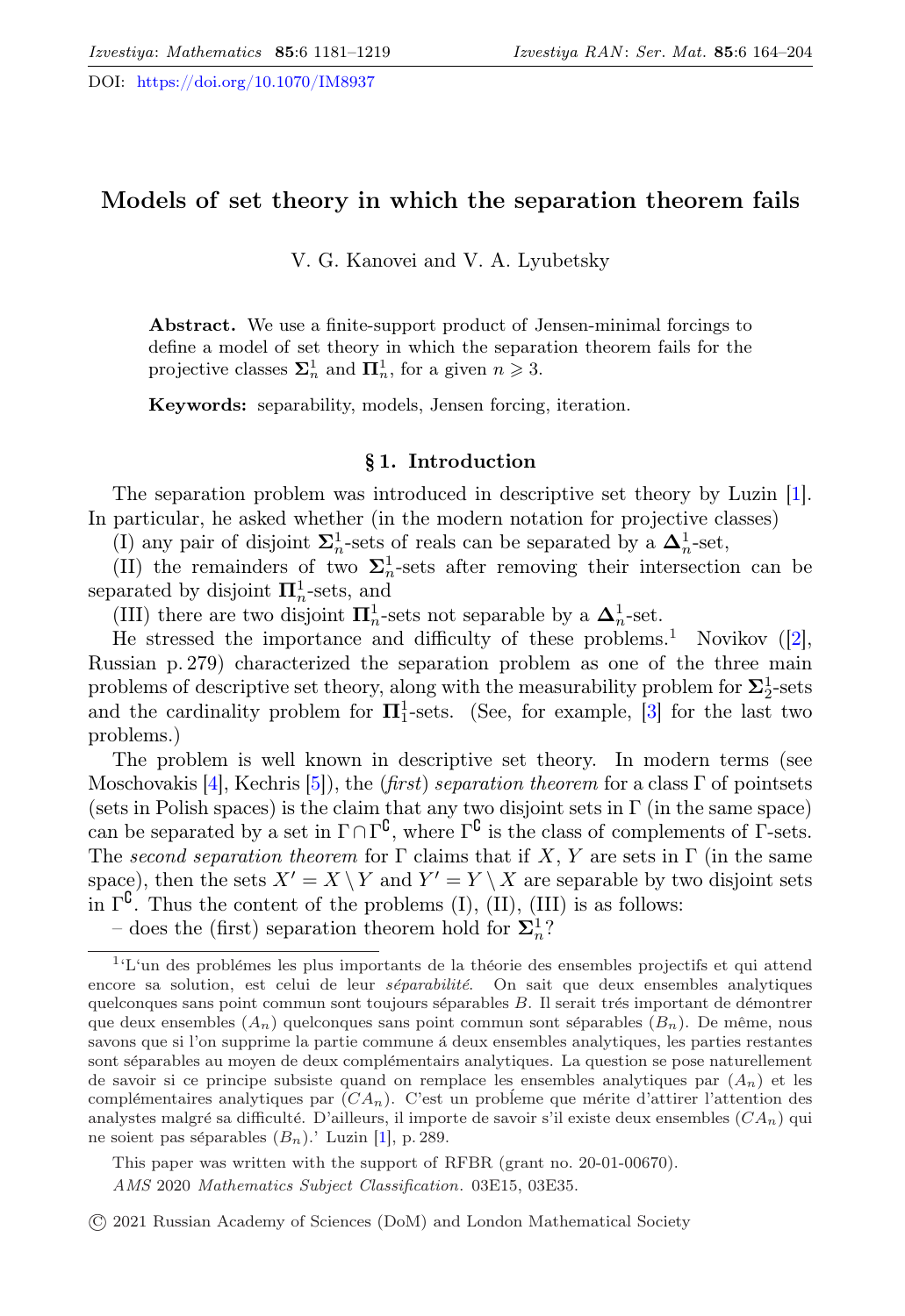– does the second separation theorem hold for  $\Sigma^1_n$ ?

– does the (first) separation theorem fail for  $\mathbf{\Pi}^{1}_n$ ?

Both separation theorems hold for  $\Sigma_1^1$  according to Luzin [\[6\]](#page-36-5), [\[1\]](#page-36-0), but fail for  $\Pi_1^1$ according to Novikov [\[7\]](#page-36-6), and these results were known before the publication of (the French original of) [\[1\]](#page-36-0) in 1930. Somewhat later, Novikov [\[8\]](#page-36-7) established that the picture changes at the second projective level: both separation theorems hold for  $\Pi^1_2$  but fail for  $\Sigma^1_2$ .

At the same time Kuratowski [\[9\]](#page-37-0) proved the *reduction theorem* for  $\Sigma_2^1$ , that is, if X, Y are sets in  $\Sigma_2^1$ , then there are disjoint sets  $X' \subseteq X$  and  $Y' \subseteq Y$  in the same class  $\Sigma_2^1$  with the same union  $X' \cup Y' = X \cup Y$ . Kuratowski also observed that Luzin's arguments in the proof of the separation theorem for  $\Sigma_1^1$  yield the reduction theorem for  $\mathbf{\Pi}^1_1$ . Generally, if the reduction theorem holds for a projective class  $\Gamma$ , then both separation theorems hold for the dual class  $\Gamma^{\complement}$ .

Thus the classical studies showed that the reduction theorem holds for the projective classes  $\mathbf{\Pi}^1_1$ ,  $\mathbf{\Sigma}^1_2$  and fails for  $\mathbf{\Sigma}^1_1$ ,  $\mathbf{\Pi}^1_2$  while the separation theorems hold for  $\Sigma_1^1$ ,  $\Pi_2^1$  and fail for  $\Pi_1^1$ ,  $\Sigma_2^1$ . Note the inversion between the first and second levels of the hierarchy.

Concerning the higher levels of the projective hierarchy, all attempts to solve the separation/reduction problems above the second level by the methods of classical descriptive set theory were fruitless until some extra set-theoretic axioms were added. In particular, according to Novikov  $[2]$  (see also Addison [\[10\]](#page-37-1)), Gödel's *axiom* of constructibility  $V = L$  implies that, for every  $n \geq 3$ , the reduction theorem holds for  $\Sigma_n^1$  and fails for  $\Pi_n^1$  while the separation theorems hold for  $\Pi_n^1$  and fail for  $\Sigma_n^1$ , like at the second level. On the other hand, according to Addison and Moschovakis [\[11\]](#page-37-2) and Martin [\[12\]](#page-37-3), the *axiom of projective determinacy* **PD** implies that, for every  $m \geqslant 1$ , the reduction theorem holds for the projective classes  $\prod_{2m+1}^1$ ,  $\Sigma^1_{2m+2}$  and fails for  $\Sigma^1_{2m+1}$ ,  $\Pi^1_{2m+2}$  while the separation theorems hold for  $\Sigma^1_{2m+1}$ ,  $\Pi_{2m+2}^1$  and fail for  $\Pi_{2m+1}^1$ ,  $\Sigma_{2m+2}^1$ , like what happens at the first and second levels  $(n = 0$  in this scheme). Moreover, according to Steel [\[13\]](#page-37-4), it is true under the full axiom of determinacy  $AD$  that if the class  $\Gamma$  of pointsets is closed under some simple operation and is not self-dual (that is,  $\Gamma \neq \Gamma^{\mathbb{C}}$ ), then the reduction theorem holds for exactly one of the classes  $\Gamma$ ,  $\Gamma^{\complement}$  and the separation theorems hold for the other. Conversely, Steel [\[14\]](#page-37-5) proved that a more special form of separability for  $\mathbf{\Pi}^1_3$  implies some otherwise impossible connections between certain determinacy hypotheses. See also [\[15\]](#page-37-6) for other relevant results.

These achievements still leave open a number of important questions about the status of the separation theorems for higher projective classes. For example, consider the following problem.

<span id="page-1-0"></span>**Problem 1.1** (Mathias [\[16\]](#page-37-7) for  $n = 3$ ). Given a number  $n \ge 3$ , is it consistent with **ZFC** that the (first) separation theorem fails for  $\Sigma_n^1$  and  $\Pi_n^1$ ?

Harrington solved this problem in the affirmative using a generic extension of L in which the (first) separation theorem fails for  $\Sigma_3^1$  and  $\Pi_3^1$ . The solution was obtained by the technique of almost-disjoint forcing [\[17\]](#page-37-8) and was sketched in unpublished handwritten notes [\[18\]](#page-37-9), Part 2. This result was mentioned by Moschovakis [\[4\]](#page-36-3), 5B.3, with reference to Harrington. Moreover, Harrington [\[18\]](#page-37-9) suggested substantial changes in the construction of the generic extension, which supposedly lead to the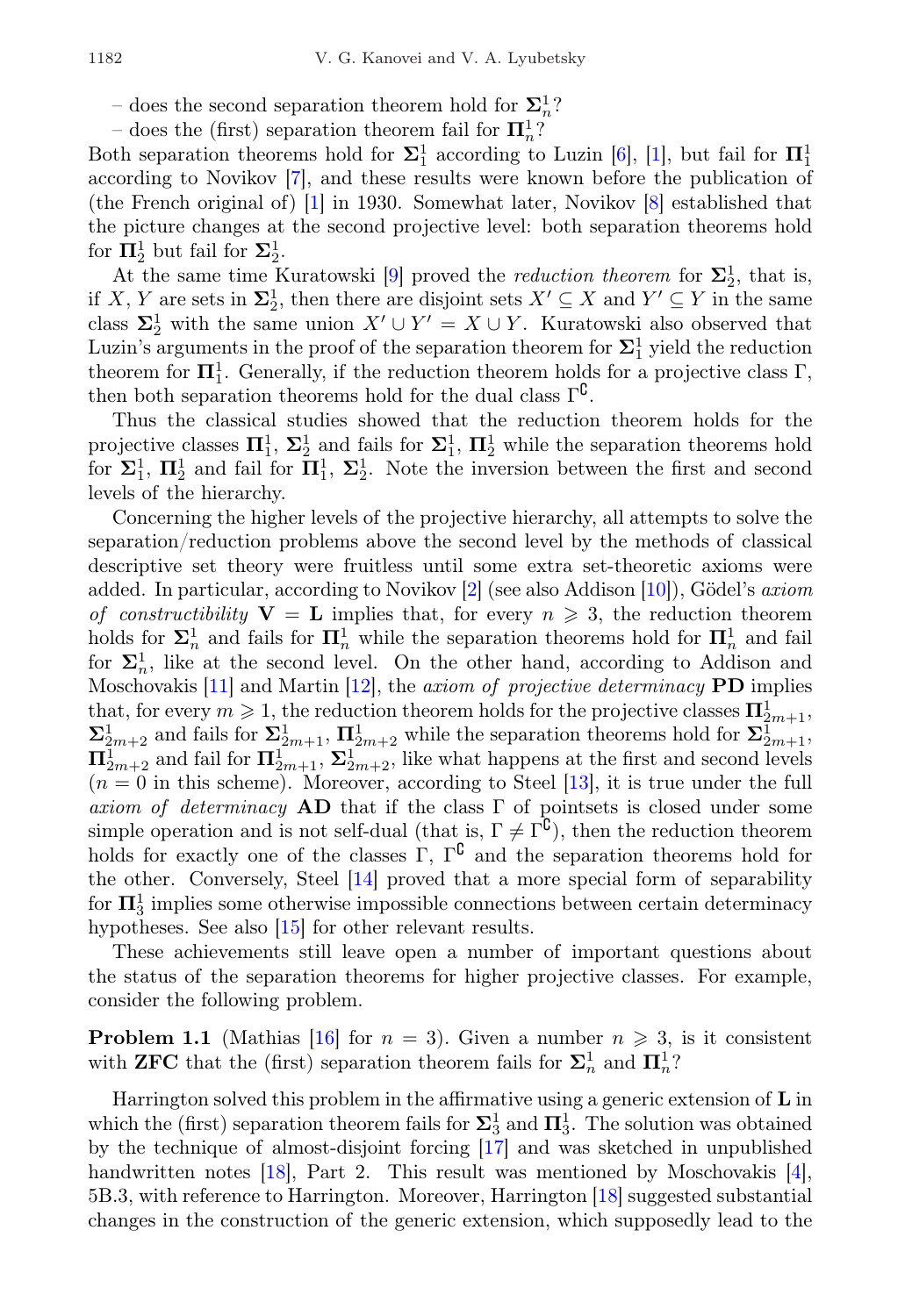Our goal here is to prove the following theorem, which indeed solves Problem [1.1](#page-1-0) in the affirmative for any given  $n > 3$ , albeit by a method different from that used in [\[18\]](#page-37-9).

<span id="page-2-0"></span>**Theorem 1.2.** Let  $n \geq 3$ . It is true, in a suitable generic extension of L, that

(i) there is a pair of disjoint  $\Pi_{\mathfrak{m}}^1$ -sets  $X, Y \subseteq 2^\omega$  not separable by disjoint  $\Sigma_{\mathfrak{m}}^1$ -sets, whence the separation theorem fails for  $\mathbf{\Pi}^1_{\mathbb{m}}$  and  $\Pi^1_{\mathbb{m}}$ ;

(ii) there is a pair of disjoint  $\Sigma_n^1$ -sets  $X, Y \subseteq 2^\omega$  not separable by disjoint  $\Pi_{\mathfrak{m}}^1$ -sets, whence the separation theorem fails for  $\Sigma_{\mathfrak{m}}^1$  and  $\Sigma_{\mathfrak{m}}^1$ .

## § 2. Outline of the proof

Given an  $n \ge 3$ , we define a sequence of forcing notions  $\mathbb{P}_{\xi}$ ,  $\xi < \omega_1$ , in **L** whose finite-support product  $\mathbb{P} = \prod_{\xi} \mathbb{P}_{\xi}$  satisfies the countable antichain condition CCC (abbreviation of Countable Сhain Сondition) and adjoins a sequence of generic reals  $x_{\xi} \in 2^{\omega}$  that are independent of each other in the sense that

(I) if  $\eta < \omega_1$ , then (a) the submodel  $\mathbf{L}[\langle x_{\xi} \rangle_{\xi \neq \eta}]$  contains no reals  $\mathbb{P}_{\eta}$ -generic over

**L** and, moreover, (b)  $x_{\eta}$  is the only real in  $\mathbf{L}[\langle x_{\xi} \rangle_{\xi \langle \omega_1} ]$ ,  $\mathbb{P}_{\eta}$ -generic over **L**, and the following definability property holds:

(II) the relation " $x \in 2^{\omega}$  is a real  $\mathbb{P}_{\xi}$ -generic over **L**" (with arguments  $x, \xi$ ) is of class  $\Pi_{n-1}^1$  in the whole extension and any of its submodels.

Then, to construct an example for Theorem [1.2,](#page-2-0) (i), we can generically split  $\omega_1$  into three unbounded sets<sup>[2](#page-2-1)</sup>  $\omega_1 = \Omega_1 \cup \Omega_2 \cup \Omega_3$ , put  $\Delta = \{2\nu : \nu \in \Omega_1 \cup \Omega_3\} \cup \{2\nu + 1 : \nu \in \Omega_1\}$  $\Omega_2 \cup \Omega_3$ } and prove that  $\Omega_1$  and  $\Omega_2$  (more precisely, the sets of codes in  $2^{\omega}$  for the ordinals in  $\Omega_1$  and  $\Omega_2$ ) are disjoint  $\Pi_{\rm m}^1$ -sets non-separable by disjoint  $\Sigma_{\rm m}^1$ -sets in the model  $M = L[\langle x_{\xi} \rangle_{\xi \in \Delta}]$ . Indeed, by (I) we have

$$
\Omega_1 = \{ \nu < \omega_1 : \neg \exists x \ (x \text{ is } \mathbb{P}_{2\nu+1}\text{-generic over } \mathbf{L}) \}
$$

in M, whence  $\Omega_1$  is  $\mathbb{I}_{\mathbb{R}}^1$  in M by (II), and similarly for  $\Omega_2$ . The non-separability claim uses the following crucial property of **P**-generic extensions:

(III) if a set  $X \in \mathbf{L}$ ,  $X \subseteq \omega_1$ , is unbounded in  $\omega_1$  and a set  $G \subseteq \mathbb{P}$  is  $\mathbb{P}$ -generic over **L**, then  $\mathbf{L}[\langle x_{\xi} \rangle_{\xi \in X}]$  is an elementary submodel of  $\mathbf{L}[G]$  with respect to all  $\Sigma_{n-1}^1$ -formulae.

Each factor forcing  $\mathbb{P}_{\xi}$  in this scheme is a clone of Jensen minimal forcing defined in [\[19\]](#page-37-10) (and henceforth referred to as Jensen forcing for brevity; see also [\[20\]](#page-37-11), 28A, on this forcing). In particular,  $\mathbb{P}_{\xi}$  consists of *perfect trees* in  $2<sup>{\omega}</sup>$ . The idea of using finite-support products of Jensen forcings to obtain models with various definability effects belongs to Enayat [\[21\]](#page-37-12). It was exploited to obtain generic models containing countable non-empty  $\prod_{2}^{1}$ -sets (even  $\mathsf{E}_{o}$ -classes) without OD-elements [\[22\]](#page-37-13), [\[23\]](#page-37-14), a countable  $\Pi_2^1$  Groszek–Laver pair [\[24\]](#page-37-15), OD-non-uniformizable planar  $\Pi_2^1$ -sets with countable cross-sections [\[25\]](#page-37-16), [\[26\]](#page-37-17), counterexamples to the separation theorem for both  $\Sigma_3^1$  and  $\Pi_3^1$  [\[25\]](#page-37-16), counterexamples to the axiom

<span id="page-2-1"></span><sup>2</sup> In fact this partition is more complicated because we simultaneously construct an example for Theorem [1.2,](#page-2-0) (ii); see  $\S 19$ .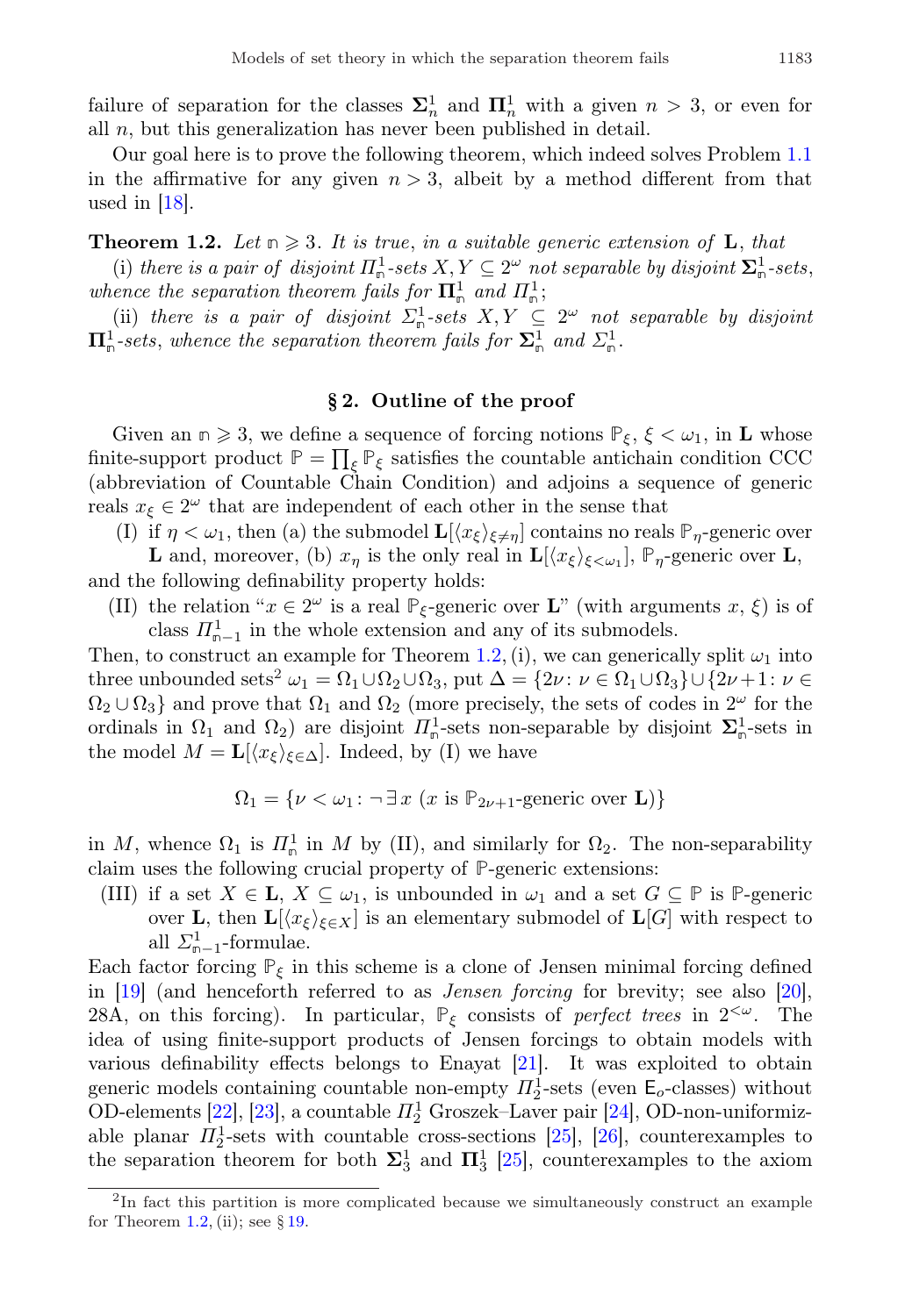of choice [\[27\]](#page-37-18), as well as an ordinal-definable partition of the real line into two non-empty ordinal-undefinable sets [\[28\]](#page-37-19).

The result in [\[25\]](#page-37-16) corresponds to the case  $n = 3$  of Theorem [1.2,](#page-2-0) when (III) is immediately true according to Schoenfield. On the other hand, conditions similar to (I), (II) for  $n = 3$  occur in the forcing constructions in [\[22\]](#page-37-13)–[\[26\]](#page-37-17) as well as in [\[19\]](#page-37-10) itself, where a CCC forcing  $\mathbb{J} \in \mathbf{L}$  adding a real  $a \in 2^{\omega}$  was constructed in such a way that a is the only  $J$ -generic real in  $\mathbf{L}[a]$  and the property 'to be a  $J$ -generic real' is a  $\Pi_2^1$ -property. These properties are guaranteed by a special construction of  $\mathbb{J} = \bigcup_{\alpha < \omega_1} \mathbb{J}_{\alpha}$  in **L** from countable sets  $\mathbb{J}_{\alpha}$  of perfect trees. This construction may be regarded as a maximal branch of some mega-tree  $\mathscr P$  whose nodes are countable sets of perfect trees and each  $\mathbb{J}_{\alpha}$  is chosen as the  $\leq_L$ -smallest appropriate extension. The complexity of this construction is  $\Delta_2^1$  in the codes. This gives rise to the  $\Pi_2^1$ -definability of the property of being generic, while a special type of extension in the mega-tree enables one to 'kill' all possible competitors of a to be **J**-generic.

Pretty similar ideas and constructions work in the papers mentioned above, including [\[25\]](#page-37-16), where a model was constructed in which  $\Pi_3^1$ -separation fails.

The method of transferring generic counterexamples (which were originally defined at the second and third projective levels) to higher projective levels **n** was introduced by Harrington [\[18\]](#page-37-9) on the basis of an almost-disjoint forcing [\[17\]](#page-37-8) and independently in [\[29\]](#page-37-20) on the base of Jensen forcing [\[19\]](#page-37-10). In the above terms, this method consists in defining a maximal branch in  $\mathscr P$  that intersects all dense sets in  $\mathscr P$  of descriptive complexity **n** (or  $n + c$ , where c is a small entire constant depending on the nature of the problem). It was recently used to construct models in which, for a given  $n \geq 2$ , there are

(a) a  $\Pi^1_{\mathfrak{n}}$   $\mathsf{E}_o$ -equivalence class containing no OD elements while every countable  $\Sigma_n^1$ -set of reals contains only OD reals [\[30\]](#page-37-21),

(b) a  $\Pi_{\mathsf{n}}^1$ -singleton  $\{a\}$  such that  $a \in 2^{\omega}$  encodes a cofinal map  $f: \omega \to \omega_1^{\mathbf{L}}$ minimal over **L** while every  $\Sigma_n^1$ -set  $X \subseteq \omega$  is constructive [\[31\]](#page-37-22),

(c) a non-ROD-uniformizable  $\Pi_{\mathfrak{n}}^1$ -set with countable cross-sections while all  $\Sigma_{\mathbb{n}}^1$ -sets with countable cross-sections are  $\Delta_{\mathbb{n}+1}^1$ -uniformizable [\[32\]](#page-38-0),

and a model in which the family  $\mathscr{P}(\omega) \cap L$  of all constructive sets  $x \subseteq \omega$  is equal to the family of all  $\Delta_{\mathfrak{n}}^1$ -sets  $x \subseteq \omega$ ; see the recent paper [\[33\]](#page-38-1). Here we use this method to prove Theorem [1.2.](#page-2-0)

Sections [3](#page-4-0)[–7:](#page-9-0) perfect trees in  $2<sup>{\omega}</sup>$ , perfect tree forcing notions, multitrees (finite products of trees), multiforcings (countable products of forcings), splittings, refinements, generic refinements by Jensen splitting construction.

Sections [8](#page-12-0)[–13:](#page-18-0) properties of generic refinements, sealing of dense sets, sealing of real names, applications to generic extensions.

Sections [14–](#page-18-1)[16:](#page-21-0) we define the set  $\overrightarrow{MF}$  of all countable sequences  $\vec{\pi}$  of small multiforcings increasing in the sense of the refinement relation. Arguing in L, we define a maximal branch  $\vec{\Pi}$  in  $\overrightarrow{MF}$  of class  $\Delta_{n-1}^1$  (in codes) that blocks all the  $\Sigma_{n-2}^1$ -sets in  $\overrightarrow{MF}$ , where  $\overrightarrow{n}$  is the number in Theorem [1.2.](#page-2-0) Here we say that  $\vec{\pi} \in \overrightarrow{MF}$ blocks a set  $W \subseteq \overrightarrow{MF}$  if either  $\vec{\pi} \in W$  or no extension of  $\vec{\pi}$  in  $\overrightarrow{MF}$  belongs to W. The forcing notion **P** for Theorem [1.2](#page-2-0) is a derivate of  $\Pi$ .

Sections [17](#page-23-0)[–20:](#page-26-0) we show that **P** satisfies (I) and (II).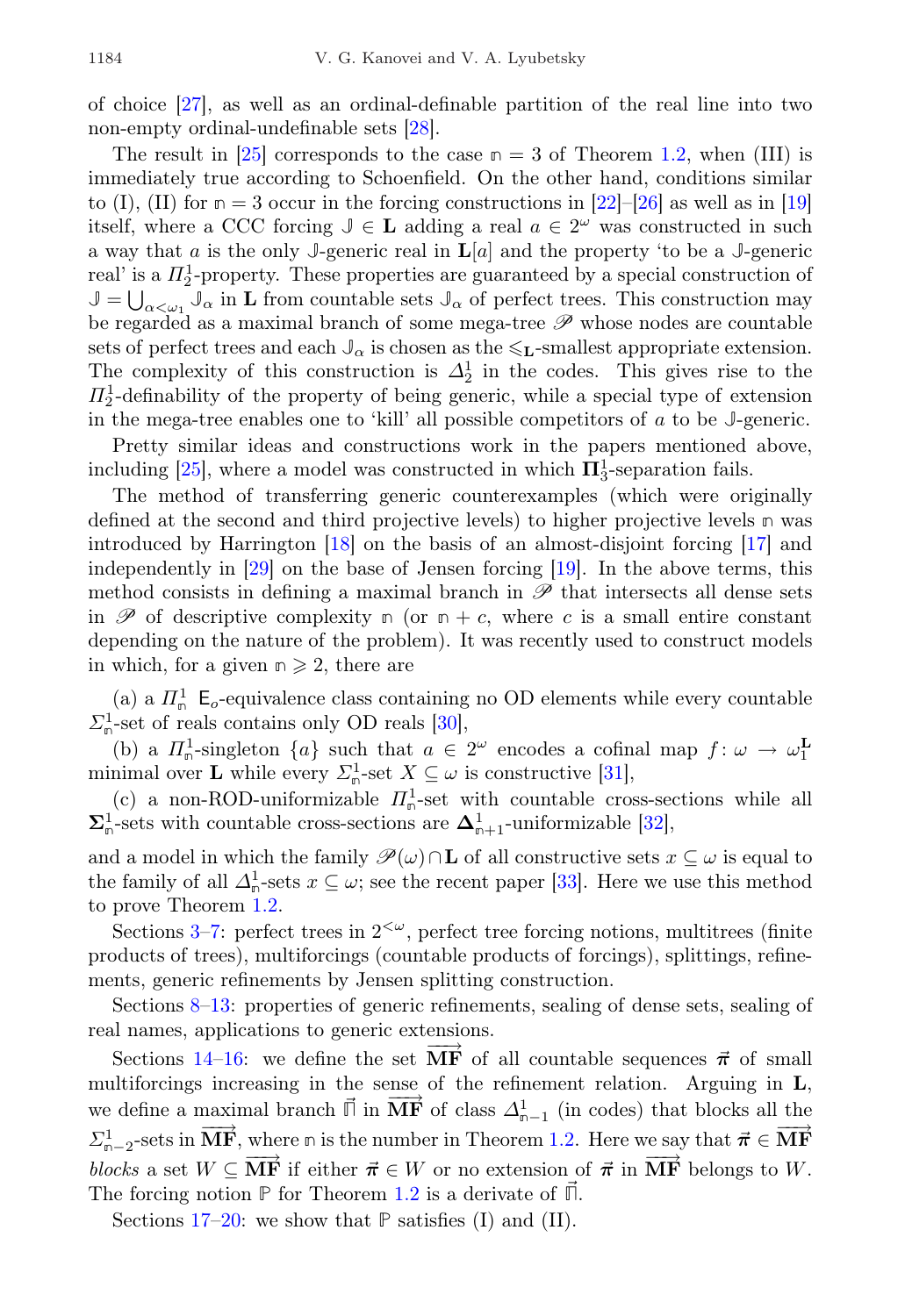Sections [22](#page-28-0)[–26:](#page-34-0) to achieve (III), we develop an auxiliary forcing relation forc which approximates the truth in  $\mathbb{P}$ -generic extensions for  $\sum_{n=1}^{1}$ -formulae and below. The restriction of the relation forc to  $\Sigma_m^1$ ,  $\Pi_m^1$ ,  $m \geq 2$ , is of type  $\Sigma_m^1$ ,  $\Pi_m^1$ respectively. Using the invariance of the relation forc under certain transformations (while the forcing notion **P** is not invariant!), we complete the proof of (III) and Theorem [1.2.](#page-2-0)

### § 3. Trees and perfect-tree forcing notions

<span id="page-4-0"></span>We write  $2<sup>{\omega}</sup>$  for the set of all strings (finite sequences) of the numbers 0, 1. If  $t \in 2^{<\omega}$  and  $i = 0, 1$ , then  $t \uparrow i$  stands for the extension of t by i as the rightmost term. If  $s, t \in 2^{\leq \omega}$ , then  $s \subseteq t$  means that t extends s, while  $s \subset t$  means a proper extension. lh(t) is the length of  $t \in 2^{<\omega}$ , and  $2^n = \{s \in 2^{<\omega} : \text{lh}(s) = n\}$  (strings of length  $n$ ).

A set  $T \subseteq 2^{\langle \omega \rangle}$  is a tree if, given any  $s \subset t$  in  $2^{\langle \omega \rangle}$ , the inclusion  $t \in T$  implies that  $s \in T$ . Thus every non-empty tree  $T \subseteq 2^{<\omega}$  contains the *empty string*  $\Lambda$ .

When  $T \subseteq 2^{<\omega}$  is a tree and  $s \in T$ , we put  $T \upharpoonright_s = \{t \in T : s \subseteq t \text{ or } t \subseteq s\}.$ 

**Definition 3.1. PT** is the set of all *perfect* trees  $\emptyset \neq T \subseteq 2^{&\omega}$ . A tree T belongs to PT if it has no endpoints and no isolated branches. Given any  $T \in PT$ , we define a perfect set

$$
[T] = \{ a \in 2^{\omega} \colon \forall n \left( a \restriction n \in T \right) \} \subseteq 2^{\omega}.
$$

Trees  $T, S \in \mathbf{PT}$  are said to be *almost disjoint*, or ad for brevity, if the intersection S ∩ T is finite or, equivalently,  $[S] \cap [T] = \emptyset$ . A set  $\mathbb{A} \subseteq PT$  is an *antichain* if any two trees  $T \neq S$  in A are ad.

Consider pairs of the form  $\langle n, T \rangle$ , where  $n < \omega$  and  $T \in PT$ . Following [\[34\]](#page-38-2), we order the set  $\omega \times PT$  of all such pairs by a special relation  $\preccurlyeq$  in such a way<sup>[3](#page-4-1)</sup> that  $\langle n, T \rangle \preccurlyeq \langle m, S \rangle$  (reads:  $\langle n, T \rangle$  extends  $\langle m, S \rangle$ ) if  $m \leqslant n, T \subseteq S$  and  $T \cap 2^m = S \cap 2^m$ . The role of the number m in a pair  $\langle m, S \rangle$  is to preserve the value  $S \cap 2^m$  under ≼-extensions.

While the implication  $m > n \Longrightarrow \langle m, T \rangle \preccurlyeq \langle n, T \rangle$  (with the same T!) always holds, it is not always true that  $S \subseteq T \Longrightarrow \langle n, S \rangle \preccurlyeq \langle n, T \rangle$ : we need the equality  $T \cap 2^n = S \cap 2^n$ .

<span id="page-4-2"></span>**Lemma 3.2** (see [\[34\]](#page-38-2)). Let  $\cdots \preccurlyeq \langle n_2, T_2 \rangle \preccurlyeq \langle n_1, T_1 \rangle \preccurlyeq \langle n_0, T_0 \rangle$  be a decreasing sequence in  $\omega \times PT$  with  $n_0 < n_1 < n_2 < \cdots$  which is minimally generic in the sense that it has a non-empty intersection with every set of the form

$$
D_t = \{ \langle n, T \rangle \in \omega \times \mathbf{PT} \colon t \notin T \text{ or } \exists s \in T \ (t \subseteq s \land s \cap 0, s \cap 1 \in T) \}, \qquad t \in 2^{<\omega}.
$$

Then  $T = \bigcap_n T_n \in \mathbf{PT}$ , and if  $i < \omega$ , then  $\langle n_i, T \rangle \preccurlyeq \langle n_i, T_i \rangle$ .

<span id="page-4-3"></span><span id="page-4-1"></span><sup>&</sup>lt;sup>3</sup>This definition does not explicitly contain any splitting condition. This is why the genericity assumption is needed in Lemma [3.2.](#page-4-2) An earlier definition in [\[35\]](#page-38-3) required that for every  $s \in S \cap 2^m$ there are two strings  $s' \neq s''$  in  $T \cap 2^n$  such that  $s \subset s'$  and  $s \subset s''$ . For this ordering, Lemma [3.2](#page-4-2) holds without the genericity assumption.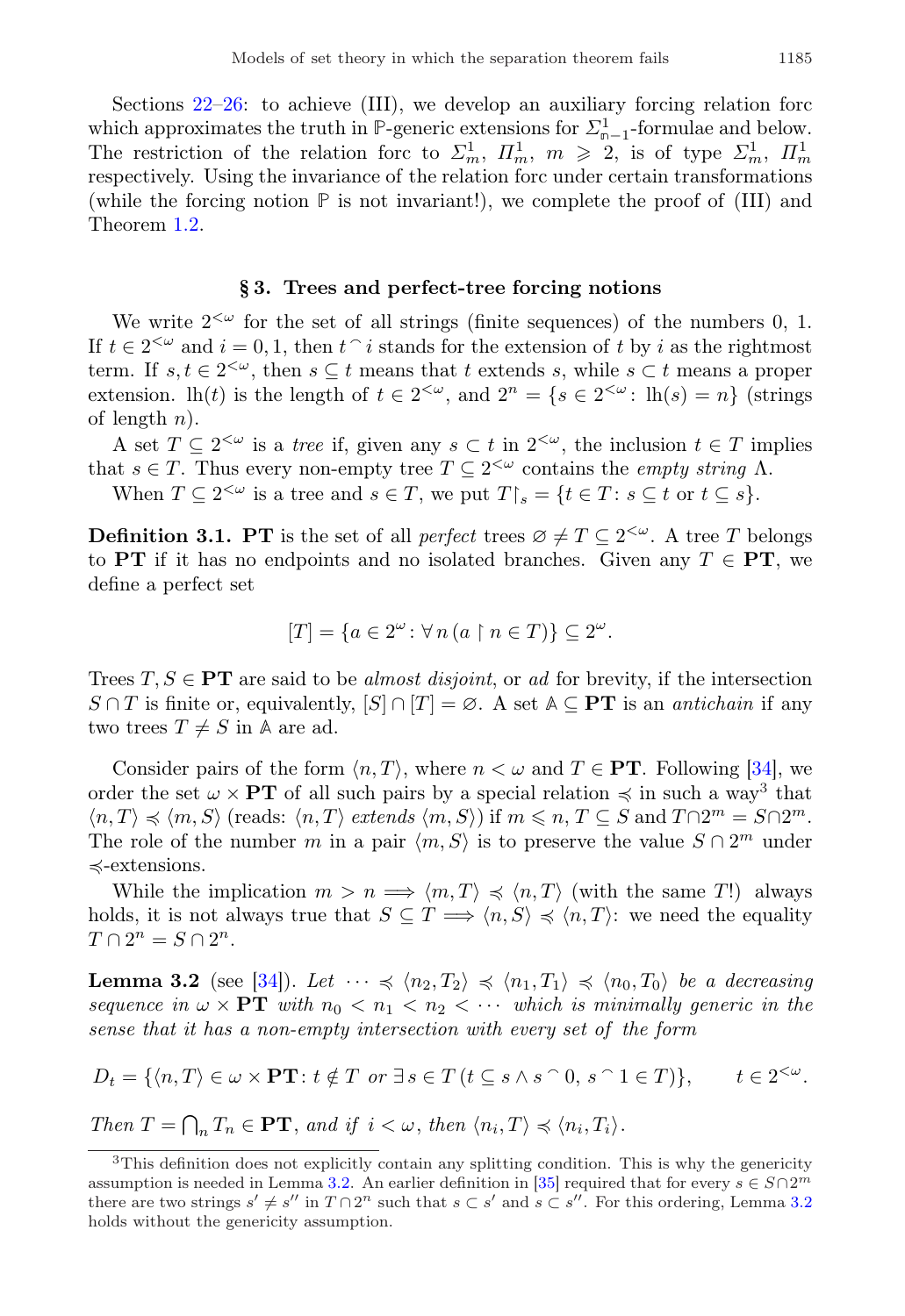**Definition 3.3.** An arboreal forcing is any set **P** ⊂ **PT** such that if  $u \in T \in \mathbb{P}$ . then  $T\upharpoonright_u \in \mathbb{P}$ . We write **AF** for the set of all arboreal forcings  $\mathbb{P}$ . A forcing  $\mathbb{P} \in \mathbf{AF}$ is said to be

– regular if, for any  $S, T \in \mathbb{P}$ , the intersection  $[S] \cap [T]$  is closed and open in [S] or in  $[T]$  (or in  $[S]$  and  $[T]$  simultaneously),

– special if there is a finite or countable antichain  $\mathbb{A} \subseteq \mathbb{P}$  such that  $\mathbb{P} = \{T\}_{s}$ :  $s \in T \in \mathbb{A}$  (then the antichain  $\mathbb{A}$  is unique and  $\mathbb{P}$  is clearly regular).

<span id="page-5-3"></span>**Example 3.4.** If  $s \in 2^{<\omega}$ , then the tree  $T[s] = \{t \in 2^{<\omega} : s \subseteq t \text{ or } t \subseteq s\}$  belongs to **PT** and  $T[s] = (2^{&\omega})\upharpoonright_s \forall s$ . The set  $\mathbb{P}_{coh} = \{T[s]: s \in 2^{&\omega}\}\$  (the Cohen forcing) is a regular and special arboreal forcing notion.

Any set  $\mathbb{P} \in \mathbf{AF}$  may be regarded as a forcing notion (if  $T \subseteq T'$ , then T is a stronger 'condition'). Such a forcing  $\mathbb P$  clearly adds a real in  $2^{\omega}$ .

To carry out the splitting constructions (as in Lemma [3.2\)](#page-4-2) over a forcing  $P \in AF$ , we use the bigger forcing  $\bigcup^{\text{fin}} P \in AF$  which consists of all finite unions of trees in  $\mathbb{P}$ . Then the set  $\mathbb{P}$  is dense in  $\left[\right]^{\text{fin}} \mathbb{P}$ , so that the forcing properties of both sets coincide. Yet  $\vert \ \vert^{\text{fin}} \, \mathbb{P}$  is more flexible with respect to tree constructions.

The following lemma implies that the compatibility of 'conditions' in a regular forcing is absolute.

<span id="page-5-1"></span>**Lemma 3.5.** Assume that  $P \in AF$  is regular and the trees  $S, T \in P$  are not ad. Then  $S \cap T \in \bigcup^{\text{fin}} \mathbb{P}$ , whence  $S, T$  are compatible in  $\mathbb{P}$ .

*Proof.* By regularity, the intersection  $[S] \cap [T]$  is closed and open, say, in [S]. Then there is a finite set  $U \subseteq S$  such that  $[S] \cap [T] = \bigcup_{u \in U} [S \upharpoonright_u]$ . But every  $S \upharpoonright_u$  belongs to  $P$  because the latter is an arboreal forcing.  $\Box$ 

<span id="page-5-0"></span>**Lemma 3.6.** Suppose that  $\mathbb{P} \in \mathbf{AF}$  and  $S, T \in \bigcup^{\text{fin}} \mathbb{P}, u \in S, n = \text{lh}(u), T \subseteq$  $S\vert_u$ . Then the tree  $S' = T \cup \bigcup_{v \in S \cap 2^n, v \neq u} S\vert_v$  belongs to  $\bigcup^{fin} \mathbb{P}, \langle n, S' \rangle \preccurlyeq \langle n, S \rangle$ ,  $S' \upharpoonright_u = T$ , and  $S' \upharpoonright_v = S \upharpoonright_v$  for all strings  $v \in S$  with  $lh(v) = n$  and  $v \neq u$ .

<span id="page-5-2"></span>**Corollary 3.7.** Suppose that  $P, P' \in AF$ . Then the following assertions hold.

(i) If  $n < \omega$  and  $T \in \bigcup^{\text{fin}} \mathbb{P}$ , then there is a tree  $S \in \bigcup^{\text{fin}} \mathbb{P}$  such that  $\langle n, S \rangle \preccurlyeq$  $\langle n, T \rangle$  and  $S \upharpoonright_t \in \mathbb{P}$  (not only  $\in \bigcup^{\text{fin}} \mathbb{P}!$ ) for all  $t \in 2^n \cap S$ .

(ii) If  $T \in \mathbb{P}$  and  $T' \in \mathbb{P}'$ , then there are trees  $S \in \mathbb{P}$ ,  $S' \in \mathbb{P}'$  such that  $S \subseteq T$ ,  $S' \subseteq T'$  and  $[S] \cap [S'] = \varnothing$ .

(iii) If  $n < \omega, T \in \bigcup^{\text{fin}} \mathbb{P}$  and  $T' \in \bigcup^{\text{fin}} \mathbb{P}'$ , then there are trees  $S \in \bigcup^{\text{fin}} \mathbb{P}$ ,  $S' \in \bigcup^{\text{fin}} \mathbb{P}'$  such that  $\langle n, S \rangle \preccurlyeq \langle n, T \rangle$ ,  $\langle n, S' \rangle \preccurlyeq \langle n, T' \rangle$ ,  $[S] \cap [S'] = \varnothing$ .

*Proof.* (ii) If  $T = T'$ , then pick a pair of strings  $u \neq v$  in  $T = T'$  with  $lh(u) = lh(v)$ and put  $S = T'|_u, S' = T'|_v$ . If, for example,  $T \nsubseteq T'$ , then take any  $u \in T \setminus T'$  and put  $S = T\upharpoonright_u$  and simply  $S' = T'$ . To prove (iii), iterate (ii) and use Lemma [3.6.](#page-5-0)  $\Box$ 

#### § 4. Multiforcings and multitrees

<span id="page-5-4"></span>A multiforcing is any map  $\pi: |\pi| \to AF$ , where  $|\pi| = \text{dom } \pi \subseteq \omega_1$ . Let MF be the family of all multiforcings. We typically represent multiforcings  $\pi \in \mathbf{MF}$  as indexed sets  $\pi = \langle \mathbb{P}_{\xi} \rangle_{\xi \in [\pi]},$  where  $\mathbb{P}_{\xi} \in \mathbf{AF}$  for all  $\xi \in [\pi],$  so that each set  $\mathbb{P}_{\xi} = \mathbb{P}_{\xi}^{\pi} = \pi(\xi), \xi \in |\pi|$ , is an arboreal forcing. A multiforcing  $\pi$  is said to be

 $-$  small if the set  $|\pi|$  and each forcing  $\mathbb{P}_{\xi}^{\pi}$ ,  $\xi \in |\pi|$ , is countable,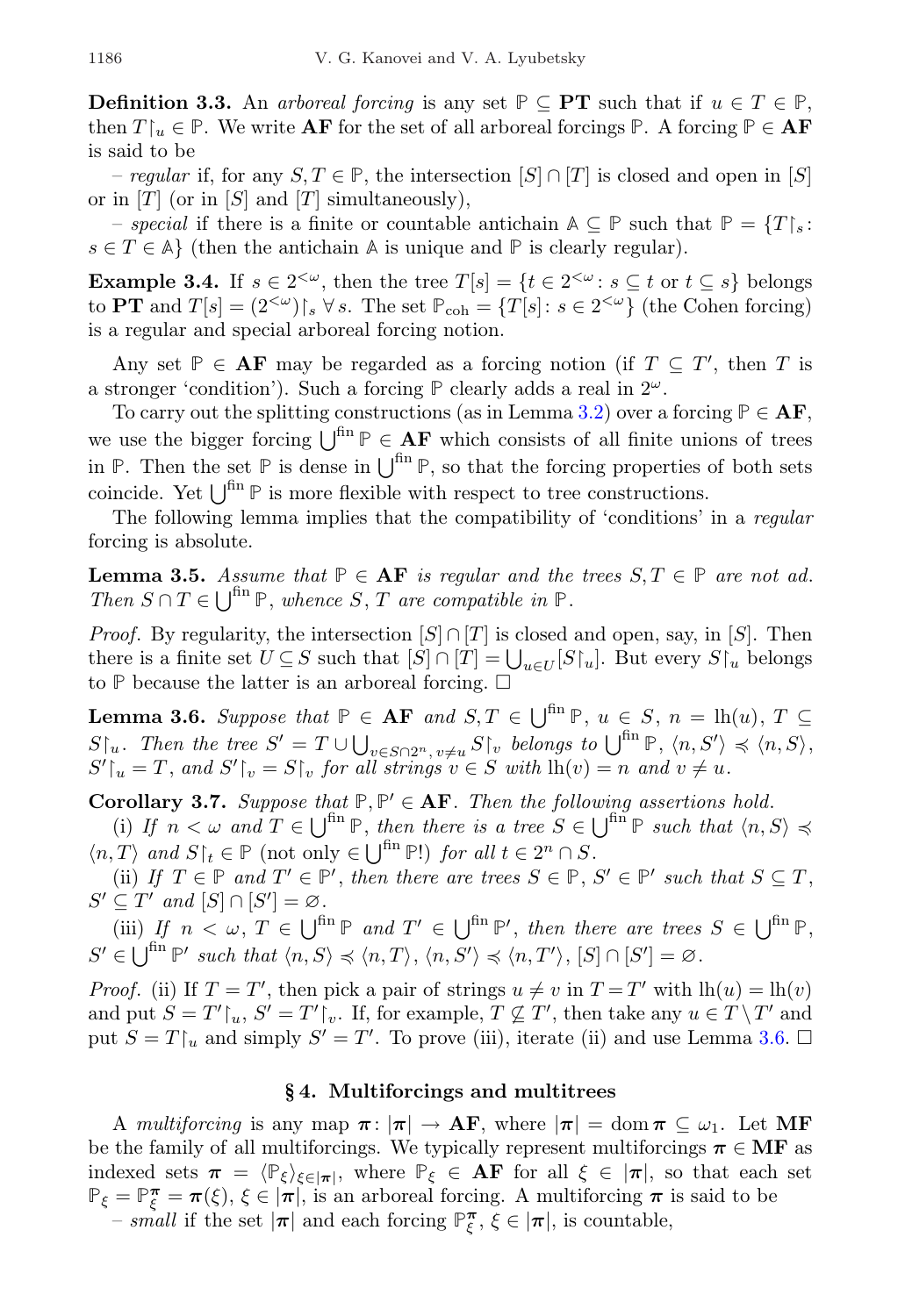- special if each forcing  $\mathbb{P}_{\xi}^{\pi}$  is special in the sense of Definition [3.3,](#page-4-3)
- *regular* if each forcing  $\mathbb{P}_{\xi}^{\pi}$  is regular in the sense of Definition [3.3.](#page-4-3)

A multitree is any function  $p: |p| \to PT$  whose support  $|p| = \text{dom } p$  is finite. Let MT be the family of all multitrees. We typically represent multitrees  $p \in \mathbf{MT}$ as indexed sets  $p = \langle T_{\xi}^{p} \rangle_{\xi \in [p]},$  where  $T_{\xi}^{p} = p(\xi) \in PT$  for all  $\xi \in [p].$ 

Let  $\pi = \langle \mathbb{P}_{\xi} \rangle_{\xi \in [\pi]}$  be a multiforcing. In this case, a  $\pi$ -*multitree* is any multitree  $p \in \mathbf{MT}$  such that  $|p| \subseteq |\pi|$  and if  $\xi \in |p|$ , then the tree  $p(\xi) = T_{\xi}^p$  belongs to  $\mathbb{P}_{\xi}$ . If  $p \in \mathbf{MT}(\pi)$ , then the set

$$
[\mathbf{p}] = \{ x \in (2^{\omega})^{|\pi|} \colon \forall \xi \in |\mathbf{p}| \left( x(\xi) \in [T_{\xi}^{\mathbf{p}}] \right) \}
$$

is a cofinite-dimensional perfect cube in  $(2^{\omega})^{|\pi|}$ . We order MT and each  $MT(\pi)$ componentwise:  $\boldsymbol{q} \leqslant \boldsymbol{p}$  ( $\boldsymbol{q}$  is stronger than  $\boldsymbol{p}$ ) if  $|\boldsymbol{p}| \subseteq |\boldsymbol{q}|$  and  $T_{\xi}^{\boldsymbol{q}} \subseteq T_{\xi}^{\boldsymbol{p}}$  for all  $\xi \in |\boldsymbol{p}|$ or, equivalently,  $[q] \subseteq [p]$ . The empty multitree  $\Lambda$  is defined by putting  $|\Lambda| = \emptyset$ . It belongs to  $MT(\pi)$  and is the weakest.

<span id="page-6-3"></span>Remark 4.1. If  $\pi = \langle \mathbb{P}_{\xi} \rangle_{\xi \in [\pi]}$  is a multiforcing, then the set  $\mathbf{MT}(\pi)$  of all  $\pi$ -multitrees can be identified with the finite-support product  $\prod_{\xi \in |\pi|} \mathbb{P}_{\xi}$  of the arboreal forcings  $\mathbb{P}_{\xi}$ .

<span id="page-6-4"></span>**Definition 4.2.** Two multitrees  $p, q \in MT(\pi)$  are somewhere almost disjoint (sad) if there is a  $\xi \in |p| \cap |q|$  such that  $T_{\xi}^p$  and  $T_{\xi}^q$  are ad. The property of being sad is equivalent to the equality  $[p] \cap [q] = \varnothing$  and, in the case of regular multiforcings  $\pi$ , to *incompatibility* in  $MT(\pi)$  by the following result.

<span id="page-6-2"></span>Corollary 4.3 (of Lemma [3.5\)](#page-5-1). Assume that  $\pi$  is a regular multiforcing and  $p, q \in$  $\mathbf{MT}(\pi)$  are not sad. Then there is a finite set  $R \subseteq \mathbf{MT}(\pi)$  such that  $[p] \cap [q] =$  $\bigcup_{\bm{r}\in R}[\bm{r}]$ . Therefore  $\bm{p},\ \bm{q}$  are compatible in  $\textbf{MT}(\bm{\pi}),$  that is, there is a multitree  $r \in \mathbf{MT}(\boldsymbol{\pi})$  satisfying  $r \leqslant p$  and  $r \leqslant q$ .

**Definition 4.4.** The *componentwise union* of two multiforcings  $\pi$ ,  $\rho$  is the multiforcing  $\pi \cup^{\text{cw}} \rho$  such that  $|(\pi \cup^{\text{cw}} \rho)| = |\pi| \cup |\rho|$  and

$$
(\pi \cup^{\mathrm{cw}} \mathsf{P})(\xi) = \pi(\xi), \quad \mathsf{P}(\xi), \quad \pi(\xi) \cup \mathsf{P}(\xi)
$$

when  $\xi \in |\pi| \setminus |\mathbf{Q}|$ ,  $\xi \in |\mathbf{Q}| \setminus |\pi|$ ,  $\xi \in |\mathbf{Q}| \cap |\pi|$  respectively.

Given any sequence  $\vec{\pi} = \langle \pi_{\alpha} \rangle_{\alpha < \lambda}$  of forcings in MF, we define  $\pi = \bigcup^{\text{cw}} \vec{\pi} =$  $\bigcup_{\alpha<\lambda}^{\text{cw}} \pi_{\alpha} \in \mathbf{MF}$  in such a way that  $|\pi| = \bigcup_{\alpha<\lambda} |\pi_{\alpha}|$  and  $\pi(\xi) = \bigcup_{\alpha<\lambda, \xi \in |\pi_{\alpha}|} \pi_{\alpha}(\xi)$ for every  $\xi \in |\pi|$ .

<span id="page-6-5"></span>*Remark* 4.5. Any forcing of the form  $MT(\pi)$ , where  $\pi = \langle \mathbb{P}_{\xi} \rangle_{\xi \in |\pi|} \in MF$ , adjoins a generic sequence  $\langle x_{\xi} \rangle_{\xi \in [\pi]}$ , where each  $x_{\xi} = x_{\xi}[G] \in 2^{\omega}$  is a  $\mathbb{P}_{\xi}$ -generic real. Reals of the form  $x_{\xi}[G]$  will be called *principal generic reals* in  $\mathbf{V}[G]$ .

### § 5. Refining arboreal forcings

<span id="page-6-1"></span>Given any  $T \in \mathbf{PT}$  (a tree) and  $D \subseteq \mathbf{PT}$ , we write  $X \subseteq^{\text{fin}} \bigcup D$  if there is a finite set  $D' \subseteq D$  such that  $T \subseteq \bigcup D'$  or, equivalently,  $[T] \subseteq \bigcup_{S \in D'} [S]$ .

<span id="page-6-0"></span>**Definition 5.1.** Let  $\mathbb{P}, \mathbb{Q} \in \mathbf{AF}$  be arboreal forcings. We say that  $\mathbb{Q}$  is a refinement of  $\mathbb{P}$  (and write  $\mathbb{P} \subset \mathbb{Q}$ ) if the following conditions hold.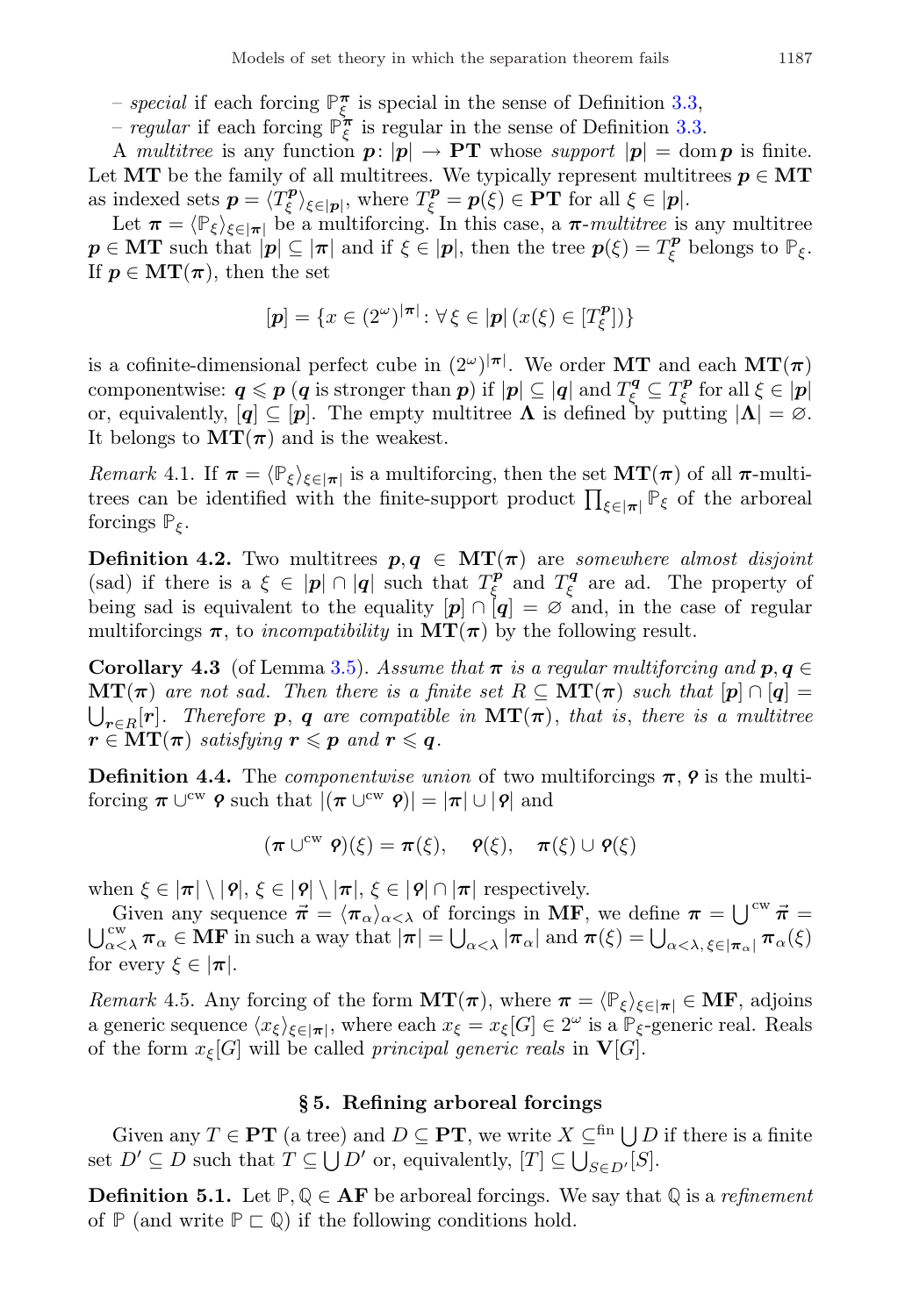(1) The set  $\mathbb{Q}$  is dense<sup>[4](#page-7-0)</sup> in  $\mathbb{P} \cup \mathbb{Q}$ : if  $T \in \mathbb{P}$ , then  $\exists Q \in \mathbb{Q}$  ( $Q \subseteq T$ ).

(2) If  $Q \in \mathbb{Q}$ , then  $Q \subseteq^{\text{fin}} \bigcup \mathbb{P}$ .

(3) If  $Q \in \mathbb{Q}$  and  $T \in \mathbb{P}$ , then  $[Q] \cap [T]$  is closed and open in  $[Q]$  and  $T \nsubseteq Q$ .

<span id="page-7-1"></span>**Lemma 5.2.** (i) If  $\mathbb{P} \subset \mathbb{Q}$  and  $S \in \mathbb{P}$ ,  $T \in \mathbb{Q}$ , then  $[S] \cap [T]$  is meagre in  $[S]$  and, therefore,  $\mathbb{P} \cap \mathbb{Q} = \emptyset$  and  $\mathbb{Q}$  is open-dense in  $\mathbb{P} \cup \mathbb{Q}$ .

(ii) If  $\mathbb{P} \subset \mathbb{Q} \subset \mathbb{R}$ , then  $\mathbb{P} \subset \mathbb{R}$ . Thus  $\subset$  is a strict partial order.

(iii) If  $\langle \mathbb{P}_{\alpha \alpha \langle \lambda \rangle}$  is a  $\Box$ -increasing sequence in **AF** and  $0 < \mu < \lambda$ , then  $\mathbb{P} =$  $\bigcup_{\alpha<\mu} \mathbb{P}_{\alpha} \sqsubset \mathbb{Q} = \bigcup_{\mu \leqslant \alpha < \lambda} \mathbb{P}_{\alpha}.$ 

(iv) If  $\langle \mathbb{P}_{\alpha \alpha \langle \lambda \rangle}$  is a  $\Box$ -increasing sequence in **AF** and each  $\mathbb{P}_{\alpha}$  is special, then  $\mathbb{P} = \bigcup_{\alpha < \lambda} \mathbb{P}_{\alpha} \in \mathbf{AF}$  is a regular forcing and each of the  $\mathbb{P}_{\gamma}$  is pre-dense in  $\mathbb{P}.$ 

*Proof.* (i) Otherwise there is a string  $u \in S$  such that  $S\vert_u \subseteq [T] \cap [S]$ . But  $S\vert_u \in \mathbb{P}$ , which contradicts  $5.1$ , (3).

(ii), (iii) We use part (i) to establish  $5.1$ , (3).

(iv) To check the regularity, suppose that  $S \in \mathbb{P}_{\alpha}$ ,  $T \in \mathbb{P}_{\beta}$ ,  $\alpha \leq \beta$ . If  $\alpha = \beta$ , then in view of the speciality of  $\mathbb{P}_{\alpha}$  Lemma [3.5](#page-5-1) yields that the trees S, T are either ad or ⊂-comparable. If  $\alpha < \beta$ , then  $[S] \cap [T]$  is open and closed in  $[T]$  by [5.1,](#page-6-0) (3).

To check the pre-density, suppose that  $S \in \mathbb{P}_{\alpha}$ ,  $\alpha \neq \gamma$ . If  $\alpha < \gamma$ , then by [5.1,](#page-6-0) (1) there is a tree  $T \in \mathbb{P}_{\gamma}$ ,  $T \subseteq S$ . Now let  $\gamma < \alpha$ . Then  $S \subseteq^{\text{fin}} \bigcup \mathbb{P}_{\gamma}$  by [5.1,](#page-6-0) (2). Hence there is a tree  $T \in \mathbb{P}_{\gamma}$  such that  $[S] \cap [T] \neq \emptyset$ . However,  $[S] \cap [T]$  is closed and open in [S] by [5.1,](#page-6-0) (3). Therefore,  $S\upharpoonright_u \subseteq T$  for an appropriate  $u \in S$ . Finally,  $S\upharpoonright_u \in \mathbb{P}_\alpha$  since  $\mathbb{P}_\alpha \in \mathbf{AF}$ .  $\Box$ 

Note that if  $\mathbb{P}, \mathbb{Q} \in \mathbf{AF}$  and  $\mathbb{P} \subset \mathbb{Q}$ , then a dense set  $D \subseteq \mathbb{P}$  need not be dense or even pre-dense in **P** ∪ **Q**. However, there is a special type of refinement which preserves at least pre-density.

<span id="page-7-2"></span>**Definition 5.3.** Suppose that  $\mathbb{P}, \mathbb{Q} \in \mathbf{AF}$  and  $D \subseteq \mathbb{P}$ . We say that  $\mathbb{Q}$  seals D over  $\mathbb{P}$  (and write  $\mathbb{P} \subset D$  Q) if  $\mathbb{P} \subset \mathbb{Q}$  and every tree  $S \in \mathbb{Q}$  satisfies  $S \subseteq^{fin} \bigcup D$ . Then the "simple"  $\mathbb{P} \subset \mathbb{Q}$  is equivalent to  $\mathbb{P} \subset \mathbb{P} \mathbb{Q}$ .

We shall see that a sealed set has to be pre-dense before and after the refinement. Sealing refinements are important because the property of being sealed is preserved under further simple refinements, that is,  $\sqsubset_D$  is transitive when combined with  $\sqsubset$ in the sense of part (ii) of the following lemma.

<span id="page-7-3"></span>**Lemma 5.4.** (i) If  $\mathbb{P} \subset_{D} \mathbb{Q}$ , then D is pre-dense in  $\mathbb{P} \cup \mathbb{Q}$ . If in addition  $\mathbb{P}$  is regular, then D is also pre-dense in **P**.

(ii) If  $\mathbb{P} \sqsubset_{D} \mathbb{Q} \sqsubset \mathbb{R}$  (note: the second  $\sqsubset$  is not  $\sqsubset_{D}$ !), then  $\mathbb{P} \sqsubset_{D} \mathbb{R}$ .

(iii) If  $\langle \mathbb{P}_{\alpha_{\alpha}<\lambda} \rangle$  is a  $\Box$ -increasing sequence in  $\mathbf{AF}, 0 < \mu < \lambda$ , and

$$
\mathbb{P} = \bigcup_{\alpha < \mu} \mathbb{P}_{\alpha} \sqsubset_D \mathbb{P}_{\mu},
$$

 $then \mathbb{P} \sqsubset_D \mathbb{Q} = \bigcup_{\mu \leq \alpha < \lambda} \mathbb{P}_\alpha.$ 

<span id="page-7-0"></span><sup>&</sup>lt;sup>4</sup>Given any **P** ⊆ **R** ⊆ **PT**, we say that the set **P** is 1) dense in **R** if  $\forall T \in \mathbb{R} \exists S \in \mathbb{P}$  ( $S \subseteq T$ ); 2) open-dense in  $\mathbb R$  if, moreover,  $\forall T \in \mathbb R \forall S \in \mathbb P$  ( $T \subseteq S \implies T \in \mathbb P$ ); and 3) pre-dense in  $\mathbb R$  if the derived set  $\mathbb{P}' = \{T \in \mathbb{R} : \exists S \in \mathbb{P} (T \subseteq S) \}$  is dense in  $\mathbb{R}$ .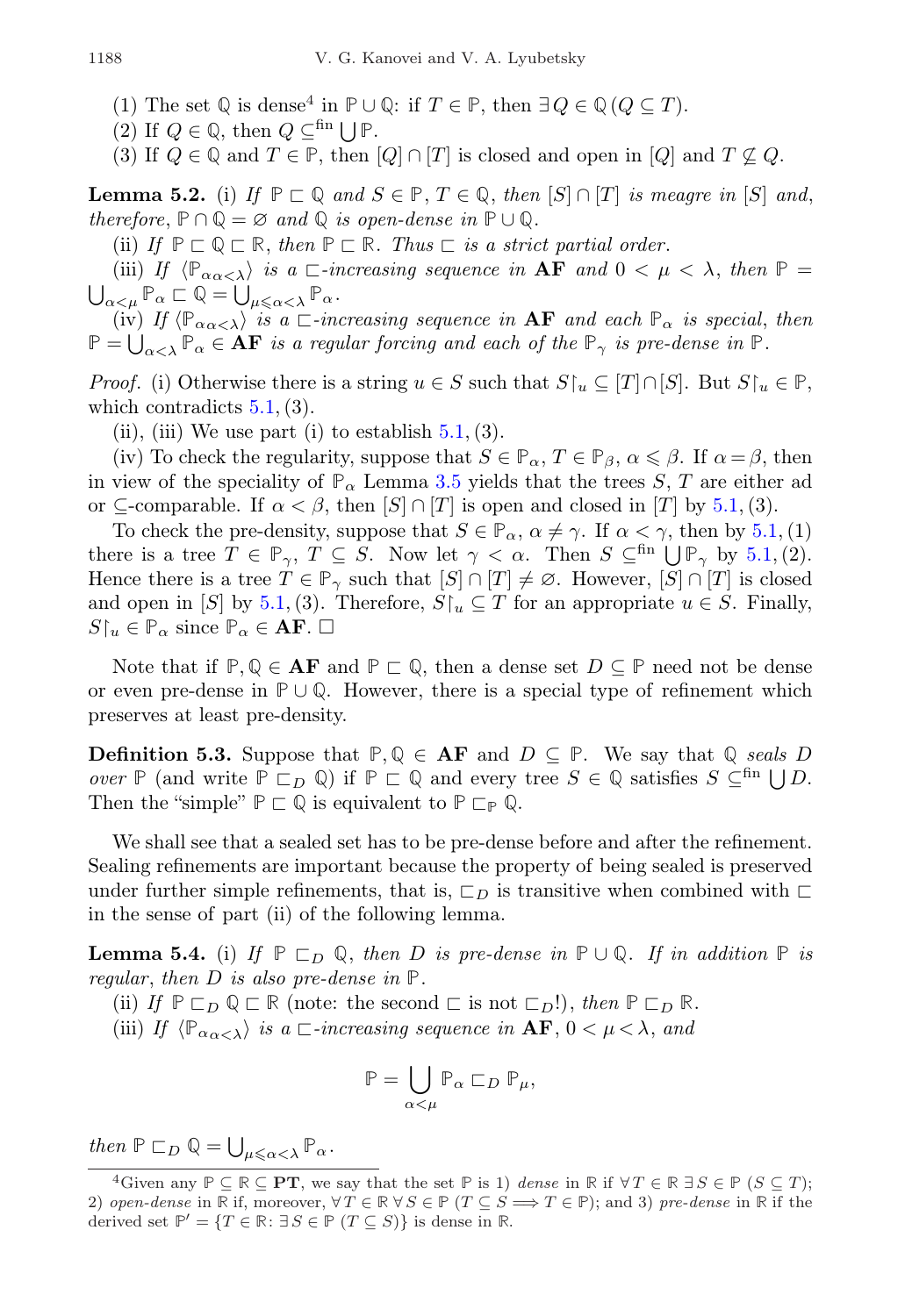*Proof.* (i) To see that D is pre-dense in  $\mathbb{P} \cup \mathbb{Q}$ , suppose that  $T_0 \in \mathbb{P} \cup \mathbb{Q}$ . By [5.1,](#page-6-0) (1) there is a tree  $T \in \mathbb{Q}$  with  $T \subseteq T_0$ . Then  $T \subseteq^{\text{fin}} \bigcup D$  and, in particular, there is a tree  $S \in D$  with  $X = [S] \cap [T] \neq \emptyset$ . However, X is closed and open in [T] by [5.1,](#page-6-0) (3). Therefore there is a tree  $T' \in \mathbb{Q}$  with  $[T'] \subseteq X$ . Thus,  $T' \subseteq S \in D$  and  $T' \subseteq T \subseteq T_0$ . We conclude that  $T_0$  is compatible with  $S \in D$  in  $\mathbb{P} \cup \mathbb{Q}$ .

To see that D is pre-dense in  $\mathbb P$  (in the case when  $\mathbb P$  is regular), suppose that  $S_0 \in \mathbb{P}$ . We have already seen that then  $S_0$  is compatible with some  $S \in D$ . Hence S and  $S_0$  are not ad. It remains to use Lemma [3.5.](#page-5-1)

To prove (ii), in addition to Lemma [5.2,](#page-7-1) (ii), suppose that  $R \in \mathbb{R}$ . Then  $R \subseteq \mathbb{S}^{\text{fin}}$  $\bigcup \mathbb{Q}$ , but every  $T \in \mathbb{Q}$  satisfies  $T \subseteq$ <sup>fin</sup>  $\bigcup D$ . The same goes for (iii).  $\square$ 

#### § 6. Refining multiforcings

Let  $\pi$ ,  $\rho$  be multiforcings. We say that  $\rho$  is a refinement of  $\pi$  (and write  $\pi \subset \rho$ ) if  $|\pi| \subseteq |\varphi|$  and  $\pi(\xi) \sqsubset \varphi(\xi)$  whenever  $\xi \in |\pi|$ .

<span id="page-8-2"></span>Corollary 6.1 (of Lemma [5.2\)](#page-7-1). If  $\pi \sqsubset \varphi \sqsubset \rho$ , then  $\pi \sqsubset \rho$ . If  $\pi \subset \rho$ , then the set  $MT(\rho)$  is open-dense<sup>[5](#page-8-0)</sup> in  $MT(\pi \cup^{\text{cw}} \rho)$ .

Our next goal is to adjust Definition [5.3](#page-7-2) for multiforcings in such a way that an analogue of Lemma [5.4](#page-7-3) holds.

We first adjust the definition of the relation  $\subseteq^{\text{fin}}$  in § [5](#page-6-1) for multitrees. Namely, given a multitree  $u$  and a set  $D$  of multitrees, we shall write  $u \subseteq^{\text{fin}} \bigvee D$  if there is a finite set  $D' \subseteq D$  such that 1)  $|v| = |u|$  for all  $v \in D'$ , and 2)  $[u] \subseteq \bigcup_{v \in D'} [v]$ .

<span id="page-8-1"></span>**Definition 6.2.** Suppose that  $\pi$ ,  $\rho$  are multiforcings and  $\pi \subset \rho$ . We say that  $\rho$ seals a set  $D \subseteq MT(\pi)$  over  $\pi$  (and write  $\pi \subset_D \rho$ ) if the following condition holds.

(\*) If 
$$
\mathbf{p} \in \mathbf{MT}(\pi)
$$
,  $\mathbf{u} \in \mathbf{MT}(\mathbf{P})$ ,  $|u| \subseteq |\pi|$  and  $|u| \cap |\mathbf{p}| = \varnothing$ , then there is a  $\mathbf{q} \in \mathbf{MT}(\pi)$  such that  $\mathbf{q} \leq \mathbf{p}$ ,  $|q| \cap |u| = \varnothing$  and  $\mathbf{u} \subseteq^{\text{fin}} \bigvee \mathbf{D}_q^{|u|}$ , where

$$
D_q^{|u|} = \{u' \in \mathbf{MT}(\pi) \colon |u'| = |u| \text{ and } u' \cup q \in D\}.
$$

Note that if  $p, u, D, q$  are as indicated, then  $u \cup q \subseteq^{\text{fin}} \bigvee D'$ , where  $D' =$  $\{u' \cup q : u' \in D_q^{|u|}\} \subseteq D$ . The definition of  $\Box_D$  in [6.2](#page-8-1) looks somewhat different from and more complicated than that of  $\Box_D$  in [5.3.](#page-7-2) This reflects the fact that finite-support products of forcing notions in AF behave differently and in a more complicated way than single arboreal forcings. The following lemma, which is similar to Lemma [5.4,](#page-7-3) is accordingly somewhat less obvious.

<span id="page-8-3"></span>**Lemma 6.3.** Suppose that  $\pi$ ,  $\rho$ ,  $\sigma$  are multiforcings and  $D \subseteq MT(\pi)$ . Then the following assertions hold.

(i) If  $\pi \sqsubset_D \rho$ , then D is dense in  $MT(\pi)$  and pre-dense in  $MT(\pi \cup_{\alpha}^{\text{cw}} \rho)$ .

(ii) If  $\pi$  is regular,  $\pi \sqsubset_{D_i} \varphi$  for  $i = 1, \ldots, n$ , all the sets  $D_i \subseteq MT(\pi)$  are open-dense in  $\mathbf{MT}(\boldsymbol{\pi})$ , and  $\mathbf{D} = \bigcap_i \mathbf{D}_i$ , then  $\boldsymbol{\pi} \sqsubset_{\mathbf{D}} \mathbf{P}$ .

(iii) If D is open-dense in  $MT(\pi)$  and  $\pi \sqsubset_D \varphi \sqsubset \sigma$ , then  $\pi \sqsubset_D \sigma$ .

<span id="page-8-0"></span><sup>&</sup>lt;sup>5</sup>Given any  $P \subseteq R \subseteq MT$ , we say as in footnote 4 that P is 1) dense in R if  $\forall r \in \mathbb{R} \exists p \in \mathbb{P} (p \leqslant r), 2$  open-dense in **R** if in addition  $\forall r \in \mathbb{R} \forall p \in \mathbb{P} (p \leqslant r \implies p \in R)$ , and 3) pre-dense in **R** if the set  $P' = \{r \in \mathbb{R} : \exists p \in P \ (r \leqslant p)\}\)$  is dense in **R**.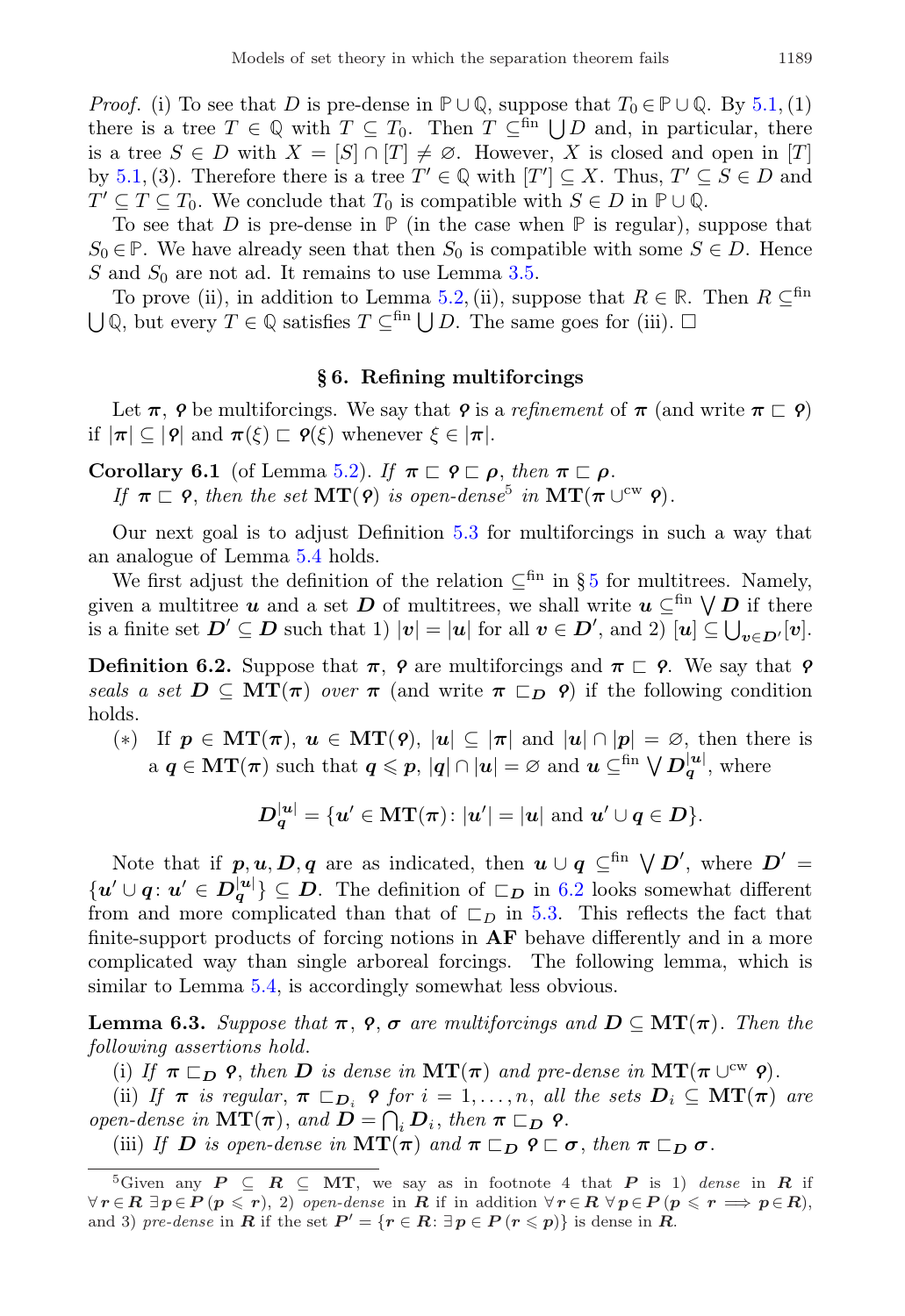(iv) If  $\langle \pi_{\alpha\alpha\langle\lambda\rangle} \rangle$  is a  $\Box$ -increasing sequence in **MF**,  $0 < \mu < \lambda$ ,  $\pi = \bigcup_{\alpha<\mu}^{\text{cw}} \pi_{\alpha}$ , the set **D** is open-dense in  $MT(\pi)$ , and  $\pi \sqsubset_D \pi_\mu$ , then  $\pi \sqsubset_D \varrho = \bigcup_{\mu \leq \alpha < \lambda}^{\text{cw}} \pi_\alpha$ .

*Proof.* (i) To check that D is pre-dense in  $MT(\pi \cup^{\text{cw}} \varphi)$ , suppose that  $r \in$  $\mathbf{MT}(\pi \cup^{\text{cw}} \mathbf{\varrho})$ . Since  $\mathbf{MT}(\pi \cup^{\text{cw}} \mathbf{\varrho})$  is a product, we can assume that  $|\mathbf{r}| \subseteq |\pi|$ . Put

$$
X = \{ \xi \in |r| \colon T_{\xi}^{r} \in \mathbf{MT}(\mathbf{P}) \}, \qquad Y = \{ \xi \in |r| \colon T_{\xi}^{r} \in \mathbf{MT}(\pi) \}.
$$

Then  $r = u \cup p$ , where  $u = r \upharpoonright X \in MT(\varphi)$ ,  $p = r \upharpoonright Y \in MT(\pi)$ . Since  $\varphi$  seals  $D$ , there is a multitree  $q \in \text{MT}(\pi)$  such that  $q \leqslant p, |q| \cap |u| = \varnothing$  and  $u \subseteq^{\text{fin}} \bigvee D_q^{|u|}$ . It is easy to see that there is a multitree  $u' \in D_q^{|u|}$  compatible with  $u$  in  $MT(\rho)$ . Suppose that  $w \in \mathbf{MT}(\mathbf{P}), w \leqslant u, w \leqslant u', |w| = |u'| = |\mathbf{u}|.$  Then the multitree  $\bm{r'} = \bm{w} \cup \bm{q} \in \mathbf{MT}(\bm{\pi} \vee \bm{\varphi}) \text{ satisfies } \bm{r'} \leqslant \bm{r} \text{ and } \bm{r'} \leqslant \bm{u'} \cup \bm{q} \in \bm{D}.$ 

To check that D is dense in  $MT(\pi)$ , suppose that  $p \in MT(\pi)$ . Taking  $u = \Lambda$ (the empty multitree) in the condition (\*) of Definition [6.2,](#page-8-1) we see that  $|u| = \emptyset$ and  $D_q^{|u|} = D$ .

(ii) Suppose that  $p \in \text{MT}(\pi)$ ,  $u \in \text{MT}(9)$ ,  $|u| \subseteq |\pi|$ ,  $|u| \cap |p| = \emptyset$ . Iterating (\*) for the sets  $D_i$ ,  $i = 1, ..., n$ , we find a multitree  $q \in \text{MT}(\pi)$  such that  $q \leq p$ ,  $|q| \cap |u| = \varnothing$  and  $u \subseteq^{\text{fin}} \bigvee (D_i)_{q}^{|u|}$  for all *i*, where

$$
(\boldsymbol{D}_i)^{|\boldsymbol{u}|}_{\boldsymbol{q}} = \{\boldsymbol{u}' \in \mathbf{MT}(\boldsymbol{\pi}) \colon |\boldsymbol{u}'| = |\boldsymbol{u}| \text{ and } \boldsymbol{u}' \cup \boldsymbol{q} \in \boldsymbol{D}_i\}.
$$

Thus there are finite sets  $U_i \subseteq (D_i)^{|\mathbf{u}|}_{\mathbf{q}}$  such that  $[\mathbf{u}] \subseteq \bigcup_{\mathbf{v} \in U_i} [\mathbf{v}]$  for all i. Using the regularity assumption and Corollary [4.3,](#page-6-2) we obtain a finite set  $W \subseteq MT(\pi)$  such that  $|\mathbf{w}| = |\mathbf{u}|$  for all  $\mathbf{w} \in W$ ,  $\bigcap_i \bigcup_{\mathbf{v} \in U_i} [\mathbf{v}] = \bigcup_{\mathbf{w} \in W} [\mathbf{w}]$  and if  $i = 1, \ldots, n$  and  $w \in W$ , then  $[w] \subseteq [v]$  for some  $v \in U_i$ , whence  $w \cup q \in D_i$ . We conclude that if  $w \in W$ , then  $w \cup q \in D$  and, therefore,  $w \in D_q^{|u|}$ . Thus  $W \subseteq D_q^{|u|}$ . However,  $[u] \subseteq \bigcup_{w \in W}[w]$  by the choice of W. Thus  $u \subseteq^{\text{fin}} \bigvee D_q^{|u|}$ .

(iii) We have  $\pi \sqsubset \sigma$  by Corollary [6.1.](#page-8-2) To check that  $\sigma$  seals D over  $\pi$ , suppose that  $u \in \mathbf{MT}(\sigma)$ ,  $|u| \subseteq |\pi|$ ,  $p \in \mathbf{MT}(\pi)$ ,  $|u| \cap |p| = \emptyset$ . Since  $\rho \subset \sigma$ , there is a finite set  $U \subseteq \mathbf{MT(9)}$  such that  $|\mathbf{v}| = |\mathbf{u}|$  for all  $\mathbf{v} \in U$ , and  $[\mathbf{u}] \subseteq \bigcup_{\mathbf{v} \in U} [\mathbf{v}]$ . Since  $\pi \sqsubset_D \varrho$ , an iterated application of Definition [6.2,](#page-8-1) (\*) yields a multitree  $q \in \mathbf{MT}(\pi)$ such that  $q \leqslant p, |q| \cap |u| = \varnothing$  and if  $v \in U$ , then  $v \subseteq^{\text{fin}} \bigvee D_q^{|u|}$ , where

$$
\boldsymbol{D}_{\boldsymbol{q}}^{|\boldsymbol{u}|}=\{ \boldsymbol{v}^{\prime} \in \boldsymbol{\mathrm{MT}}(\boldsymbol{\pi}) \colon |\boldsymbol{v}^{\prime}| = |\boldsymbol{v}| = |\boldsymbol{u}| \wedge \boldsymbol{v}^{\prime} \cup \boldsymbol{q} \in \boldsymbol{D} \}.
$$

We finally note that  $u \subseteq^{\text{fin}} \bigvee U$  by construction. Hence we also have  $u \subseteq^{\text{fin}} \bigvee D_q^{|u|}$ .

(iv) We have to check that  $\varphi$  seals D over  $\pi$ . Suppose that  $u \in \mathbf{MT}(\varphi), |u| \subseteq |\pi|$ ,  $p \in \mathbf{MT}(\pi)$ ,  $|u| \cap |p| = \emptyset$ . There is a finite set  $U \subseteq \mathbf{MT}(\pi_u)$  such that  $|v| = |u|$ for all  $v \in U$  and  $[u] \subseteq \bigcup_{v \in U}[v]$ . We proceed as in the proof of (iii).  $\Box$ 

### § 7. Generic refinement of a multiforcing according to Jensen

<span id="page-9-0"></span>Here we define a splitting/fusion construction of refinements. The construction was originally invented as a method for obtaining perfect sets in Polish spaces. Jensen modified it in [\[19\]](#page-37-10) in order to obtain refinements of certain countable subforcings of the Saks forcing. Our next definition introduces what is essentially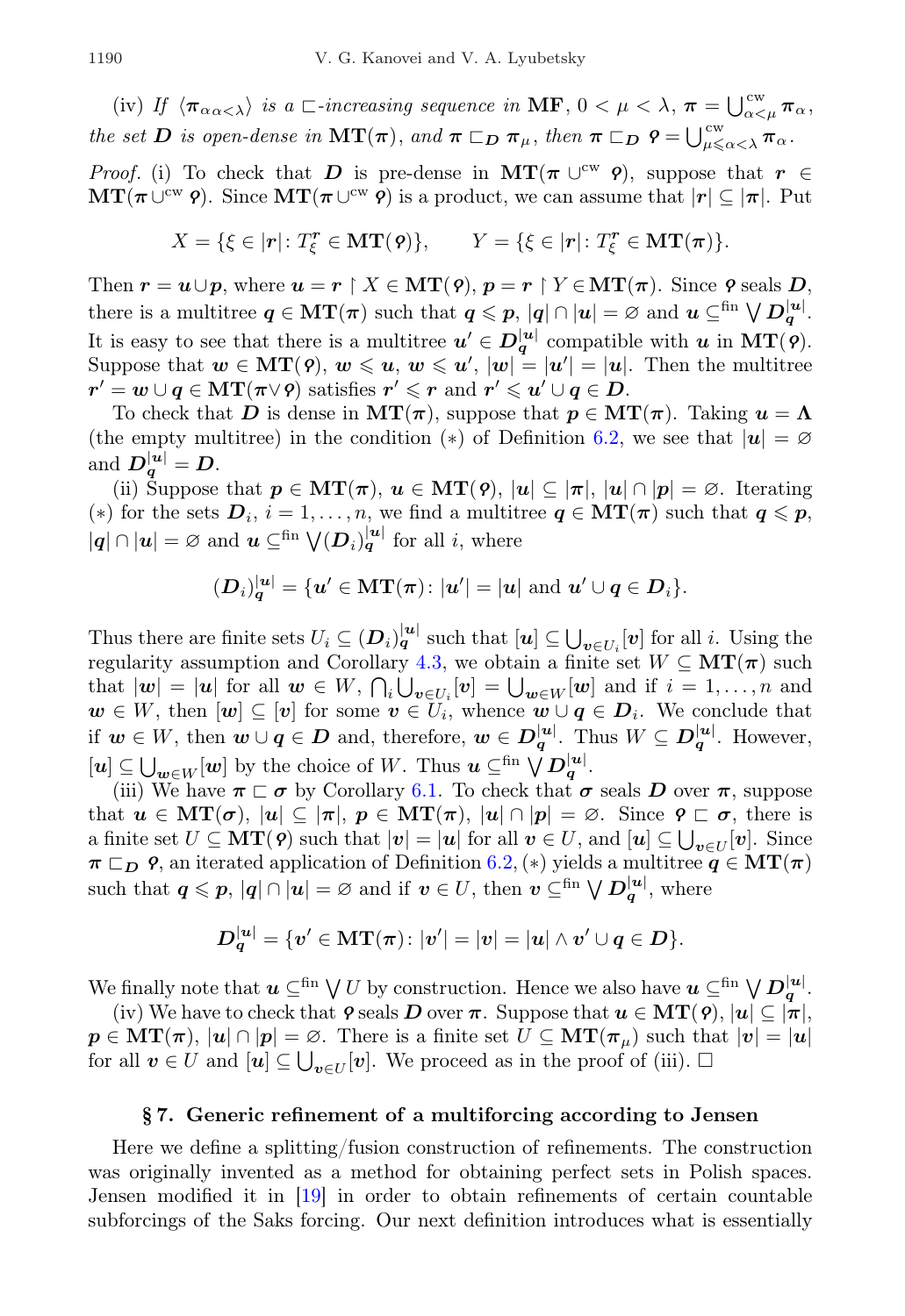finite-support products of Jensen-type forcing notions are CCC, preserve cardinals (in contrast to finite-support Saks products) and admit a suitable version of the splitting/fusion technique.

<span id="page-10-2"></span>**Definition 7.1.** Suppose that  $\pi = \langle \mathbb{P}_{\xi} \rangle_{\xi \in [\pi]}$  is a small multiforcing.

(0) A  $\pi$ -system is any indexed set of the form

$$
\varphi = \langle T_{\xi k}^{\varphi} \rangle_{\langle \xi, k \rangle \in |\varphi|},
$$

where  $|\varphi| \subseteq |\pi| \times \omega$  is finite and  $T_{\xi k}^{\varphi} = \varphi(\xi, k) \in \bigcup^{fin} \mathbb{P}_{\xi}$  for all  $\xi$ , k. (We recall that  $\bigcup^{fin} \mathbb{P}_{\xi}$  consists of all finite unions of trees in  $\mathbb{P}_{\xi}$ .) We order the set  $\text{Sys}(\pi)$ of all  $\pi$ -systems componentwise:  $\varphi \leq \psi$  ( $\varphi$  extends  $\psi$ ) if  $|\psi| \subseteq |\varphi|$  and  $T_{\xi k}^{\varphi} \subseteq T_{\xi k}^{\psi}$ for all  $\langle \xi, k \rangle \in |\psi|$ . Accordingly, the set  $\omega \times \mathbf{Sys}(\pi)$  is ordered in such a way that  $\langle n, \varphi \rangle \preccurlyeq \langle m, \psi \rangle$  if and only if  $|\psi| \subseteq |\varphi|$  and  $\langle n, T_{\xi k}^{\varphi} \rangle \preccurlyeq \langle m, T_{\xi k}^{\psi} \rangle$  in  $\omega \times PT$  (§ [3\)](#page-4-0) for all  $\xi$ , k. This implies that  $m \leq n$ .

(1) Let  $\mathfrak{M} \in \mathrm{HC}$  be any set.<sup>[6](#page-10-0)</sup> The set  $\mathfrak{M}^+$  of all sets  $X \in \mathrm{HC}$  that are  $\in$ -separable in HC by formulae with sets in  $\mathfrak{M}$  as parameters is still countable. Hence there is a  $\prec$ -decreasing sequence  $\Phi = \langle \langle n_j, \varphi_j \rangle \rangle_{i \leq \omega}$  of pairs  $\langle n_j, \varphi_j \rangle \in \omega \times \mathbf{Sys}(\pi)$  which is  $\mathfrak{M}^+$ -generic in the sense that it intersects all the sets  $D \in \mathfrak{M}$  with  $D \subseteq \omega \times \mathbf{Sys}(\pi)$ that are open-dense<sup>[7](#page-10-1)</sup> in  $\omega \times \mathbf{Sys}(\pi)$ . We fix such an  $\mathfrak{M}^+$ -generic sequence  $\Phi$ .

By definition, each  $\varphi_j$  is of the form  $\varphi_j = \langle T_{\xi k}^{\varphi_j} \rangle_{\langle \xi, k \rangle \in |\varphi_j|}$ , where  $|\varphi_j| \subseteq |\pi| \times \omega$ is finite and each tree  $T_{\xi k}^{\varphi_j}$  belongs to  $\bigcup^{\text{fin}} \mathbb{P}_{\xi}$ . Since  $n_j \to \infty$  by genericity, we can assume without loss of generality that  $n_0 < n_1 < n_2 < \cdots$  strictly.

(2) Suppose that  $\xi \in |\pi|, k < \omega$ . By the genericity assumption, there is a number  $j(\xi, k)$  such that if  $j \geq j(\xi, k)$ , then  $\langle \xi, k \rangle \in |\varphi_j|$ . Hence the tree  $\varphi_j(\xi, k) = T_{\xi k}^{\varphi_j} \in$  $\bigcup^{\text{fin}} \mathbb{P}_{\xi}$  is defined and we have

$$
\cdots \preccurlyeq \langle n_{j(\xi,k)+2}, T_{\xi k}^{\varphi_{j(\xi,k)+2}} \rangle \preccurlyeq \langle n_{j(\xi,k)+1}, T_{\xi k}^{\varphi_{j(\xi,k)+1}} \rangle \preccurlyeq \langle n_{j(\xi,k)}, T_{\xi k}^{\varphi_{j(\xi,k)}} \rangle,
$$

with  $n_{i(\xi,k)} < n_{i(\xi,k)+1} < n_{i(\xi,k)+2} < \cdots$  strictly; see (1) above.

(3) It then follows by Lemma [3.2](#page-4-2) that each intersection  $\mathbf{Q}_{\xi k}^{\Phi} = \bigcap_{j \geq j(\xi,k)} T_{\xi k}^{\varphi_j}$  is a tree in PT (not necessarily in  $\mathbb{P}_{\xi}$ ) and the relation  $\langle n_j, \mathbf{Q}_{\xi k}^{\Phi} \rangle \preccurlyeq \langle n_j, T_{\xi k}^{\varphi_j} \rangle$  holds for all  $j \geqslant j(\xi, k)$ . We define  $\mathbb{Q}_{\xi}^{\Phi} = \{ \mathbf{Q}_{\xi k}^{\Phi} | \xi : k \leq \omega \wedge s \in \mathbf{Q}_{\xi k}^{\Phi} \}$ .

(4) We finally put  $\mathbf{Q} = \langle \mathbb{Q}_{\xi}^{\Phi} \rangle_{\xi \in [\pi]}$  and  $\boldsymbol{\pi} \cup^{\text{cw}} \mathbf{Q} = \langle \mathbb{P}_{\xi} \cup \mathbb{Q}_{\xi}^{\Phi} \rangle_{\xi \in [\pi]}$ .

(5) Let  $\varphi = \varphi[\Phi]$  be the multiforcing obtained in this way from an  $\mathfrak{M}^+$ -generic sequence  $\Phi$ . Then  $\varphi$  is called an  $\mathfrak{M}$ -generic refinement of  $\pi$ .

<span id="page-10-3"></span><span id="page-10-0"></span> $6$ We recall that HC = all *hereditarily countable* sets, that is, those having at most countable transitive closures.

<span id="page-10-1"></span>The density means that for any  $\langle m, \psi \rangle \in \omega \times \mathbf{Sys}(\pi)$  there is an  $\langle n, \varphi \rangle \in D$  with  $\langle n, \varphi \rangle \preccurlyeq \varphi$  $\langle m, \psi \rangle$ . The openness means that if  $\langle m, \psi \rangle \in D$  and  $\langle n, \varphi \rangle \preccurlyeq \langle m, \psi \rangle$ , then  $\langle n, \varphi \rangle \in D$ .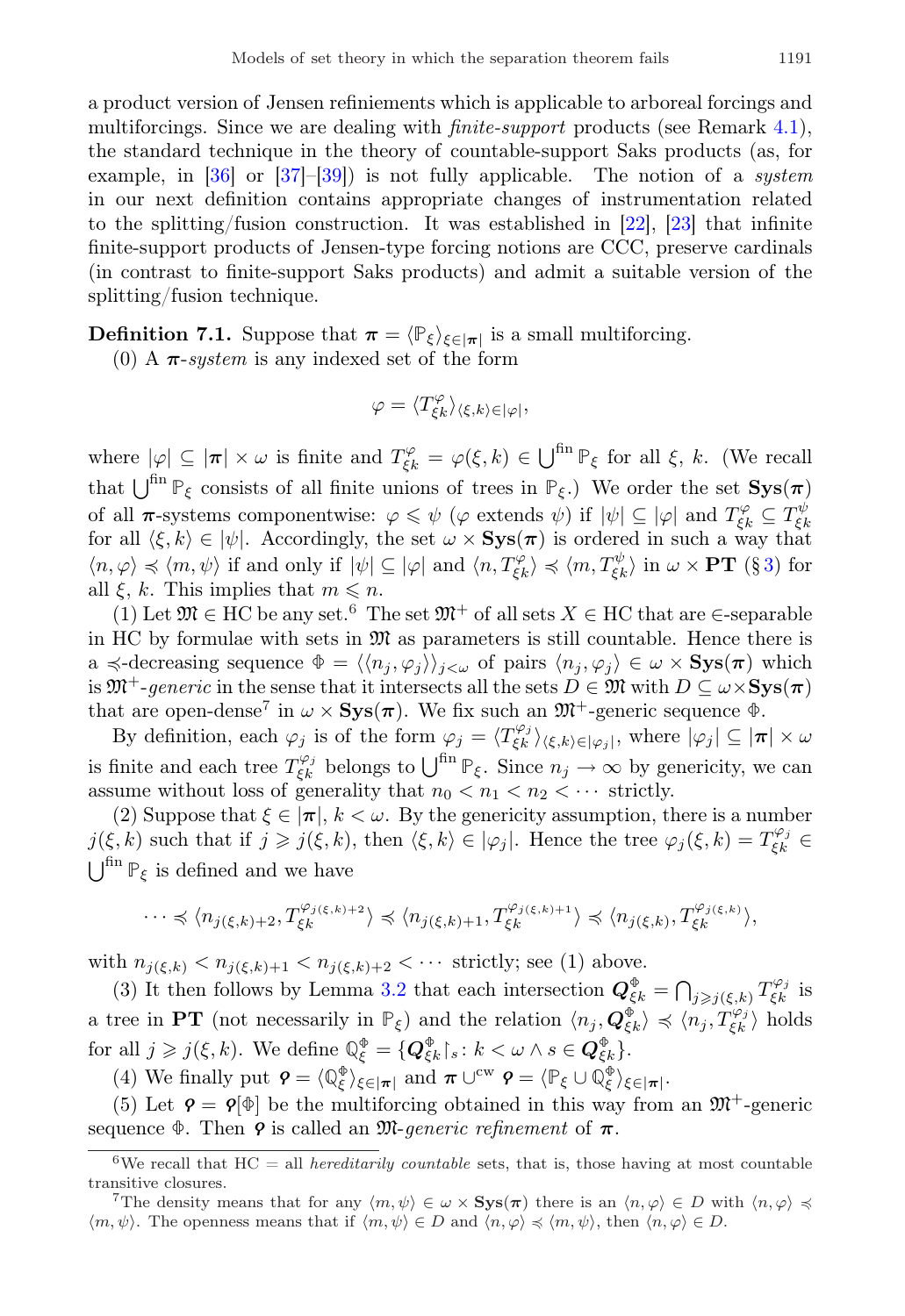**Lemma 7.2** (by the countability of  $\mathfrak{M}^+$ ). If  $\mathfrak{M} \in HC$ , then for every small multiforcing  $\pi$  there is an M-generic refinement **?**.

The following theorem is formulated under the hypotheses and notation of Definition [7.1.](#page-10-2) Its goal is to demonstrate that the construction in Definition [7.1](#page-10-2) results in refinements of types  $\square_D$  and  $\square_D$ .

<span id="page-11-0"></span>**Theorem 7.3.** Suppose that  $\mathfrak{M} \in \mathrm{HC}$  is transitive and  $\mathbf{Q} = \mathbf{Q}[\Phi] = \langle \mathbb{Q}_{\xi} \rangle_{\xi \in |\pi|}$  is an M-generic refinement of a small multiforcing  $\pi = \langle \mathbb{P}_{\xi} \rangle_{\xi \in |\pi|} \in \mathfrak{M}$ . Then the following assertions hold.

(i)  $\rho$  is a small special multiforcing,  $|\rho| = |\pi|$  and  $\pi \subset \rho$ .

(ii) If pairs  $\langle \xi, k \rangle \neq \langle \eta, \ell \rangle$  belong to  $|\pi| = |\mathbf{Q}|$ , then  $[\mathbf{Q}_{\xi k}^{\Phi}] \cap [\mathbf{Q}_{\eta \ell}^{\Phi}] = \varnothing$ .

(iii) If  $\xi \in |\pi|$ ,  $S \in \mathbb{Q}_{\xi}$  and  $T \in \mathbb{P}_{\xi}$ , then  $[S] \cap [T]$  is closed and open in  $[S]$  and  $T \nsubseteq S$ . Hence  $\mathbb{Q}_{\xi} \cap \mathbb{P}_{\xi} = \varnothing$ .

(iv) If  $\xi \in |\pi|$ , then the set  $\mathbb{Q}_{\xi}$  is open-dense in  $\mathbb{Q}_{\xi} \cup \mathbb{P}_{\xi}$ .

(v) If  $\xi \in |\pi|$  and  $D \in \mathfrak{M}$  is such that  $D \subseteq \mathbb{P}_{\xi}$  is pre-dense in  $\mathbb{P}_{\xi}$ , then  $\mathbb{P}_{\xi} \sqsubset_{D} \mathbb{Q}_{\xi}$ . (vi) If in addition  $\pi = \bigcup_{\alpha < \lambda}^{\text{cw}} \pi_\alpha$ , where  $\lambda < \omega_1$  and  $\langle \pi_\alpha \rangle_{\alpha < \lambda} \in \mathfrak{M}$  is a  $\Box$ -increasing sequence of small special multiforcings, then  $\pi_{\alpha} \sqsubset \mathsf{P}$  for all  $\alpha < \lambda$ .

Proof. We argue using the notation in Definition [7.1.](#page-10-2)

(ii) By Corollary [3.7,](#page-5-2) (iii), the set D of all pairs  $\langle n, \varphi \rangle \in \omega \times \mathbf{Sys}(\pi)$ , where  $\varphi$  is a pairwise ad system and  $|\varphi|$  contains  $\langle \xi, k \rangle$  and  $\langle \eta, \ell \rangle$ , is dense in  $\omega \times \mathbf{Sys}(\pi)$  and, obviously,  $D \in \mathfrak{M}^+$ . Thus  $\langle n_j, \varphi_j \rangle \in D$  for some  $j < \omega$ . Then  $T_{\xi k}^{\varphi_j} \cap T_{\eta \ell}^{\varphi_j} = \varnothing$  since  $\varphi_j$  is ad. But  $\mathbf{Q}_{\xi k}^{\Phi} \subseteq T_{\xi k}^{\varphi_j}$  and  $\mathbf{Q}_{\eta \ell}^{\Phi} \subseteq T_{\eta \ell}^{\varphi_j}$  by construction.

(iii) Let  $S = \mathbf{Q}_{\xi k}^{\Phi}$ . To prove the closedness and openness, we consider the set  $D(T)$  of all pairs  $\langle n, \varphi \rangle \in \omega \times \mathbf{Sys}(\pi)$  such that  $\langle \xi, k \rangle \in |\varphi|$  and if  $s \in 2^n$ , then  $T_{\xi k}^{\varphi}$   $\lceil s \rceil$  or  $[T_{\xi k}^{\varphi}] \cap [T] = \varnothing$ , and note that this set is dense in  $\omega \times$  Sys $(\pi)$ . To prove that  $T \nsubseteq S$ , we similarly consider the set  $D'(T)$  of all pairs  $\langle n, \varphi \rangle \in \omega \times \mathbf{Sys}(\pi)$ such that  $\langle \xi, k \rangle \in |\varphi|$  and  $T \not\subseteq T_{\xi k}^{\varphi}$ . This set is dense. We note that  $D(T), D'(T) \in$  $\mathfrak{M}^+$  and argue as above.

(iv) The openness follows easily from (iii). To prove the density, suppose that  $T \in \mathbb{P}_{\xi}$ . Let  $\Delta(T)$  be the set of all pairs  $\langle n, \varphi \rangle \in \omega \times \mathbf{Sys}(\pi)$  such that  $\langle \xi, k \rangle \in |\varphi|$ and  $T_{\xi k}^{\varphi} = T$  for some k. Then this set belongs to  $\mathfrak{M}^+$  and is dense in  $\omega \times \mathbf{Sys}(\pi)$ .

(i) By construction, the sets  $\mathbf{P}(\xi) = \mathbb{Q}_{\xi}^{\Phi}$  are special arboreal forcings. Hence  $\mathbf{P}$  is a small special multiforcing and  $|\mathbf{Q}| = |\mathbf{\pi}|$ . To establish that  $\mathbf{\pi} \subset \mathbf{Q}$ , suppose that  $\xi \in |\pi|$ . We have to prove that  $\mathbb{P}_{\xi} \subset \mathbb{Q}_{\xi}$ . Condition (1) of Definition [5.1](#page-6-0) follows from (iv), condition (3) from (iii), and (2) holds because  $\mathbf{Q}_{\xi k}^{\Phi} \subseteq T_{\xi k}^{\varphi_j} \in \bigcup^{\text{fin}} \mathbb{P}_{\xi}$  for some *j*.

(v) Assume that  $\xi \in |\pi|$ ,  $k < \omega$  and  $D \in \mathfrak{M}^+$  is pre-dense in  $\mathbb{P}_{\xi}$ . Then the set  $D' = \{T \in \mathbb{P}_{\xi} : \exists S \in D(T \subseteq S)\}\$ is open-dense in  $\mathbb{P}_{\xi}$  and, therefore,  $\Delta$ is dense in  $\omega \times \mathbf{Sys}(\pi)$  by Lemma [3.6,](#page-5-0) where  $\Delta \in \mathfrak{M}^+$  is the set of all pairs  $\langle n, \varphi \rangle \in \omega \times \mathbf{Sys}(\pi)$  such that  $\langle \xi, k \rangle \in |\varphi|$  and  $T_{\xi k}^{\varphi} \upharpoonright_s \in D'$  for all  $s \in 2^n \cap T_{\xi k}^{\varphi}$ . Thus  $\langle n_j, \varphi_j \rangle \in \Delta$  for some j. It follows that  $\mathbf{Q}_{\xi k}^{\Phi} \subseteq T_{\xi k}^{\varphi_j} \subseteq^{\text{fin}} \bigcup D$ .

<span id="page-11-1"></span>(vi) We need to prove that  $\pi_{\alpha}(\xi) \subset \varphi(\xi)$  when  $\xi \in |\pi_{\alpha}|$ . Since the relation  $\pi(\xi) \subset \mathcal{P}(\xi)$  has already been checked, it suffices to prove that  $\mathcal{Q}_{\xi k}^{\Phi} \subseteq^{\text{fin}} \bigcup \pi_{\alpha}(\xi)$ . However,  $D = \pi_{\alpha}(\xi)$  is pre-dense in  $\pi(\xi) = \mathbb{P}_{\xi}$  by Lemma [5.2,](#page-7-1) (iv) and we still have  $D \in \mathfrak{M}^+$ . Hence (v) can be applied.  $\square$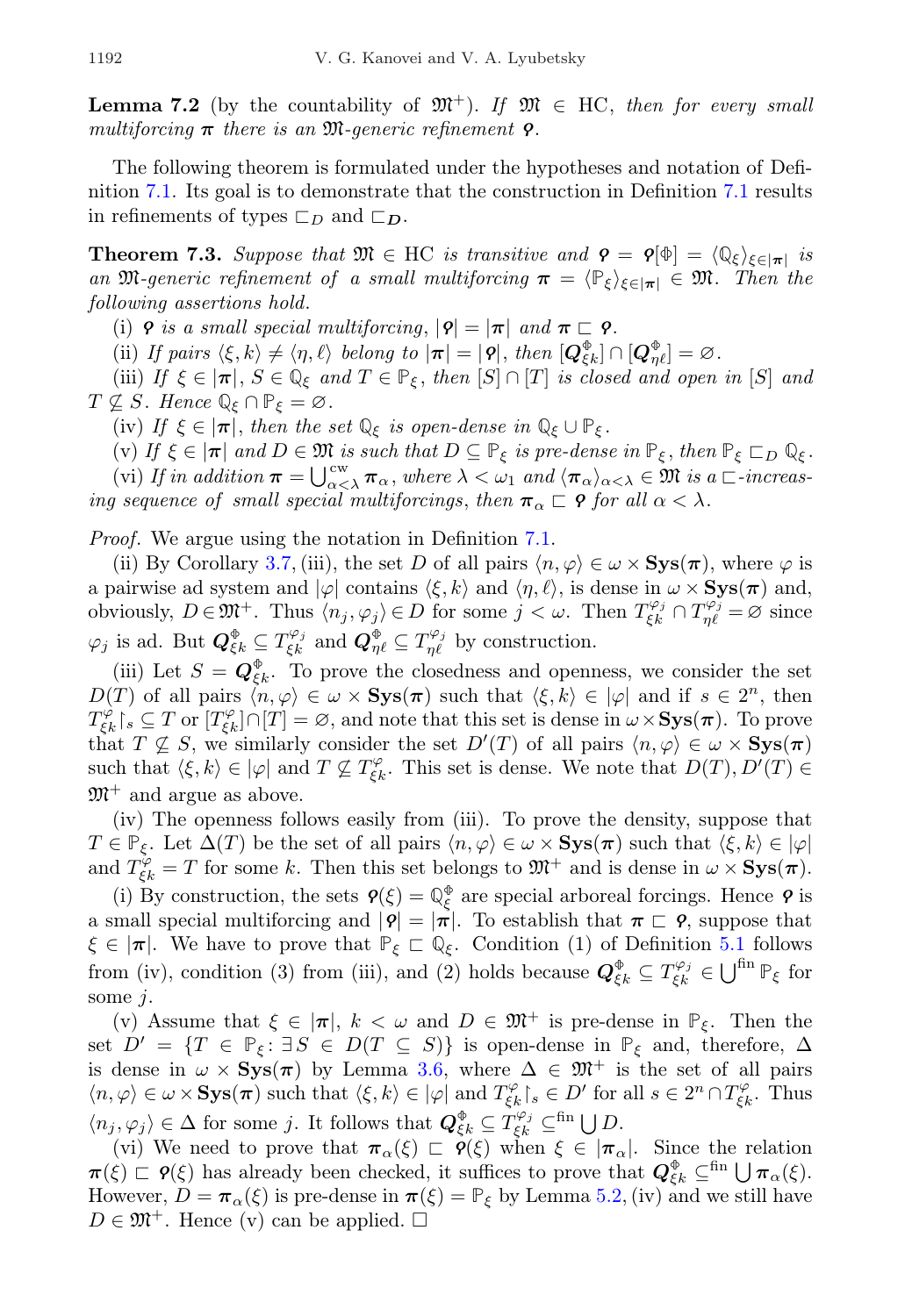**Corollary 7.4.** Under the hypotheses of Lemma [7.2,](#page-10-3) if  $|\pi| \subseteq Z \subseteq \omega_1$  and Z is countable, then there is a small special multiforcing  $\rho$  such that  $|\rho| = Z$  and  $\pi \subset \rho$ .

*Proof.* If  $|\pi| = Z$ , then let  $\mathfrak{M} \in \mathrm{HC}$  be any countable set containing  $\pi$ , pick  $\rho$  by Lemma [7.2](#page-10-3) and apply Theorem [7.3.](#page-11-0) But if  $|\pi| \subsetneq Z$ , then we trivially extend the construction by  $\mathbf{Q}(\xi) = \mathbb{P}_{coh}$  (Example [3.4\)](#page-5-3) for all  $\xi \in Z \setminus |\pi|$ .  $\Box$ 

#### § 8. Generic refinement: sealing dense sets

<span id="page-12-0"></span>Here we prove an important corollary of the  $\mathfrak{M}^+$ -genericity of multiforcing refinements: the relation  $\Box_D$  (see Definition [6.2\)](#page-8-1) between a multiforcing and a refinement of it, where  $D$  is a dense set.

<span id="page-12-3"></span>**Theorem 8.1.** Under the hypotheses of Theorem [7.3](#page-11-0) suppose that  $D \in \mathfrak{M}^+$ ,  $D \subseteq$  $\mathbf{MT}(\boldsymbol{\pi})$  and  $\boldsymbol{D}$  is open-dense in  $\mathbf{MT}(\boldsymbol{\pi})$ . Then  $\boldsymbol{\pi} \sqsubset_{\boldsymbol{D}} \boldsymbol{\varphi}$ .

Proof. By hypothesis,  $\rho = \rho[\Phi]$  is obtained from a decreasing  $\mathfrak{M}^+$ -generic sequence  $\Phi$  of pairs  $\langle n_j, \varphi_j \rangle \in \omega \times \mathbf{Sys}(\pi)$  as in Definition [7.1,](#page-10-2) (1). We work in the notation of Definition [7.1.](#page-10-2) Suppose that  $p \in \mathbf{MT}(\pi)$ ,  $u \in \mathbf{MT}(9)$ ,  $|u| \cap |p| = \emptyset$ as in the condition (\*) of Definition [6.2.](#page-8-1) The extra condition  $|u| \subseteq |\pi|$  holds automatically since  $|\mathbf{q}| = |\pi|$ . We have to find a multitree q which gives [6.2,](#page-8-1) (\*) for  $u$ .

Each term  $T_{\xi}^{\boldsymbol{u}}$  of  $\boldsymbol{u}$  ( $\xi \in |\boldsymbol{u}|$ ) is equal to some  $\boldsymbol{Q}_{\xi,k_{\xi}}^{\Phi}|_{t_{\xi}}$ , where  $t_{\xi} \in \boldsymbol{Q}_{\xi,k_{\xi}}^{\Phi}$ . There is no loss of generality in assuming that  $t_{\xi} = \Lambda$  and, therefore,  $T_{\xi}^{\mathbf{u}} = \mathbf{Q}_{\xi, k_{\xi}}^{\Phi} \quad \forall \xi$ .

<span id="page-12-4"></span>**Definition 8.2.** If  $n < \omega$ , then  $\text{Sys}_n(\pi)$  contains all systems  $\varphi \in \text{Sys}(\pi)$  such that  $\langle \xi, k_{\xi} \rangle \in |\varphi|$  for all  $\xi \in |\mathbf{u}|$  and  $T^{\varphi}_{\xi k}|_{t} \in \mathbb{P}_{\xi} = \pi(\xi)$  (not merely  $\in \bigcup^{\text{fin}} \mathbb{P}_{\xi}$ !) for all  $\langle \xi, k \rangle \in |\varphi|$  and  $t \in 2^n \cap T_{\xi k}^{\varphi}$ .

If  $\varphi \in \mathbf{Sys}_n(\pi)$ , then  $\mathbf{S}_{\varphi}^n$  contains all multistrings  $\mathbf{s} = \langle s_{\xi} \rangle_{\xi \in |\mathbf{u}|}$  such that  $s_{\xi} \in$  $2^n \cap T_{\xi,k_{\xi}}^{\varphi}$  for all  $\forall \xi \in |u|.$  If  $\mathbf{s} = \langle s_{\xi} \rangle_{\xi \in |u|} \in \mathbf{S}_{\varphi}^n$ , then we define  $\mathbf{v}_{\varphi}^{\mathbf{s}} \in \mathbf{MT}(\pi)$  by  $|\boldsymbol{v}_{\varphi}^{\mathbf{s}}| = |\boldsymbol{u}| \text{ and } T_{\xi}^{\boldsymbol{v}_{\varphi}^{\mathbf{s}}} = T_{\xi,k_{\xi}}^{\varphi} \rvert_{s_{\xi}} \text{ for all } \xi \in |\boldsymbol{u}|.$ 

<span id="page-12-1"></span>**Lemma 8.3.** Suppose that  $n < \omega$  and  $\varphi \in \mathbf{Sys}(\pi)$ . Then there is a system  $\psi \in$  $\mathbf{Sys}_n(\boldsymbol{\pi})$  such that  $\langle n, \psi \rangle \preccurlyeq \langle n, \varphi \rangle$ .

Proof. Adjoin every absent pair  $\langle \xi, k_{\xi} \rangle \notin |\varphi|$  to  $|\psi|$  and define  $T^{\psi}_{\xi, k_{\xi}} \in \mathbb{P}_{\xi}$  arbitrarily. If  $\langle \xi, k \rangle \in |\psi|$  and  $t \in 2^n \cap T_{\xi k}^{\psi}$ , but  $T_{\xi k}^{\psi} \rceil_t \in \bigcup^{\text{fin}} \mathbb{P}_{\xi} \setminus \mathbb{P}_{\xi}$ , then shrink  $T_{\xi k}^{\psi}$  to a tree in  $\mathbb{P}_{\xi}$  by Lemma [3.7,](#page-5-2) (i) and do this for all such triples  $\xi, k, t$ .  $\Box$ 

<span id="page-12-2"></span>**Lemma 8.4.** Suppose that  $r \in \mathbf{MT}(\pi)$  and  $|r| \cap |u| = \emptyset$ . Let  $\Delta_r \in \mathfrak{M}$  be the set of all pairs  $\langle n, \varphi \rangle \in \omega \times \mathbf{Sys}(\pi)$  such that  $\varphi \in \mathbf{Sys}_n(\pi)$  and there is a  $q \in \mathbf{MT}(\pi)$ satisfying  $q \leq r$ ,  $|u| \cap |q| = \varnothing$  and (1) if  $s \in S_{\varphi}^n$ , then  $v_{\varphi}^s \cup q \in D$ . Then  $\Delta_r$  is dense in  $\omega \times \mathbf{Sys}(\boldsymbol{\pi})$ .

*Proof.* Given any  $\langle n, \psi \rangle \in \omega \times \mathbf{Sys}(\pi)$ , we shall find a pair  $\langle n, \varphi \rangle \in \Delta_r$  (same n!) such that  $\langle n, \varphi \rangle \preccurlyeq \langle n, \psi \rangle$ . By Lemma [8.3,](#page-12-1) there is no loss of generality in assuming that  $\psi \in \mathbf{Sys}_n(\pi)$ .

Let  $\mathbf{s} = \langle s_{\xi} \rangle_{\xi \in |\mathbf{u}|} \in \mathbf{S}_{\psi}^{n}$ . Consider the multitree  $v_{\psi}^{\mathbf{s}} \in \mathbf{MT}(\boldsymbol{\pi})$ . Since  $D$  is dense, there are multitrees  $r', v \in \mathbf{MT}(\pi)$  such that  $|v| = |u|, v \leqslant v^s_{\psi}, |r'| \cap |u| = \varnothing$ ,  $r' \leqslant r$  and  $v \cup r' \in D$ . Define a system  $\psi' \in \mathbf{Sys}(\pi)$  with  $|\psi'| = |\psi|$  that extends  $\psi$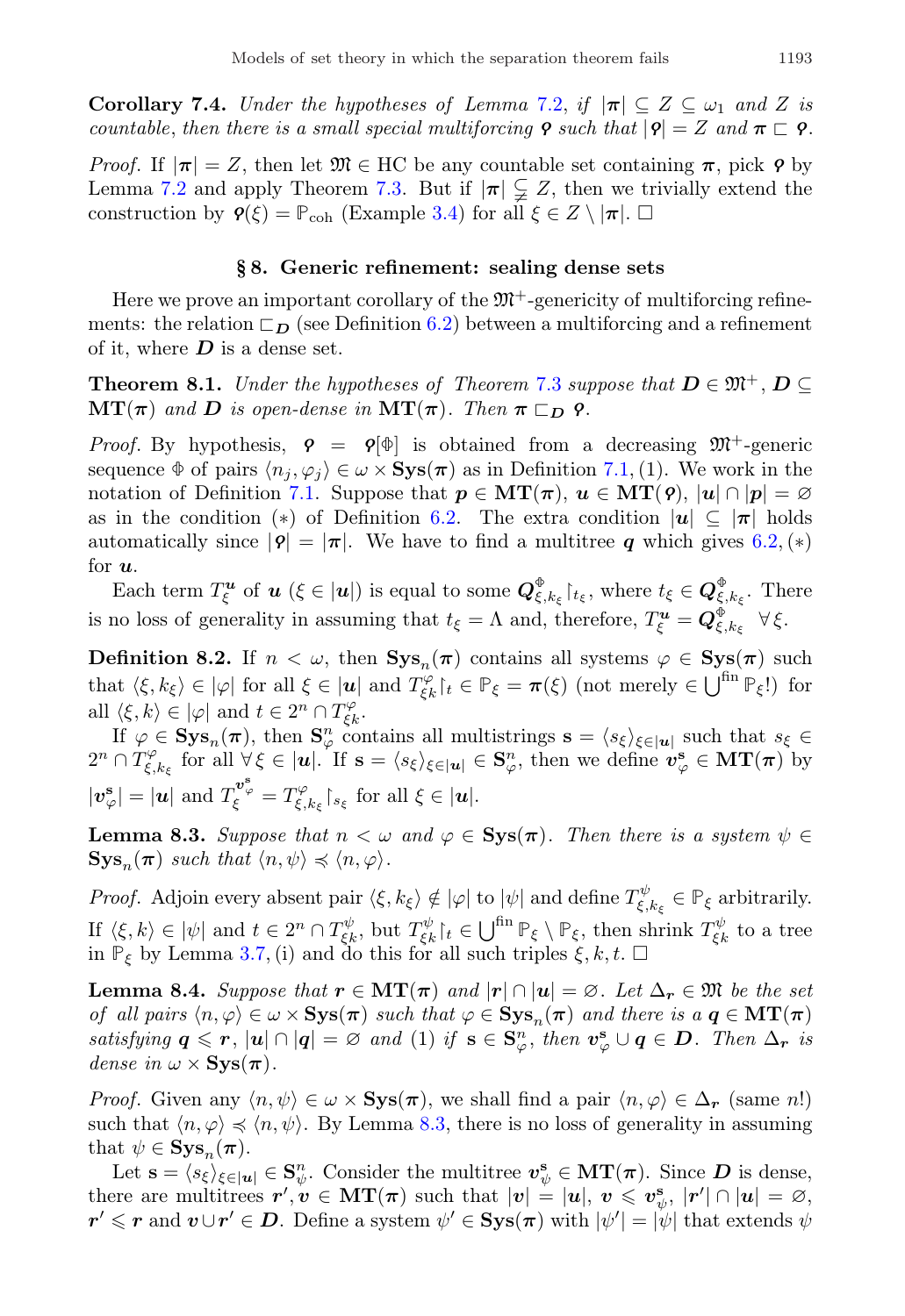by shrinking each tree  $T^{\psi}_{\xi, k_{\xi}}\upharpoonright_{s_{\xi}}$  to  $T^{\mathbf{v}}_{\xi}$ , so that  $T^{\psi'}_{\xi, k}$  $\int_{\xi,k_{\xi}}^{\psi'}\!\!\!\restriction_{s_{\xi}} = T_{\xi}^{\boldsymbol{v}}\ \mathrm{but}\ T_{\xi,k_{\xi}}^{\psi'}$  $\mathcal{F}^{\psi'}_{\xi, k_\xi} \mathcal{F}_t = T^\psi_{\xi, k_\xi} \mathcal{F}_t$ for all  $t \in 2^n \cap T_{\xi,k_{\xi}}^{\psi}$ ,  $t \neq s_{\xi}$ , and  $T_{\eta k}^{\psi'} = T_{\eta k}^{\psi}$  whenever  $\langle \eta, k \rangle \in |\psi|$  is not of the form  $\langle \xi, k_{\xi} \rangle$ , where  $\zeta \in |\mathbf{u}|$ . We have  $\langle n, \psi' \rangle \preccurlyeq \langle n, \psi \rangle$  by construction. Therefore  ${\bf S}_{\psi'}^n={\bf S}_{\psi}^n.$ 

This construction can be iterated, taking all the strings  $\mathbf{s} \in \mathbf{S}_{\psi}^{n}$  one by one. This results in a system  $\varphi \in \mathbf{Sys}(\pi)$  such that  $|\varphi| = |\psi|$  and  $\langle n, \varphi \rangle \preccurlyeq \langle n, \psi \rangle$ . Then  $\mathbf{S}_{\varphi}^n = \mathbf{S}_{\psi}^n$  and there is a multitree  $q \in \mathbf{MT}(\pi)$  with  $q \leqslant r$  and  $|q| \cap |u| = \varnothing$  such that if  $s \in S_{\psi}^n$ , then the multitree  $v_{\psi}^s$  satisfies  $v_{\psi}^s \cup q \in D$ . This q shows that  $\langle n, \varphi \rangle \in \Delta_r$ .

By the lemma, we have  $\langle n_j, \varphi_j \rangle \in \Delta_p$  for some j. Suppose that this is shown by a multitree  $q \in \mathbf{MT}(\pi)$ , so that  $q \leq p$ ,  $|u| \cap |q| = \emptyset$  and condition (1) of Lemma [8.4](#page-12-2) holds with  $n = n_j$ ,  $\varphi = \varphi_j$ . We easily conclude that  $[\boldsymbol{u}] \subseteq \bigcup_{\mathbf{s} \in \mathbf{S}_{\varphi_j}^n} [\boldsymbol{v}_{\varphi_j}^{\mathbf{s}}]$ .

However,  $v_{\varphi_j}^s \in D_q^{|u|}$   $\forall s$  by (1).  $\Box$ 

<span id="page-13-2"></span>Corollary 8.5. Under the hypotheses of Theorem [7.3](#page-11-0) assume that  $D \in \mathfrak{M}$  and  $D \subseteq MT(\pi)$  is pre-dense in  $MT(\pi)$ . Then it is also pre-dense in  $MT(\pi \cup^{\text{cw}} \rho)$ .

*Proof.* There is no loss of generality in assuming that  $D$  is open-dense in  $MT(\pi)$ . (Otherwise consider  $D' = \{p \in \mathbf{MT}(\pi): \exists q \in D \ (p \leqslant q)\}\)$ ) Note that  $\pi \sqsubset_D \varrho$  by Theorem [8.1](#page-12-3) and use Lemma [6.3,](#page-8-3) (i).  $\Box$ 

## § 9. Real names and direct forcing

Our next goal is to introduce suitable notation related to the names of reals in  $2^{\omega}$  in the context of forcing notions of the form  $MT(\pi)$ .

<span id="page-13-1"></span>**Definition 9.1.** A real name is any set  $c \subseteq MT \times (\omega \times 2)$  such that the sets  $K_{ni}^{\mathbf{c}} = \{ \mathbf{p} \in \mathbf{MT} : \langle \mathbf{p}, n, i \rangle \in \mathbf{c} \}$  satisfy the following condition. If  $n < \omega$  and  $p \in K_{n0}^{\mathbf{c}}, q \in K_{n1}^{\mathbf{c}}, \text{ then } p, q \text{ are sad.}^8 \text{ We put } K_n^{\mathbf{c}} = K_{n0}^{\mathbf{c}} \cup K_{n1}^{\mathbf{c}}.$  $p \in K_{n0}^{\mathbf{c}}, q \in K_{n1}^{\mathbf{c}}, \text{ then } p, q \text{ are sad.}^8 \text{ We put } K_n^{\mathbf{c}} = K_{n0}^{\mathbf{c}} \cup K_{n1}^{\mathbf{c}}.$  $p \in K_{n0}^{\mathbf{c}}, q \in K_{n1}^{\mathbf{c}}, \text{ then } p, q \text{ are sad.}^8 \text{ We put } K_n^{\mathbf{c}} = K_{n0}^{\mathbf{c}} \cup K_{n1}^{\mathbf{c}}.$ 

A real name **c** is *small* if each  $K_n^c$  is at most countable. Then the set  $|c| =$  $\bigcup_{n}\bigcup_{p\in K_{n}^{\mathbf{c}}}|\mathbf{p}|\$  and **c** itself are also countable.

Let  $\pi$  be a multiforcing. A real name c is  $\pi$ -complete if every set  $K_n^c \uparrow \pi$  =  $\{p \in \mathbf{MT}(\pi) : \exists q \in K_n^{\mathbf{c}} \left( p \leqslant q \right) \}$  (the  $\pi$ -cone of  $K_n^{\mathbf{c}}$ ) is pre-dense in  $\mathbf{MT}(\pi)$ . In this case, if a set (a filter)  $G \subseteq \mathbf{MT}(\pi)$  is  $\mathbf{MT}(\pi)$ -generic over the family of all sets  $K_n^{\mathbf{c}}$ , then we define a real  $\mathbf{c}[G] \in 2^{\omega}$  in such a way that  $\mathbf{c}[G](n) = i$  if and only if  $G \cap C_{ni} \neq \emptyset$ .

We do not require in this case that  $c \subseteq MT(\pi) \times (\omega \times 2)$  or, equivalently,  $K_n^{\mathbf{c}} \subseteq \mathbf{MT}(\boldsymbol{\pi})$  for all n. When this inclusion does hold, this will be mentioned explicitly.

Let **c** be a real name in the sense of [9.1.](#page-13-1) We say that the multitree  $p$ 

– directly forces  $\mathbf{c}(n) = i$  (where  $n < \omega$  and  $i = 0, 1$ ) if there is a multitree  $q \in K_{ni}^{\mathbf{c}}$  such that  $p \leqslant q$ ;

– directly forces s ⊂ c (where  $s \in 2^{< \omega}$ ) if, for every  $n < \text{lh}(s)$ , p directly forces  $\mathbf{c}(n) = i$ , where  $i = s(n)$ ;

<span id="page-13-0"></span><sup>&</sup>lt;sup>8</sup>We recall that the condition sad of somewhere almost disjointness (Definition [4.2\)](#page-6-4) is equivalent to the incompatibility of p, q in MT and in any set of the form  $MT(\pi)$ , where  $\pi$  is a regular multiforcing, by Corollary [4.3.](#page-6-2)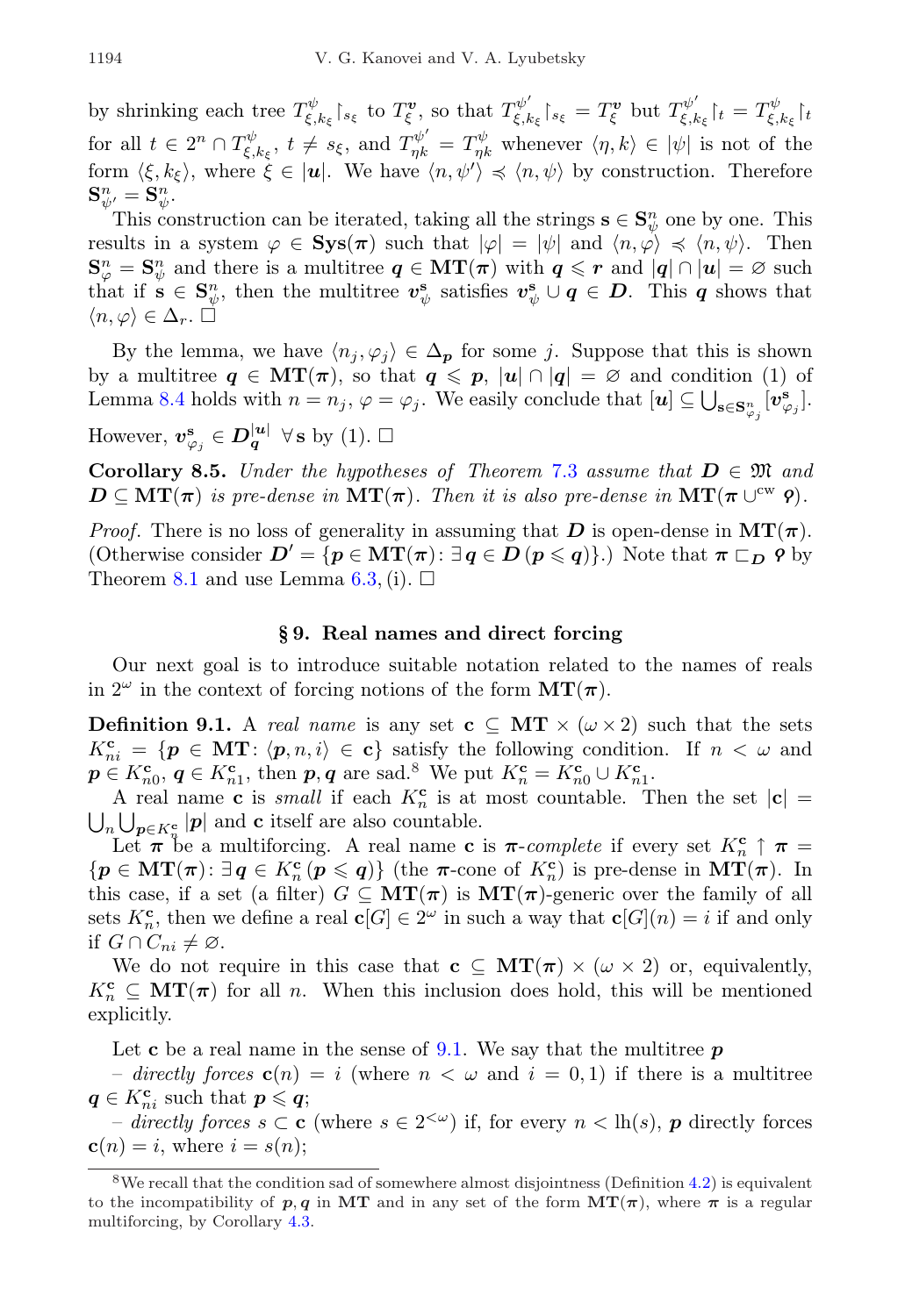– directly forces  $c \notin [T]$  (where  $T \in PT$ ) when there is a string  $s \in 2^{<\omega} \setminus T$  such that **p** directly forces  $s \subset \mathbf{c}$ .

The definition of direct forcing is not explicitly associated with any concrete forcing notion, but it is in fact compatible with any multiforcing.

<span id="page-14-1"></span>**Lemma 9.2.** Let  $\pi$  be a multiforcing, c a  $\pi$ -complete real name and  $p \in \mathbf{MT}(\pi)$ . When  $n < \omega$ , we can find an  $i = 0, 1$  and a multitree  $q \in \mathbf{MT}(\pi)$  with  $q \leqslant p$  that directly forces  $\mathbf{c}(n) = i$ . When  $T \in \mathbf{PT}$ , we can find an  $s \in T$  and a multitree  $q \in \mathbf{MT}(\boldsymbol{\pi})$  with  $q \leqslant p$  that directly forces  $c \notin [T\vert_s].$ 

*Proof.* To prove the first claim, we use the density of the sets  $K_n^{\mathbf{c}}$  in the light of Definition [9.1.](#page-13-1) To prove the second claim, pick an n such that  $T \cap 2^n$  contains at least two strings. By the first claim, one can find a multitree  $q \in \mathbf{MT}(\pi)$  with  $q \leq p$  and a string  $t \in T \cap 2^n$  such that q directly forces  $t \subset \mathbf{c}$ . Now take any  $s \in T \cap 2^n, s \neq t. \ \Box$ 

#### § 10. Sealing real names and avoiding refinements

The following definition extends Definition [6.2](#page-8-1) to real names.

**Definition 10.1.** Assume that  $\pi$ ,  $\rho$  are multiforcings, c is a  $\pi$ -complete real name and  $\pi \sqsubset \varphi$ . We say that  $\varphi$  seals c over  $\pi$  (and write  $\pi \sqsubset_{\mathbf{c}} \varphi$ ) if  $\varphi$  seals every set  $K_n^{\mathbf{c}} \uparrow \pi = \{ \boldsymbol{p} \in \mathbf{MT}(\boldsymbol{\pi}) : \exists \boldsymbol{q} \in K_n^{\mathbf{c}}(\boldsymbol{p} \leqslant \boldsymbol{q}) \}$  over  $\boldsymbol{\pi}$  in the sense of Definition [6.2.](#page-8-1)

Corollary 10.2. Under the hypotheses of Theorem [7.3,](#page-11-0) if  $c \in \mathfrak{M}^+$  and  $c$  is a  $\pi$ -complete real name, then  $\pi \sqsubset_{\mathbf{c}} \mathbf{9}$ .

*Proof.* Each set  $K_n^{\mathbf{c}} \uparrow \pi$  belongs to  $\mathfrak{M}^+$  (along with  $\pi$  and **c**) and is open-dense in  $MT(\pi)$ . It remains to apply Theorem [8.1.](#page-12-3)  $\square$ 

<span id="page-14-2"></span>**Lemma 10.3.** Let  $\pi$ ,  $\rho$ ,  $\sigma$  be multiforcings and let c be a real name. Then the following assertions hold.

(i) If  $\pi \sqsubset_{\mathbf{c}} \mathbf{P}$ , then **c** is a  $\pi$ -complete and  $(\pi \cup^{\text{cw}} \mathbf{P})$ -complete real name.

(ii) If  $\pi \sqsubset_{\mathbf{c}} \mathbf{9} \sqsubset \sigma$ , then  $\pi \sqsubset_{\mathbf{c}} \sigma$ .

(iii) If  $\langle \pi_{\alpha\alpha\langle\lambda\rangle} \rangle$  is a  $\Box$ -increasing sequence in **MF**,  $0 < \mu < \lambda$ ,  $\pi = \bigcup_{\alpha<\mu}^{\text{cw}} \pi_{\alpha}$ , and  $\pi \sqsubset_{\mathbf{c}} \pi_{\mu}$ , then  $\pi \sqsubset_{\mathbf{c}} \mathbf{e} = \bigcup_{\mu \leq \alpha < \lambda}^{\mathbf{cw}} \pi_{\alpha}$ .

*Proof.* (i) By definition, we have  $\pi \subset_{K_n^c \uparrow \pi} \varphi$  for each n. Therefore  $K_n^c \uparrow \pi$  is dense in  $MT(\pi)$  (and then clearly open-dense) and pre-dense in  $MT(\pi \cup^{\text{cw}} \varphi)$  by Lemma [6.3,](#page-8-3) (i). Hence  $K_n^{\mathbf{c}} \uparrow (\pi \cup^{\text{cw}} \varrho)$  is dense in  $\mathbf{MT}(\pi \cup^{\text{cw}} \varrho)$ .

To prove (ii) and (iii), use parts (iii) and (iv) of Lemma  $6.3. \Box$  $6.3. \Box$ 

If  $\pi$  is a multiforcing, then  $MT(\pi)$  adjoins a family of *principal generic reals*  $x_{\xi} = x_{\xi}[G] \in 2^{\omega}, \xi \in |\pi|$ , where each  $x_{\xi}$  is  $\pi(\xi)$ -generic over the ground-set universe; see Remark [4.5.](#page-6-5) Clearly, many more reals are adjoined, and given a  $\pi$ -complete real name c, we can establish various requirements for a condition  $p \in \mathbf{MT}(\pi)$  to force that **c** is the name of a real of the form  $x_{\xi k}$ , or to force the opposite. The following definition provides such a condition related to the 'opposite' direction.

<span id="page-14-0"></span>**Definition 10.4.** Let  $\pi$  be a multiforcing,  $\xi \in |\pi|$ . A real name c is said to be non-principal over  $\pi$  at  $\xi$  if the following set is open-dense in  $MT(\pi)$ :

$$
\boldsymbol{D}_{\mathbf{c}}^{\xi}(\boldsymbol{\pi}) = \{ \boldsymbol{p} \in \mathbf{MT}(\boldsymbol{\pi}) \colon \xi \in |\boldsymbol{p}| \wedge \boldsymbol{p} \text{ directly forces } \mathbf{c} \notin [T_{\xi}^{\boldsymbol{p}}] \}.
$$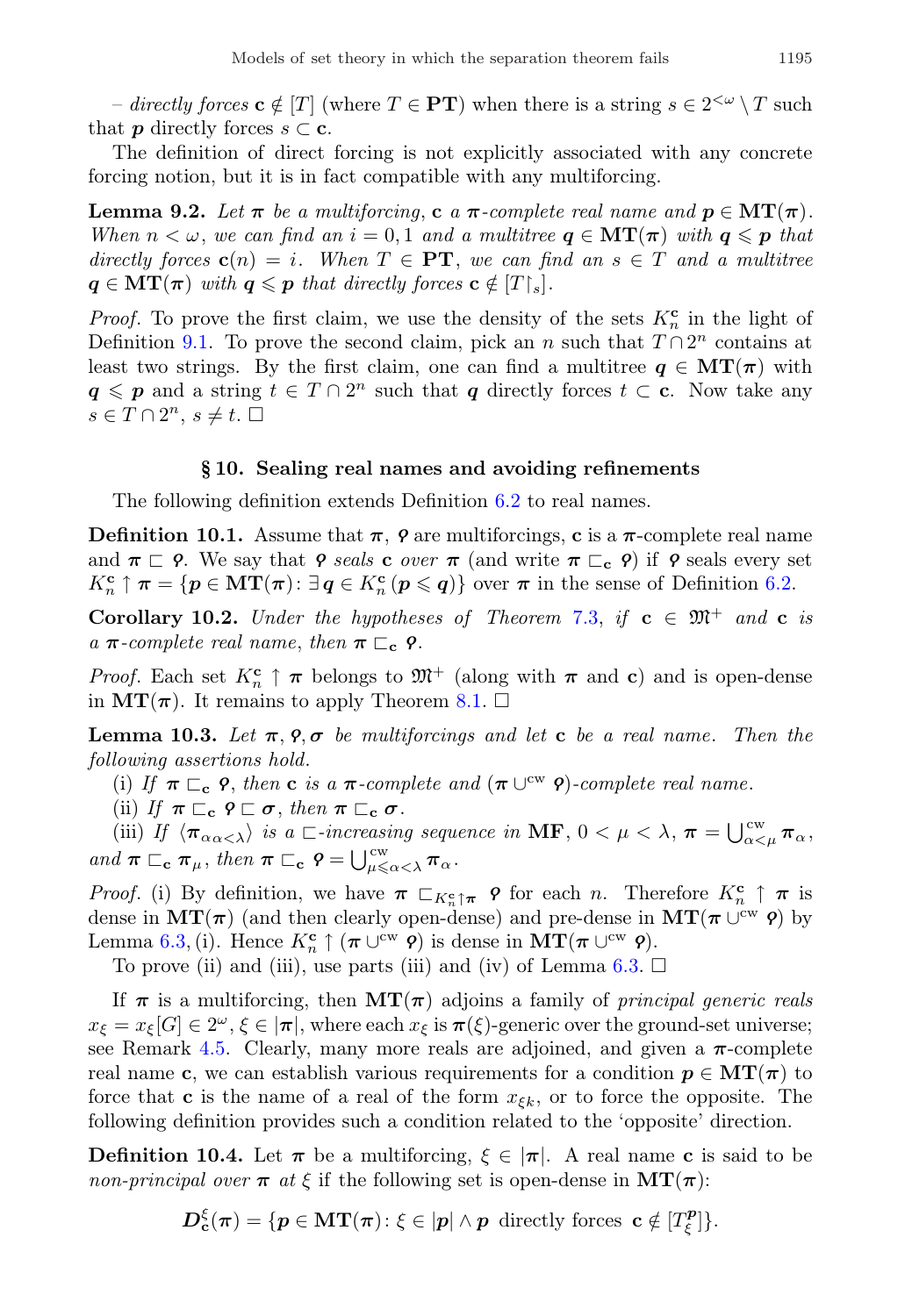We shall prove below (Theorem [12.2,](#page-17-0) (i)) that non-principality implies that  $\bf{c}$  is not a name of the real  $x_{\xi}[G]$ . We shall further show that the avoidance condition in the next definition implies that  $c$  is a name of a non-generic real.

**Definition 10.5.** Suppose that  $\pi$ ,  $\rho$  are multiforcings,  $\pi \subset \rho$ ,  $\xi \in |\pi|$ . We say that  $\rho$  avoids a real name **c** over  $\pi$  at  $\xi$  (and write  $\pi \subset_{\xi}^{\mathbf{c}} \rho$ ) if, for every  $Q \in \rho(\xi)$ ,  $\varphi$  seals the set

$$
D(\mathbf{c}, Q, \pi) = \{r \in \mathbf{MT}(\pi) \colon \xi \in |r| \land r \text{ directly forces } \mathbf{c} \notin [Q]\}
$$

over  $\pi$  in the sense of Definition [6.2,](#page-8-1) that is, formally  $\pi \sqsubset_{D(c,Q,\pi)} Q$ .

<span id="page-15-0"></span>**Lemma 10.6.** Assume that  $\pi$ ,  $\rho$ ,  $\sigma$  are multiforcings,  $\xi \in |\pi|$  and c is a  $\pi$ -complete real name. Then the following assertions hold.

(i) If  $\pi \sqsubset_{\xi}^{\mathbf{c}} \rho$  and  $Q \in \rho(\xi)$ , then the set  $D(\mathbf{c}, Q, \pi)$  is open-dense in  $\mathbf{MT}(\pi)$ and pre-dense in  $\mathbf{MT}(\pi \cup^{\text{cw}} \mathbf{P})$ .

(ii) If  $\pi \sqsubset_{\xi}^{\mathbf{c}} \rho \sqsubset \sigma$ , then  $\pi \sqsubset_{\xi}^{\mathbf{c}} \sigma$ .

(iii) If  $\langle \pi_{\alpha\alpha\langle\lambda\rangle}^{\alpha}$  is a  $\Box$ -increasing sequence in MF,  $0 < \mu < \lambda$ ,  $\pi = \bigcup_{\alpha<\mu}^{\text{cw}} \pi_{\alpha\alpha\langle\lambda\rangle}$ and  $\pi \sqsubset_{\xi}^{\mathbf{c}} \pi_{\mu}$ , then  $\pi \sqsubset_{\xi}^{\mathbf{c}} \varphi = \bigcup_{\mu \leq \alpha < \lambda}^{\text{cw}} \pi_{\alpha}$ .

*Proof.* (i) Apply Lemma [6.3,](#page-8-3) (i). To prove part (ii), suppose that  $S \in \sigma(\xi)$ . Since  $\mathsf{P}\square \sigma$ , there is a finite set  $\{Q_1,\ldots,Q_m\}\subseteq \mathsf{P}(\xi)$  such that  $S\subseteq Q_1\cup\cdots\cup Q_m$ . We have  $\pi \subset_{D(c,Q_i,\pi)} \rho$  for all i because  $\pi \subset_{\xi}^{c} \rho$ . Hence  $\pi \subset_{D(c,Q_i,\pi)} \sigma \ \forall i$ , by Lemma [6.3,](#page-8-3) (iii). Note that  $\bigcap_i D(c, Q_i, \pi) \subseteq D(c, S, \pi)$  since  $S \subseteq \bigcup_i Q_i$ . We conclude that  $\pi \sqsubset_{D(c,S,\pi)} \sigma$  by Lemma [6.3,](#page-8-3) (ii). Therefore  $\pi \sqsubset_{\xi}^{c} \sigma$ , as required.

To prove (iii), we use Lemma  $6.3$ , (iv) in the same way.  $\Box$ 

#### § 11. Generic refinement avoids non-principal names

The following theorem says that generic refinements as in § [7](#page-9-0) avoid non-principal names. This resembles Theorem [8.1](#page-12-3) to some extent, but the latter is not directly applicable here because the multitree Q and the set  $D(c, Q, \pi)$  depend on  $\rho$  and, therefore, the sets  $D(c, Q, \pi)$  need not belong to  $\mathfrak{M}^+$ . However, the proof will be based on rather similar arguments.

<span id="page-15-1"></span>**Theorem 11.1.** Under the hypotheses of Theorem [7.3,](#page-11-0) if  $\eta \in [\pi] \subseteq \mathfrak{M}$  and  $\mathbf{c} \in \mathfrak{M}$ is a  $\pi$ -complete real name non-principal over  $\pi$  at  $\eta$ , then  $\pi \sqsubset_{\eta}^{\mathbf{c}} \mathsf{P}$ .

*Proof.* By hypothesis,  $\rho = \rho[\phi]$  is obtained from a decreasing  $\mathfrak{M}^+$ -generic sequence  $\Phi$  of pairs  $\langle n_j, \varphi_j \rangle \in \omega \times \mathbf{Sys}(\pi)$  as in Definition [7.1,](#page-10-2) (1). We work in the notation of Definition [7.1.](#page-10-2)

Suppose that  $Q \in \mathcal{P}(\eta) = \mathbb{P}_{\eta}^{\mathcal{P}}$ . We need to prove that  $\mathcal{P}$  seals the set  $D(c, Q, \pi)$ over  $\pi$ . By construction,  $Q = \mathbf{Q}_{\eta K}^{\Phi}|_s$  for some  $K < \omega$  and  $s \in \mathbf{Q}_{\eta K}^{\Phi}$ . It can be assumed that simply  $Q = \mathbf{Q}_{\eta K}^{\Phi}$ . Following the proof of Theorem [8.1,](#page-12-3) we suppose that  $p \in \text{MT}(\pi)$ ,  $u \in \text{MT}(9)$ ,  $|u| \cap |p| = \varnothing$  and  $T^{\boldsymbol{u}}_{\xi} = Q^{\Phi}_{\xi, k_{\xi}}$  for all  $\xi \in |u|$ . We have to find a multitree q which gives [6.2,](#page-8-1) (\*) for  $u, p, D = D(c, Q, \pi)$ . Note that  $\eta$  may or may not belong to the set  $|u|$  and, even when  $\eta \in |u|$  and, therefore,  $k_n$ is defined, K may or may not be equal to  $k<sub>n</sub>$ . In the remainder of the proof, we use the notation in Definition [8.2,](#page-12-4) in particular,  $\text{Sys}_n(\pi)$ ,  $\text{S}_{\varphi}^n$ ,  $v_{\varphi}^s$ .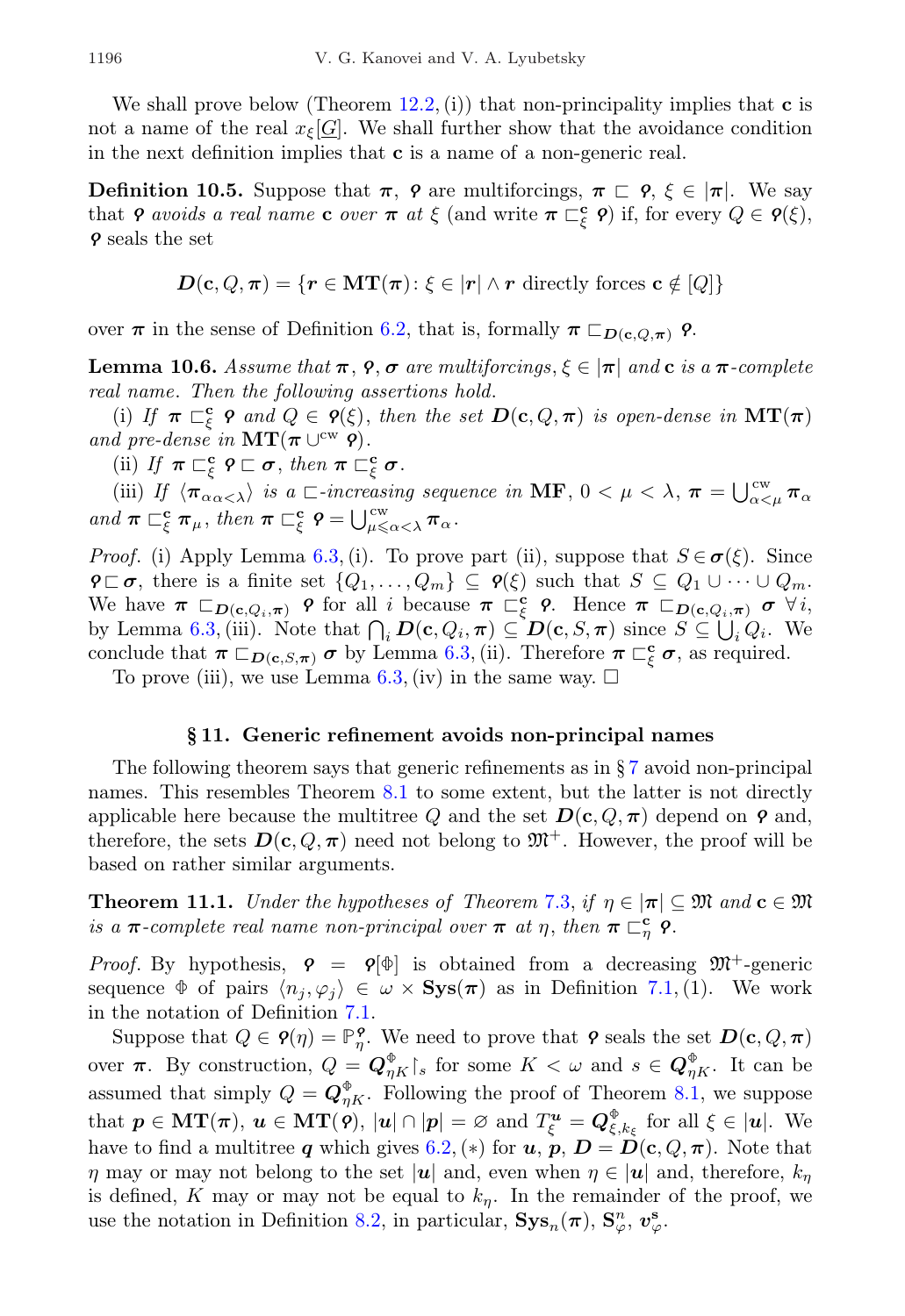Assume that  $r \in \mathbf{MT}(\pi)$ ,  $|r| \cap |u| = \emptyset$ . Consider the set  $\Delta_r \in \mathfrak{M}$  of all pairs  $\langle n, \varphi \rangle \in \omega \times \mathbf{Sys}(\boldsymbol{\pi})$  such that  $\varphi \in \mathbf{Sys}_n(\boldsymbol{\pi})$  (Definition [8.2\)](#page-12-4),  $\langle \eta, K \rangle \in |\varphi|$  and there is a multitree  $q \in \mathbf{MT}(\pi)$  satisfying  $q \leq r$ ,  $|u| \cap |q| = \varnothing$  and

(1') if  $\mathbf{s} \in \mathbf{S}_{\varphi}^n$  and  $t \in T_{\eta K}^{\varphi} \cap 2^n$ , then  $\mathbf{v}_{\varphi}^{\mathbf{s}} \cup \mathbf{q}$  directly forces  $\mathbf{c} \notin [T_{\eta K}^{\varphi} \setminus t]$ .

Condition  $(1')$  is similar to condition  $(1)$  of Lemma [8.4,](#page-12-2) of course. Note that direct forcing of  $c \notin [Q]$  cannot be used in (1') since Q need not belong to  $\mathfrak{M}$ . But  $\mathbf{c} \notin [T_{\eta K}^{\varphi}]$  appears to be an effective replacement.

## **Lemma 11.2.** If  $r \in \text{MT}(\pi)$  and  $|r| \cap |u| = \emptyset$ , then  $\Delta_r$  is dense in  $\omega \times \text{Sys}(\pi)$ .

*Proof.* We follow the proof of Lemma [8.4.](#page-12-2) Suppose that  $\langle n, \psi \rangle \in \omega \times \mathbf{Sys}(\pi)$ . There is no loss of generality in assuming that  $\psi \in \mathbf{Sys}_n(\pi)$  (see Lemma [8.4\)](#page-12-2), whence  $\langle \xi, k_{\xi} \rangle \in |\psi|$  for all  $\xi \in |\mathbf{u}|$ ,  $T_{\xi k}^{\psi} \dagger_i \in \mathbb{P}_{\xi}$  for all  $\langle \xi, k \rangle \in |\psi|$  and  $t \in 2^{n} \cap T_{\xi k}^{\psi}$ , and  $\langle \eta, K \rangle \in |\psi|$  as well.

We have to define a system  $\varphi \in \mathbf{Sys}_n(\pi)$  such that  $\langle n, \varphi \rangle \preccurlyeq \langle n, \pi \rangle$  and  $\varphi \in \Delta_r$ . As in the proof of Lemma [8.4,](#page-12-2) it suffices to fulfill  $(1')$  for one particular pair of  $\mathbf{s} = \langle s_{\xi} \rangle_{\xi \in |\mathbf{u}|} \in \mathbf{S}_{\psi}^{n}$  and  $t \in T_{\eta K}^{\psi} \cap 2^{n}$ ; the final goal is then achieved by a simple iteration through all such pairs. We have two cases.

Case 1.  $\eta \in |\mathbf{u}|$ ,  $K = k_{\eta}$ ,  $t = s_{\eta}$ . Consider the multitree  $\mathbf{v}_{\psi}^{\mathbf{s}} \in \mathbf{MT}(\pi)$ . The set  $D_{\mathbf{c}}^{\eta}(\pi)$ , as in Definition [10.4,](#page-14-0) is dense because c is non-principal. Hence there are multitrees  $q, v \in \mathbf{MT}(\pi)$  such that  $|v| = |\boldsymbol{u}|, v \leqslant v_{\psi}^{\mathbf{s}}, |\boldsymbol{q}| \cap |\boldsymbol{u}| = \varnothing, q \leqslant r$ and  $v \cup q \in D_{\mathbf{c}}^{\eta}(\pi)$ . Therefore  $v \cup q$  directly forces  $\mathbf{c} \notin [\tilde{T}_{\eta}^{\mathbf{q}}]$ . Using  $\psi$ , we define a system  $\varphi \in \mathbf{Sys}(\pi)$  with  $|\varphi| = |\psi|$  by performing the following operations:

(a) shrinking each tree  $T^{\psi}_{\xi, k_{\xi}}\upharpoonright_{s_{\xi}} (\xi \in |u|)$  to  $T^{\mathbf{v}}_{\xi}$ , so that  $T^{\varphi}_{\xi, k_{\xi}}\upharpoonright_{s_{\xi}} = T^{\mathbf{v}}_{\xi}$ ,

(b) in particular, shrinking  $T_{\eta K}^{\psi}$  to  $T_{\eta}^{\mathbf{v}}$ , so that  $T_{\eta K}^{\varphi}$  t<sub>i</sub> =  $T_{\eta}^{\mathbf{v}}$ ,

and making no other changes. We have  $\langle n, \varphi \rangle \preccurlyeq \langle n, \psi \rangle$ ,  $\mathbf{v}_{\varphi}^{\mathbf{s}} = \mathbf{v}$  and  $T_{\eta K}^{\varphi} \vert_t = T_{\eta}^{\mathbf{v}}$ by construction. In particular,  $v^s_{\varphi} \cup q$  directly forces  $c \notin [T^{\varphi}_{\eta K}|_{t}]$ . Thus  $(1')$  holds. Case 2: not Case 1. By Lemma [9.2](#page-14-1) there are multitrees  $q, v \in \mathbf{MT}(\pi)$  and a tree  $T\in{\mathbb P}_\eta \,\,\text{such that}\,\, T\subseteq T^\psi_{\eta K}{\restriction} _t,\, |{\boldsymbol v}|=|{\boldsymbol u}|,\, {\boldsymbol v}\leqslant{\boldsymbol v}^{\mathbf{s}}_\psi,\, |{\boldsymbol q}|\cap |{\boldsymbol u}|=\varnothing,\, {\boldsymbol q}\leqslant r\,\, \text{and}\,\, {\boldsymbol v}\cup{\boldsymbol q}$ directly forces  $\mathbf{c} \notin [T]$ . We define a system  $\varphi \in \mathbf{Sys}(\pi)$  with  $|\varphi| = |\psi|$  which extends  $\psi$  by performing the operations (a) and

(c) shrinking  $T_{\eta K}^{\psi}$  to T, so that  $T_{\eta K}^{\varphi}$  t<sub>t</sub> = T

and making no other changes. Note that (a) and (c) do not contradict each other since  $\langle \eta, T, t \rangle \neq \langle \xi, k_{\xi}, s_{\xi} \rangle$  for all  $\xi \in \mathbf{u}$  by the hypotheses of Case 2. By construction, we have  $\langle n, \varphi \rangle \preccurlyeq \langle n, \psi \rangle$ ,  $\mathbf{v}_{\varphi}^{\mathbf{s}} = \mathbf{v}$  and  $T_{\eta K}^{\varphi} \rvert_t = T_{\eta}^{\mathbf{v}}$ . In particular,  $v^s_{\varphi} \cup q$  directly forces  $\mathbf{c} \notin [T^{\varphi}_{\eta K}\mathbf{r}_t]$ . Thus  $(1')$  holds.  $\square$ 

We return to the theorem. Since  $\Delta_p \in \mathfrak{M}^+$ , we have  $\langle n_j, \varphi_j \rangle \in \Delta_p$  for some j by the lemma. Let this be shown by a multitree  $q \in \text{MT}(\pi)$ , so that  $q \leq p$ ,  $|u| \cap |q|$  $\varnothing$  and (1') holds with  $n = n_j$ ,  $\varphi = \varphi_j$ . In particular, since  $T_{\eta K}^{\varphi_j} = \bigcup_{t \in T_{\eta K}^{\varphi_j} \cap 2^n} T_{\eta K}^{(\varphi_j)}[t, t]$ the multitree  $v_{\varphi_j}^s \cup q$  directly forces  $c \notin [T_{\eta K}^{\varphi_j}]$  whenever  $s \in S_{\varphi_j}^n$  and, therefore, directly forces  $\mathbf{c} \notin [Q]$  because  $Q = \mathbf{Q}_{\eta K}^{\Phi} \subseteq T_{\eta K}^{\varphi_j}$  by construction. Thus, if  $\mathbf{s} \in \mathbf{S}_{\varphi_j}^n$ , then  $v^s_{\varphi_j} \cup q \in D(c, Q, \pi)$  and, therefore,  $v^s_{\varphi_j} \in D(c, Q, \varphi_j)_q^{|u|}$ ). On the other hand,  $[\boldsymbol{u}] \subseteq \bigcup_{\mathbf{s} \in \mathbf{S}_{\varphi_j}^n} [\boldsymbol{v}_{\varphi_j}^{\mathbf{s}}],$  so that  $\boldsymbol{u} \subseteq^{\text{fin}} \bigvee \boldsymbol{D}(\mathbf{c}, Q, \boldsymbol{\pi}_{\boldsymbol{q}}^{|\boldsymbol{u}|}),$  as required.  $\Box$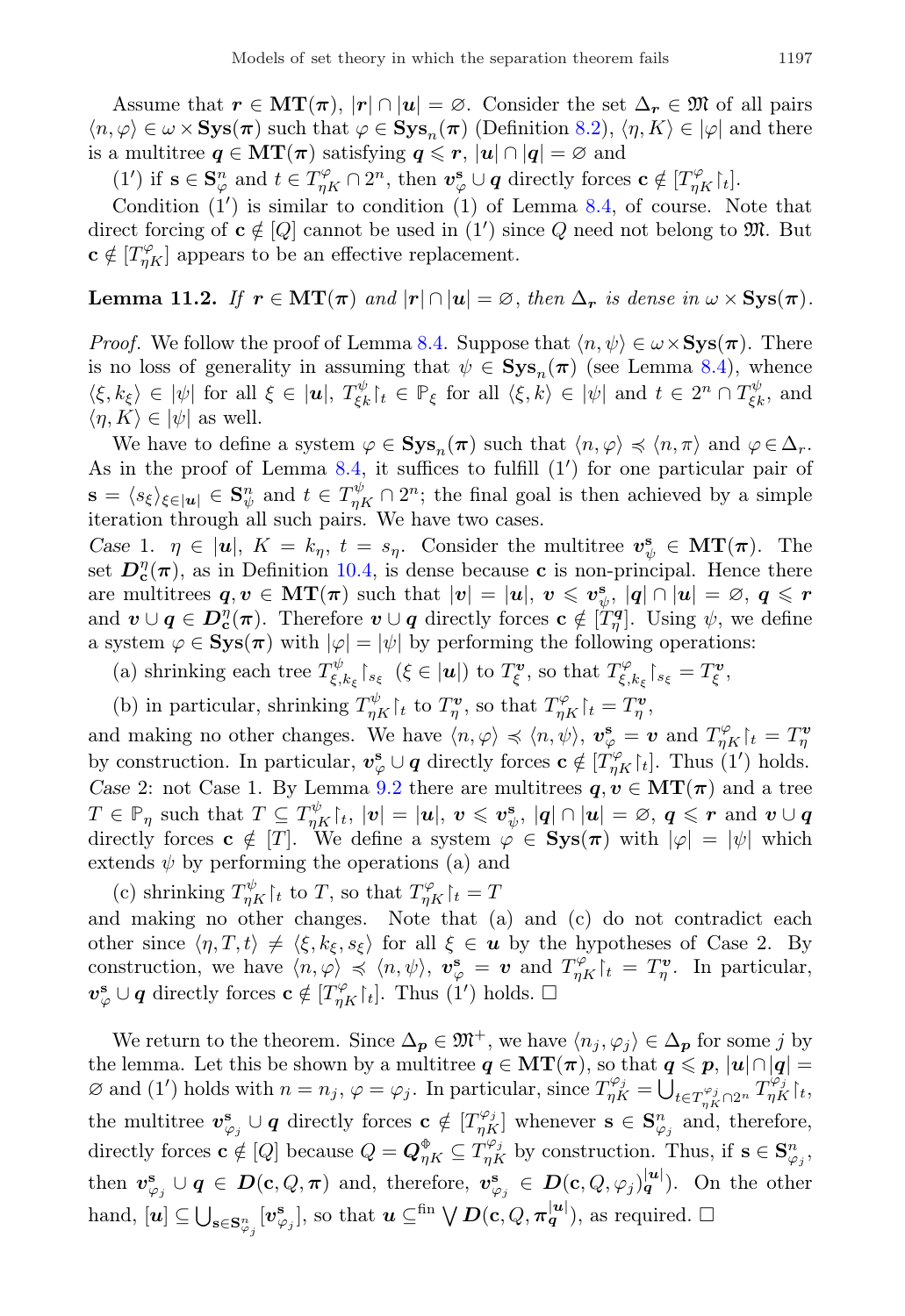### § 12. Consequences for generic extensions

We first prove a lemma on the adequate representation of reals in  $MT(\pi)$ -generic extensions by real names. Then Theorem [12.2](#page-17-0) will have corollaries for non-principal names.

<span id="page-17-2"></span>**Lemma 12.1.** Suppose that  $\pi$  is a regular multiforcing and  $G \subseteq \mathbf{MT}(\pi)$  is generic over the ground-set universe V.

If  $x \in V[G] \cap 2^{\omega}$ , then there is a  $\pi$ -complete real name  $c \in V$ ,  $c \subseteq MT(\pi) \times \omega \times 2$ , such that  $x = c[G]$ .

If  $MT(\pi)$  is a CCC forcing<sup>[9](#page-17-1)</sup> in V, and  $c \in V$ ,  $c \subseteq MT(\pi) \times \omega \times 2$ , is a  $\pi$ -complete real name, then there is a small  $\pi$ -complete real name  $d \in V$ ,  $d \subseteq MT(\pi) \times \omega \times 2$ , such that  $MT(\pi)$  forces  $c[G] = d[G]$  over V.

Proof. The first part is a particular case of a general forcing theorem. To prove the second part, we extend each set  $K_n^{\mathbf{c}} \subseteq \mathbf{MT}(\boldsymbol{\pi})$  to an open-dense set  $K_n^{\mathbf{c}} \uparrow \boldsymbol{\pi} =$  $\{p \in \mathbf{MT}(\pi) : \exists q \in K_n^{\mathbf{c}} \, (p \leqslant q)\},\$ choose maximal antichains  $A_n \subseteq K_n^{\mathbf{c}} \uparrow \pi$  (they are countable by the CCC) and then put  $A_{ni} = \{p \in A_n : \exists q \in K_{ni}^c(p \leqslant q)\}\$ and  $\mathbf{d} = \{ \langle \boldsymbol{p}, n, i \rangle \colon \boldsymbol{p} \in A_{ni} \}. \ \Box$ 

<span id="page-17-0"></span>**Theorem 12.2.** Suppose that  $\pi$  is a regular multiforcing and  $\xi \in |\pi|$ . Then the following assertions hold.

(i) If  $MT(\pi)$  is CCC, a set  $G \subseteq MT(\pi)$  is generic over the ground-set universe **V** and  $x \in V[G] \cap 2^{\omega}$ , then  $x \neq x_{\xi}[G]$  if and only if there is a small  $\pi$ -complete real name  $c \subseteq MT(\pi) \times (\omega \times 2)$  which is non-principal over  $\pi$  at  $\xi$  and satisfies  $x = \mathbf{c}[G].$ 

(ii) If  $c \subseteq MT(\pi) \times (\omega \times 2)$  is a  $\pi$ -complete real name,  $\rho$  is a multiforcing,  $\pi \subset_{\xi}^{\mathbf{c}} \varrho$  and  $G \subseteq \mathbf{MT}(\pi \cup^{\text{cw}} \varrho)$  is generic over  $\mathbf{V}$ , then  $\mathbf{c}[G] \notin \bigcup_{Q \in \varrho(\xi)}[Q]$ .

*Proof.* (i) Suppose that  $x \neq x_{\xi}[G]$ . By a known forcing theorem, there is a  $\pi$ -complete real name  $c \subseteq MT(\pi) \times (\omega \times 2)$  such that  $x = c[G]$  and  $MT(\pi)$  forces that  $c \neq x_{\xi}[\underline{G}]$ . By Lemma [12.1,](#page-17-2) c is small since  $MT(\pi)$  is CCC. It remains to show that **c** is a non-principal name over  $\pi$  at  $\xi$ , that is, the set

$$
\boldsymbol{D}_{\mathbf{c}}^{\xi}(\boldsymbol{\pi}) = \{ \boldsymbol{p} \in \mathbf{MT}(\boldsymbol{\pi}) \colon \xi \in |\boldsymbol{p}| \wedge \boldsymbol{p} \text{ directly forces } \mathbf{c} \notin [T_{\xi}^{\boldsymbol{p}}] \}
$$

is open-dense in  $MT(\pi)$ . The openness is clear. To prove the density consider any  $q \in \text{MT}(\pi)$ . Then q  $\text{MT}(\pi)$ -forces  $c \neq x_{\xi}[G]$  by the choice of c. Hence we can assume that there is an n such that  $q \text{MT}(\pi)$ -forces  $c(n) \neq x_{\xi}[G](n)$ . Then, by Lemma [9.2,](#page-14-1) we can find a multitree  $p \in \text{MT}(\pi)$ ,  $p \leqslant q$ , and an  $s \in \omega^{n+1}$ such that p directly forces  $s \subseteq \mathbf{c}$ . It suffices to show that  $s \notin T_{\xi}^{\mathbf{p}}$ . Assume the opposite:  $s \in T_{\xi}^{\mathbf{p}}$ . Then the tree  $T = T_{\xi}^{\mathbf{p}} \rvert_s$  belongs to  $\mathbf{MT}(\pi)$ . Therefore, defining a multitree r by the formulae  $T_{\xi}^r = T$  and  $T_{\xi'}^r = T_{\xi'}^p$  for every  $\xi' \neq \xi$ , we see that r belongs to  $\mathbf{MT}(\pi)$  and  $r \leqslant p \leqslant q$ . However, r directly forces  $\mathbf{c}(n)$  and  $x_{\xi}[G](n)$ to be equal to the same quantity  $\ell = s(n)$ . This contradicts the choice of n.

To prove the converse, suppose that  $c \subseteq MT(\pi) \times (\omega \times 2)$  is a  $\pi$ -complete real name, non-principal over  $\pi$  at  $\xi$ , and  $x = \mathbf{c}[G]$ . Assume the opposite:  $x = x_{\xi}[G]$ . There is a multitree  $q \in G$  which  $MT(\pi)$ -forces  $c = x_{\xi}[G]$ . Since c is non-principal,

<span id="page-17-1"></span><sup>&</sup>lt;sup>9</sup>The CCC property means that every antichain  $A \subseteq \mathbf{MT}(\pi)$  is at most countable.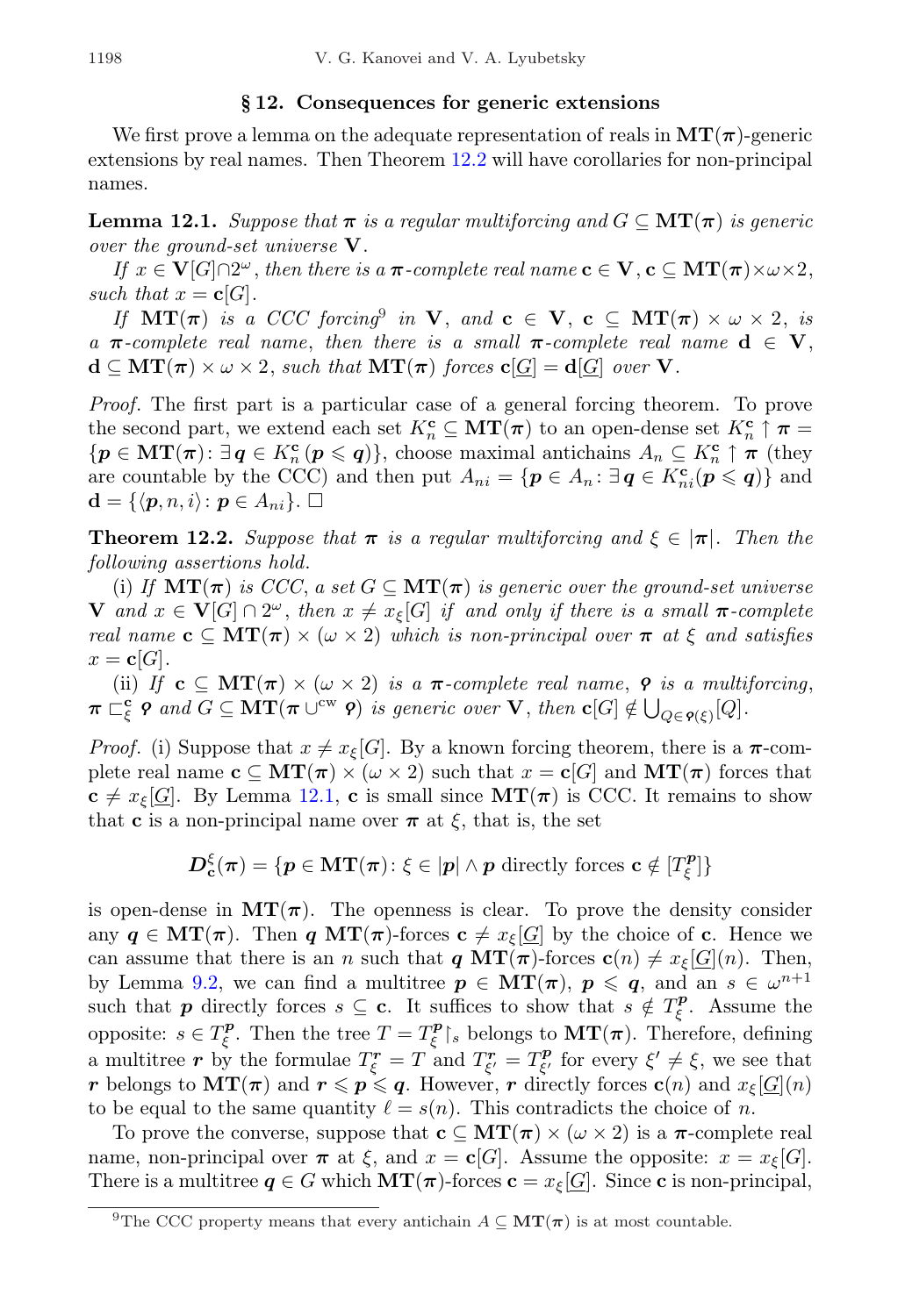there is a multitree  $p \in G \cap D_{\mathbf{c}}^{\xi}(\pi)$ ,  $p \leqslant q$ . Thus p directly forces  $\mathbf{c} \notin [T_{\xi}^p]$  and, therefore,  $MT(\pi)$ -forces the same statement. However, p clearly  $MT(\pi)$ -forces  $x_{\xi}[\underline{G}] \in [T_{\xi}^{\mathbf{p}}]$ . This is a contradiction.

(ii) Assume the opposite:  $Q \in \mathcal{P}(\xi)$  and  $\mathbf{c}[G] \in [Q]$ . By definition,  $\varphi$  seals the set

$$
\mathbf{D}(\mathbf{c}, Q, \boldsymbol{\pi}) = \{ \mathbf{r} \in \mathbf{MT}(\boldsymbol{\pi}) \colon \xi \in |\mathbf{r}| \land \mathbf{r} \text{ directly forces } \mathbf{c} \notin [Q] \}
$$

over  $\pi$ . Hence  $D(c, Q, \pi)$  is pre-dense in  $\mathbf{MT}(\pi \cup^{\mathrm{cw}} \mathbf{P})$  by Lemma [6.3](#page-8-3) and, therefore,  $G \cap D(c, Q, \pi) \neq \emptyset$ . In other words, there is a multitree  $r \in \mathbf{MT}(\pi)$  which directly forces  $\mathbf{c} \notin [Q]$ . It follows easily that  $\mathbf{c}[G] \notin [Q]$ . This is a contradiction.  $\Box$ 

### § 13. Combining types of refinement

<span id="page-18-0"></span>Here we summarize the properties of generic refinements considered above. The following definition combines the types  $\Box_D$ ,  $\Box_D$ ,  $\Box_c$ ,  $\Box^c_{\xi}$ .

<span id="page-18-4"></span>**Definition 13.1.** Suppose that  $\pi \subset \gamma$  are multiforcings,  $\xi \in |\pi|$  and  $\mathfrak{M} \in \mathrm{HC}$  is any set. We write  $\pi \rvert_{\mathfrak{m}} \rho$  if the following four requirements hold.

(1) If  $D \in \mathfrak{M}, D \subseteq \pi(\xi)$  and D is pre-dense in  $\pi(\xi)$ , then  $\pi(\xi) \sqsubset_D \varphi(\xi)$ .

(2) If  $D \in \mathfrak{M}, D \subseteq \mathbf{MT}(\pi)$  and D is open-dense in  $\mathbf{MT}(\pi)$ , then  $\pi \sqsubset_D \varrho$ .

(3) If  $c \in \mathfrak{M}$  is a  $\pi$ -complete real name, then  $\pi \sqsubset_{c} \rho$ .

(4) If  $c \in \mathfrak{M}$  is a  $\pi$ -complete real name, non-principal over  $\pi$  at  $\xi$ , then  $\pi \sqsubset_{\xi}^c \rho$ .

<span id="page-18-3"></span>Corollary 13.2 (of Lemmas [5.4,](#page-7-3) [6.3,](#page-8-3) [10.3,](#page-14-2) [10.6\)](#page-15-0). Let  $\pi$ ,  $\rho$ ,  $\sigma$  be multiforcings and M a countable set. Then the following assertions hold.

(i) If  $\pi \sqsubseteq_{\mathfrak{M}} \varphi \sqsubset \sigma$ , then  $\pi \sqsubseteq_{\mathfrak{M}} \sigma$ .

(ii) If  $\langle \pi_{\alpha} \rangle_{\alpha < \lambda}$  is a  $\Box$ -increasing sequence in MF,  $0 < \mu < \lambda$ ,  $\pi = \bigcup_{\alpha < \mu}^{\text{cw}} \pi_{\alpha}$ and  $\pi \sqsubset_{\mathfrak{M}} \pi_{\mu}$ , then  $\pi \sqsubset_{\mathfrak{M}} \varrho = \bigcup_{\mu \leq \alpha < \lambda}^{\text{cw}} \pi_{\alpha}$ .

<span id="page-18-2"></span>Corollary 13.3. If  $\pi$  is a small multiforcing,  $\mathfrak{M} \in \mathrm{HC}$  and  $\varphi$  is an  $\mathfrak{M}$ -generic refinement of  $\pi$  (which exists by Lemma [7.2!](#page-10-3)), then  $\pi \mathbb{F}_{\mathfrak{M}}$  **?**.

*Proof.* We have  $\pi \sqsubseteq_{\mathfrak{M}} \mathfrak{e}$  in view of [7.3,](#page-11-0) (v), [8.1,](#page-12-3) [8.5,](#page-13-2) [11.1.](#page-15-1)  $\Box$ 

## § 14. Increasing sequences of multiforcings

<span id="page-18-1"></span>Recall that  $\mathbf{MF}$  is the family of all multiforcings  $(\S 4)$  $(\S 4)$ . Put

 $sMF = \{\pi \in MF : \pi \text{ is a small multiform}\}\;$ 

 $s$ **pMF** = { $\pi \in$  **MF**:  $\pi$  is a small and *special* multiforcing}.

Thus a multiforcing  $\pi \in \mathbf{MF}$  belongs to sMF if  $|\pi| \subseteq \omega_1$  is (at most) countable and if  $\xi \in |\pi|$ , then  $\pi(\xi)$  is a countable forcing in AF. The inclusion  $\pi \in \text{spMF}$ requires in addition that each  $\pi(\xi)$  is special (Definition [3.3\)](#page-4-3).

**Definition 14.1.** If  $\kappa \leq \omega_1$ , then we write  $\overline{MF}_{\kappa}$  for the set of all ⊏-increasing sequences  $\vec{\pi} = \langle \pi_{\alpha} \rangle_{\alpha \leq \kappa}$  of multiforcings  $\pi_{\alpha} \in \text{spMF}$  which are *domain-continuous* in the sense that if  $\lambda < \kappa$  is a limit ordinal, then  $|\pi_{\lambda}| = \bigcup_{\alpha < \lambda} |\pi_{\alpha}|$ . We put  $\overrightarrow{\textbf{MF}} = \bigcup_{\kappa < \omega_1} \overrightarrow{\textbf{MF}}_{\kappa}.$ 

We order  $\overrightarrow{MF} \cup \overrightarrow{MF}_{\omega_1}$  by the ordinary relations  $\subseteq$  and  $\subset$  of extension of sequences. Namely,  $\vec{\pi} \subset \vec{\rho}$  if and only if  $\kappa = \text{dom}(\vec{\pi}) < \lambda = \text{dom}(\vec{\rho})$  and  $\pi_{\alpha} = \gamma_{\alpha}$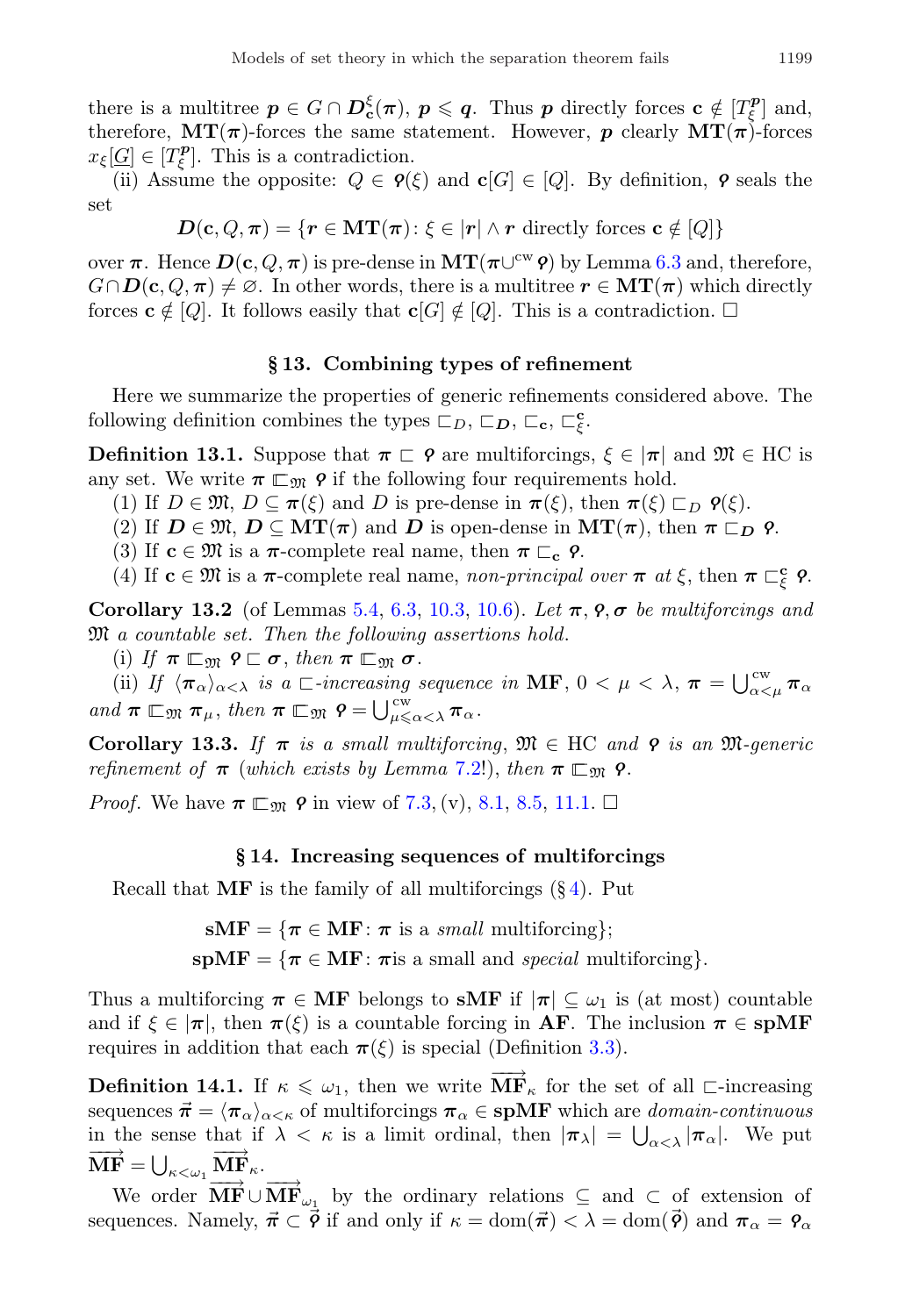for all  $\alpha < \kappa$ . In this case, if M is any set and  $\varphi_{\kappa}$  (the first term of  $\vec{\varphi}$  which is absent from  $\vec{\pi}$ ) satisfies  $\pi \rvert_{\mathfrak{M}} \rho_{\kappa}$ , where  $\pi = \bigcup_{\alpha < \kappa}^{\mathfrak{cw}} \pi_{\alpha}$ , then we write  $\vec{\pi} \subset_{\mathfrak{M}} \vec{\rho}$ .

If  $\vec{\pi} \in \overrightarrow{MF}_{\kappa}$ , then we put  $\overrightarrow{MT(\vec{\pi})} = \overrightarrow{MT(\pi)}$ , where  $\pi = \bigcup^{cw} \vec{\pi} = \bigcup^{cw}_{\alpha \leq \kappa} \pi_{\alpha}$  (the componentwise union). Accordingly, a  $\vec{\pi}$ -complete real name means a  $\pi$ -complete real name.

<span id="page-19-2"></span>Lemma 14.2. If  $\vec{\pi}, \vec{\gamma} \in \overrightarrow{MF}$ , c is a  $\vec{\pi}$ -complete real name and  $\vec{\pi} \subset_{\{c\}} \vec{\gamma}$ , then c is a  $\vec{\mathsf{P}}$ -complete real name.

*Proof.* Suppose that  $\kappa = \text{dom}(\vec{\pi}) < \lambda = \text{dom}(\vec{\rho})$  and  $\pi = \bigcup_{\alpha \leq \kappa}^{\text{cw}} \vec{\pi} = \bigcup_{\alpha \leq \kappa}^{\text{cw}} \pi_{\alpha}$ . Then, by definition,  $\pi \rvert_{c} \qquad \gamma_{\kappa}$ . Hence  $\pi \rvert_{c} \qquad \gamma_{\kappa}$  because c is a  $\pi$ -complete real name. However,  $\pi \subset_{c} \rho = \bigcup_{\kappa \leq \alpha < \lambda}^{\text{cw}} \rho_{\alpha}$  by Lemma [10.3,](#page-14-2) (iii). Therefore, c is a  $(\pi \cup^{\text{cw}} \rho)$ -complete name by Lemma [10.3,](#page-14-2) (i). However,  $\pi \cup^{\text{cw}} \rho = \bigcup_{\alpha < \lambda}^{\text{cw}} \rho_\alpha =$  $\left[\right]^{cw} \vec{\rho}$ .  $\Box$ 

<span id="page-19-0"></span>Definition 14.3. Let ZFL<sup>−</sup> be the subtheory of ZFC including all axioms except the power-set axiom, plus the axiom of constructivity  $V = L$ , and plus the axiom saying that  $\mathcal{P}(\omega)$  exists. (Then the sets  $\omega_1$ , HC and, more generally, sets related to the continuum, like  $2^{\omega}$  and **PT**, also exist.) The axiom of choice is included in ZFL<sup>−</sup> in the form of the well-ordering principle.

If  $x \in \text{HC}$  (HC = hereditarily countable sets; see footnote 6), then we write  $\mathfrak{L}(x)$  for the least *countable* transitive model (CTM) of the theory **ZFL**<sup>−</sup> which contains x and satisfies  $x \in (HC)^{\mathfrak{L}(x)}$ . It is necessarily of the form  $\mathfrak{L}(x) = L_{\mu}$ , where  $\mu = \mu_x < \omega_1$ .

An ordinal  $\xi < \kappa$  is said to be *crucial* for a sequence  $\vec{\pi} = \langle \pi_{\alpha \alpha < \kappa} \rangle \in \mathbf{MF}_{\kappa}$  if we have  $(\bigcup_{\alpha<\xi}^{\text{cw}} \pi_\alpha) \sqsubset_{\mathfrak{L}(\vec{\pi}|\xi)} \pi_\xi$ . This is equivalent to  $\vec{\pi} \restriction \xi \subset_{\mathfrak{L}(\vec{\pi}|\xi)} \vec{\pi}$ .

<span id="page-19-1"></span>**Lemma 14.4.** Suppose that  $\kappa \leq \omega_1$  and  $\vec{\pi} = \langle \pi_{\alpha \alpha \leq \kappa} \rangle \in \overrightarrow{MF}_{\kappa}$ . Then the following assertions hold.

(i)  $\pi = \bigcup^{\text{cw}} \vec{\pi} = \bigcup^{\text{cw}}_{\alpha < \kappa} \pi_{\alpha}$  is a regular multiforcing.

(ii) If  $\kappa < \lambda \leq \omega_1$  and  $\mathfrak{M} \in \text{HC}$ , then there is a sequence  $\vec{\mathsf{P}} \in \overrightarrow{\text{MF}}$  such that  $dom(\vec{\varphi}) = \lambda \text{ and } \vec{\pi} \subset_{\mathfrak{M}} \vec{\varphi}.$ 

(iii) If  $\xi < \kappa$  is a crucial ordinal for  $\vec{\pi}$ ,  $\pi_{\leq \xi} = \bigcup_{\alpha < \xi}^{\text{cw}} \pi_\alpha$  and  $\pi_{\geq \xi} = \bigcup_{\xi \leq \beta < \kappa}^{\text{cw}} \pi_\beta$ , then  $\pi_{\leq \xi} \sqsubseteq_{\mathfrak{L}(\vec{\pi} \restriction \xi)} \pi_{\geq \xi}$  and  $\pi_{\leq \xi} \sqsubseteq_{\mathfrak{L}(\vec{\pi} \restriction \xi)} \pi_{\beta}$  for  $\xi \leq \beta \leq \kappa$ , whence,

- (a)  $MT(\pi_{\geq \xi})$  is open-dense in  $MT(\vec{\pi}),$
- (b) if  $D \in \mathfrak{L}(\vec{\pi} \restriction \xi), D \subseteq \text{MT}(\vec{\pi} \restriction \xi)$  and D is open-dense in  $\text{MT}(\vec{\pi} \restriction \xi)$ , then **D** is pre-dense in  $\mathbf{MT}(\pi_{<\xi} \cup^{\text{cw}} \pi_{\geq \xi}) = \mathbf{MT}(\vec{\pi}).$

*Proof.* (i) Use Lemma  $5.2$ , (iv).

(ii) We use induction to define the terms  $\rho_{\alpha}$  of the required sequence  $\vec{\rho}$ .

We naturally put  $\varphi_{\alpha} = \pi_{\alpha}$  for all  $\alpha < \kappa$ . To define the crucial term  $\varphi_{\kappa}$ , we can assume without loss of generality that M contains  $\vec{\pi}$  and satisfies  $\kappa \subseteq \mathfrak{M}$ (otherwise take a bigger set). By Lemma [7.2,](#page-10-3) there is an  $\mathfrak{M}$ -generic refinement  $\pi'$ of  $\pi = \bigcup_{\alpha < \kappa}^{\text{cw}} \pi_{\alpha}$ . By Theorem [7.3,](#page-11-0)  $\pi'$  is a small special multiforcing,  $\pi \sqsubset \pi'$  and  $\pi_{\alpha} \sqsubset \pi'$  for all  $\alpha < \kappa$ . In addition,  $\pi \sqsubset_{\mathfrak{M}} \pi'$  by Corollary [13.3.](#page-18-2) We put  $\varphi_{\kappa} = \pi'$ . The extended sequence  $\vec{\mathsf{p}}_{+} = \langle \mathsf{p}_{\alpha} \rangle_{\alpha < \kappa+1}$  belongs to  $\vec{\textbf{M}} \vec{\textbf{F}}_{\kappa+1}$  and satisfies  $\vec{\pi} \subset_{\mathfrak{M}} \vec{\mathsf{p}}_{+}$ .

The following steps are pretty similar, but we can take  $\mathfrak{M} = \varnothing$ .

To prove the main claim of (iii), we use Corollary [13.2.](#page-18-3)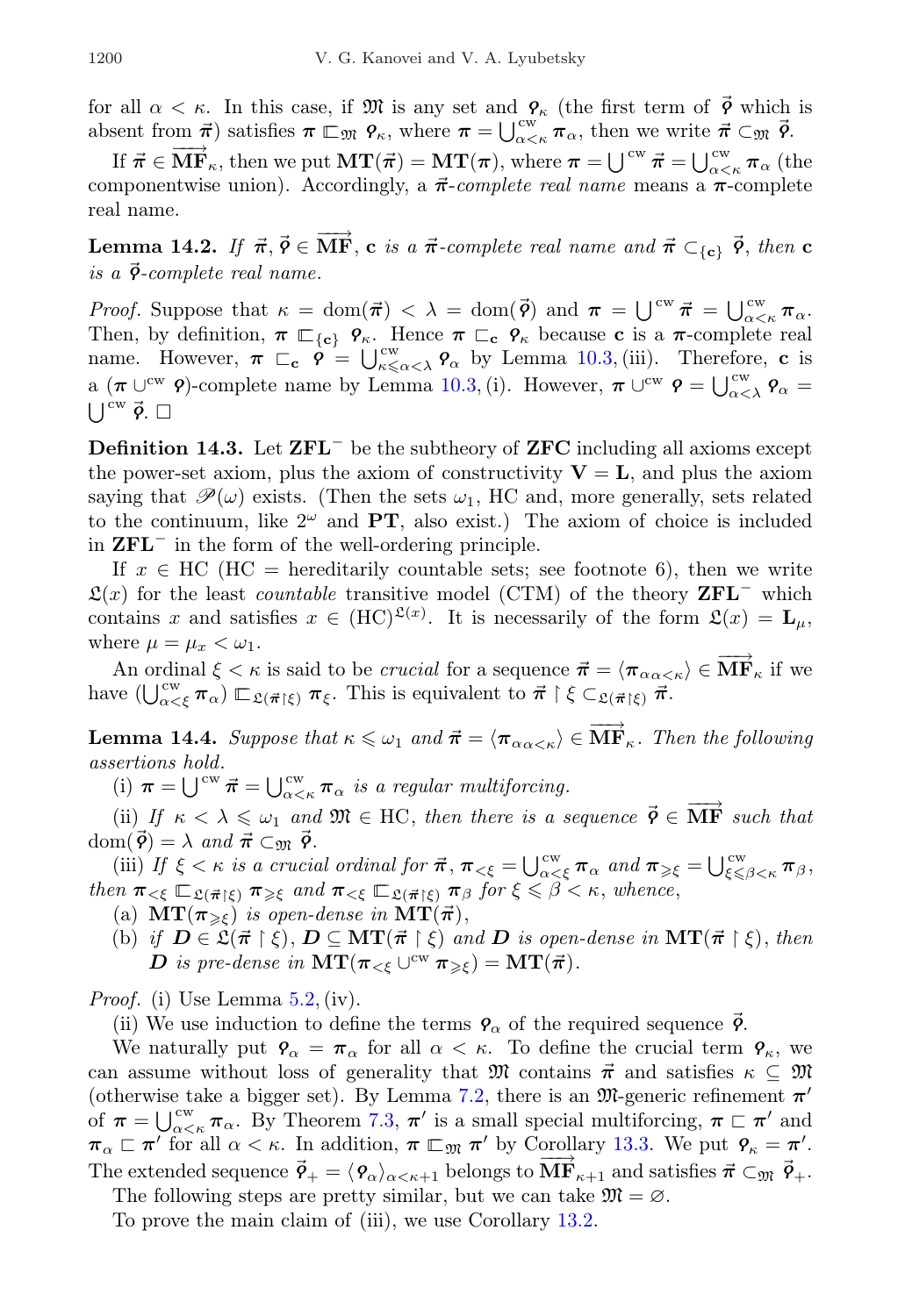To prove (iii), (a), use Corollary [6.1.](#page-8-2) We now prove (iii), (b). Since  $\pi_{\leq \xi} \mathbb{E}_{\xi(\vec{\pi} \restriction \xi)}$  $\pi_{\geq \xi}$  and  $D \in \mathfrak{L}(\vec{\pi} \restriction \xi)$ , we have  $\pi_{\leq \xi} \sqsubset_D \pi_{\geq \xi}$ . Therefore D is pre-dense in  $\mathrm{MT}(\vec{\pi})$ by Lemma  $6.3$ , (i).  $\square$ 

#### § 15. The key sequence

In this section we define the forcing notion used to prove Theorem [1.2.](#page-2-0) It will be of the form  $MT(\mathbb{I})$  for a certain multiforcing  $\mathbb{I}$  with  $|\mathbb{I}| = \omega_1$ . The multiforcing  $\mathbb{I}$ will be equal to the componentwise union of the terms of the sequence  $\vec{\Pi} \in \overrightarrow{MF}_{\omega_1}$ . The construction of this sequence in the constructible universe L will employ some ideas related to diamond-style constructions as well as to a special form of definable genericity. The following definition introduces an important notion used in this construction.

**Definition 15.1.** We say that a sequence  $\vec{\pi} \in \overrightarrow{MF}$  blocks the set W if either  $\vec{\pi} \in W$ (a positive block), or there is no sequence  $\vec{\phi} \in W$  extending  $\vec{\pi}$  (a negative block).

We recall that  $HC = all hereditary countable sets; see footnote 6.$ 

**Definition 15.2.** We use the standard notation  $\Sigma_n^{\text{HC}}, \Pi_n^{\text{HC}}, \Delta_n^{\text{HC}}$  (slanted  $\Sigma$ ,  $\Pi$ ,  $\Delta$ ) for the classes of *lightface* definability in HC (no parameters allowed) and we write  $\Sigma_n(HC)$ ,  $\Pi_n(HC)$ ,  $\Delta_n(HC)$  for *boldface* definability in HC (parameters in HC allowed). It is well known that if  $n \geq 1$  and  $X \subseteq 2^{\omega}$ , then

$$
X \in \Sigma_n^{\text{HC}} \iff X \in \Sigma_{n+1}^1, \qquad X \in \Sigma_n(\text{HC}) \iff X \in \Sigma_{n+1}^1,
$$

and the same for  $\Pi$ ,  $\Pi$ ,  $\Delta$ ,  $\Delta$ .

<span id="page-20-0"></span>**Theorem 15.3** (in **L**). Suppose that  $n \geq 3$ . There is a sequence  $\vec{\Pi} = \langle \Pi_{\alpha} \rangle_{\alpha < \omega_1} \in$  $\overrightarrow{\text{MF}}_{\omega_1}$  satisfying the following requirements.

- (i)  $\vec{\mathbb{I}}$  belongs to the definability class  $\Delta_{\mathbb{m}-2}^{\text{HC}}$ .
- $(iii) |U^{cw} \vec{\mathbb{I}}| = \omega_1.$

(ii) If  $\mathbb{R} \geq 4$  and  $W \subseteq \overrightarrow{MF}$  is a boldface  $\Sigma_{n-3}(\mathrm{HC})$ -set, then there is an ordinal  $\gamma < \omega_1$  such that the sequence  $\vec{\Pi} \restriction \gamma$  blocks W.

(iv) There is a closed unbounded set  $\mathbb{C} \subseteq \omega_1$  such that every  $\gamma \in \mathbb{C}$  is a crucial ordinal for **Π**⃗ in the sense of Definition [14.3.](#page-19-0)

*Proof.* We work under the hypothesis  $V = L$ . When  $n \geq 4$ , let  $un_n(p, x)$  be the canonical universal  $\Sigma_{n-3}$ -formula, so that the family of all boldface  $\Sigma_{n-3}(\mathrm{HC})$ -sets  $X \subseteq \text{HC}$  is equal to the family of all sets of the form  $\Upsilon_{\mathfrak{n}}(p) = \{x \in \text{HC} : \text{HC} \models$  $\textbf{un}_{\text{m}}(p, x)$ ,  $p \in \text{HC}$ .

**Claim.** If  $n \geq 4$ , then the set  $\{\langle \vec{\pi}, p \rangle : \vec{\pi} \in \overrightarrow{MF} \land p \in HC \land \vec{\pi}$  blocks  $\Upsilon_n(p)\}$  belongs to  $\Delta_{n-2}^{\text{HC}}$ .

Proof. We skip the routine verification that  $\overrightarrow{MF}$  is  $\Delta_1^{\text{HC}}$ . Furthermore, if  $\vec{\pi} \in \overrightarrow{MF}$ and  $p \in \text{HC}$ , then for  $\vec{\pi}$  to block  $\Upsilon_{\mathfrak{n}}(p)$ , it is necessary and sufficient that

$$
\underbrace{\vec{\pi} \in \Upsilon_{\mathsf{n}}(p)}_{\varSigma^{\mathrm{HC}}_{\mathsf{n}-3}} \vee \neg \exists \ \vec{\varphi} \left( \underbrace{\vec{\varphi} \in \overrightarrow{\mathrm{MF}} \wedge \vec{\varphi} \textrm{ extends } \vec{\pi}}_{\varDelta^{\mathrm{HC}}_1} \wedge \underbrace{\vec{\varphi} \in \Upsilon_{\mathsf{n}}(p)}_{\varSigma^{\mathrm{HC}}_{\mathsf{n}-3}} \right),
$$

so this is a disjunction of formulae of types  $\sum_{n=3}^{HC}$  and  $\prod_{n=3}^{HC}$ , whence  $\Delta_{n-2}^{HC}$ .  $\Box$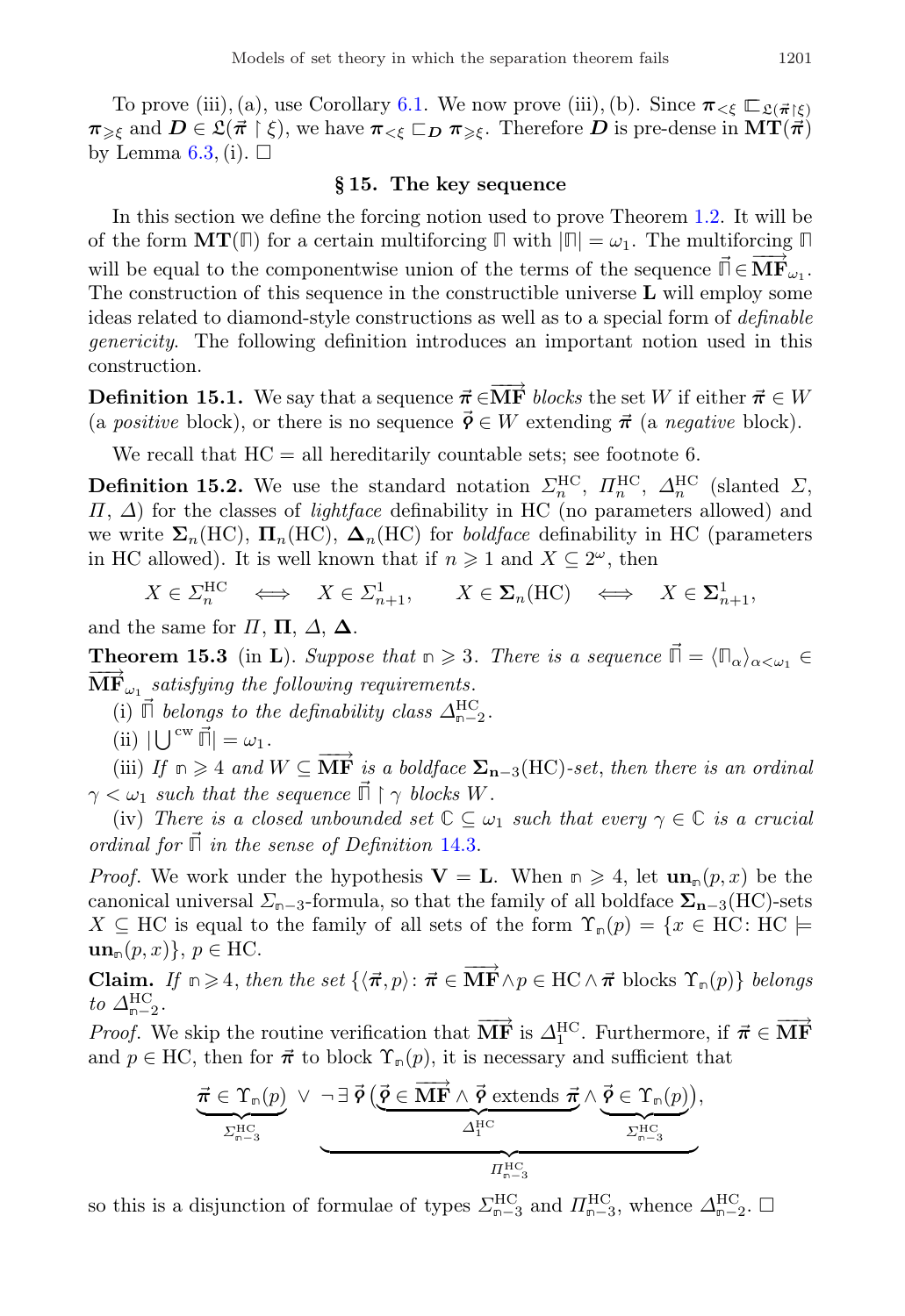For  $\alpha < \omega_1$  we define a sequence  $\vec{\pi}[\alpha] \in \overrightarrow{\textbf{MF}}$  by induction as follows. Put  $\vec{\pi}[0] = \emptyset$ , the empty sequence.

Step  $\alpha \to \alpha + 1$ . Suppose that  $\vec{\pi}[\alpha] \in \overrightarrow{MF}$  is defined.  $\kappa = \text{dom } \vec{\pi}[\alpha], \mathfrak{M} =$  $\mathfrak{L}(\vec{\pi}[\alpha])$  and  $p_{\alpha}$  is the  $\alpha$  th element of the set  $HC = \mathbf{L}_{\omega_1}$  in the sense of the Gödel well-ordering  $\leq_L$ . By Lemma [14.4,](#page-19-1) (ii), there is a sequence  $\vec{\tau} \in \overline{\mathbf{MF}}_{\kappa+1}$  such that  $\vec{\pi}[\alpha] \subset_{\mathfrak{M}} \vec{\tau}$ . By Corollary [7.4,](#page-11-1) there is a sequence  $\vec{\varphi} \in \overline{\text{MF}}_{\kappa+2}$  such that  $\vec{\tau} \subset \vec{\varphi}$ and  $\alpha \in [\vec{\mathcal{P}}(\kappa+1)]$ . Finally, if  $n \geq 4$ , then there is a sequence  $\vec{\pi} \in \overline{\textbf{MF}}$  satisfying  $\vec{\mathcal{P}} \subset \vec{\pi}$  and blocking the set  $\Upsilon_{\mathsf{n}}(p_{\alpha})$ . But if  $\mathsf{n} = 3$ , then we simply put  $\vec{\pi} = \vec{\mathcal{P}}$ . Thus we finally have

(\*)  $\vec{\pi}[\alpha] \subset \mathfrak{m}$   $\vec{\pi}, \kappa + 1 < \text{dom } \vec{\pi}, \alpha \in [\vec{\phi}(\kappa + 1)]$  and if  $\mathfrak{m} \geq 4$ , then  $\vec{\pi}$  blocks the set  $\Upsilon_n(p_\alpha)$ .

Let  $\vec{\pi}[\alpha+1]$  be the  $\leq_L$ -least sequence among the sequences  $\vec{\pi} \in \overrightarrow{MF}$  satisfying  $(*)$ . Note that the axiom  $V = L$  is a *sine qua non* of this construction since otherwise the  $\leq L$ -least choice of  $\vec{\pi}[\alpha+1]$  would not necessarily be possible.

Limit step. If  $\lambda < \omega_1$  is limit, then we naturally define  $\vec{\pi}[\lambda] = \bigcup_{\alpha < \lambda} \vec{\pi}[\alpha].$ 

We have  $\alpha < \beta \Longrightarrow \vec{\pi}[\alpha] \subset \vec{\pi}[\beta]$  by construction. Hence  $\vec{\Pi} = \bigcup_{\alpha} \vec{\pi}[\alpha] \in \overrightarrow{\mathbf{MF}}_{\omega_1}$ . To prove (i), note that the relation  $R(\vec{\pi}, \vec{\varrho}, \mathfrak{M}) := \pi \vec{\pi} \subset_{\mathfrak{M}} \vec{\varrho}$  is absolute for all transitive models of **ZFL**<sup>-</sup>, whence R is  $\Delta_1^{\text{HC}}$ . We easily see that the map  $\vec{\pi} \mapsto \mathfrak{L}(\vec{\pi})$ is also  $\Delta_1^{\text{HC}}$ . Finally, the relation 'to block  $\Upsilon_{\text{m}}(p)$ ' is a  $\Delta_{\text{m-2}}^{\text{HC}}$ -relation by the claim above. Using these facts, we routinely verify that  $(*)$  is a  $\Delta_{n-2}^{HC}$ -relation (in **L**). On the other hand, it is known that, under  $V = L$ , choosing the  $\leq L$ -least element in every non-empty section of a  $\Delta_k^{\text{HC}}$ -set,  $k \geq 1$ , results in a set (a transversal) of the same class  $\Delta_k^{\text{HC}}$ . This completes the verification of (i).

To check (ii), note that  $\alpha \in |\bigcup^{\text{cw}} \vec{\pi}[\alpha + 1]|$  by construction.

To check (iii)  $(n \geq 4)$ , note that any boldface  $\Sigma_{n-3}(\text{HC})$ -set  $W \subseteq \overrightarrow{\text{MF}}$  is equal to  $\Upsilon_{\mathsf{n}}(p_{\alpha})$  for some  $\alpha < \omega_1$ . Hence we put  $\gamma = \text{dom } \vec{\pi}[\alpha + 1]$ .

(iv) The set  $\mathbb{C} = {\text{dom }} \vec{\pi} | \alpha | : \alpha < \omega_1$  is closed and unbounded by the limit step of the construction. Moreover, if  $\gamma = \text{dom } \vec{\pi}[\alpha] \in \mathbb{C}$ , then  $\mathbb{I} \restriction \gamma = \vec{\pi}[\alpha]$  and, therefore,  $\gamma$  is crucial for  $\vec{\parallel}$  by construction.  $\square$ 

<span id="page-21-1"></span>**Blanket Assumption 15.4** (in **L**). From now on we fix a number  $n \ge 3$  as in Theorem [1.2.](#page-2-0) We also fix a sequence  $\vec{\Pi} = \langle \Pi \rangle_{\alpha_{\alpha} < \omega_1} \in \overline{\mathbf{MF}}_{\omega_1}$  satisfying parts (i)–(iv) of Theorem [15.3](#page-20-0) for this  $\mathbf{n}$ . This fixed sequence  $\vec{\mathbf{n}}$  is referred to as the key sequence.

<span id="page-21-2"></span>Lemma 15.5. If  $n \geq 4$  and  $W \subseteq \overrightarrow{MF}$  is a  $\Sigma_{n-3}(\text{HC})$ -set dense in  $\overrightarrow{MF}$ , then there is an ordinal  $\gamma < \omega_1$  such that  $\vec{\Pi} \restriction \gamma \in W$ .

Proof. By [15.4,](#page-21-1)  $\vec{\mathbb{I}}$  satisfies part (iii) of Theorem [15.3.](#page-20-0) Hence there is an ordinal  $\gamma < \omega_1$  such that  $\vec{\Pi} \restriction \gamma$  blocks W. The negative block is impossible because W is dense. Hence we have  $\mathbb{I} \restriction \gamma \in W$ .  $\square$ 

#### § 16. The key forcing notion

<span id="page-21-0"></span>We continue to argue in **L** and we now use the key sequence  $\vec{\Pi} = \langle \Pi_{\alpha \alpha \langle \omega_1} \rangle$ introduced in [15.4.](#page-21-1)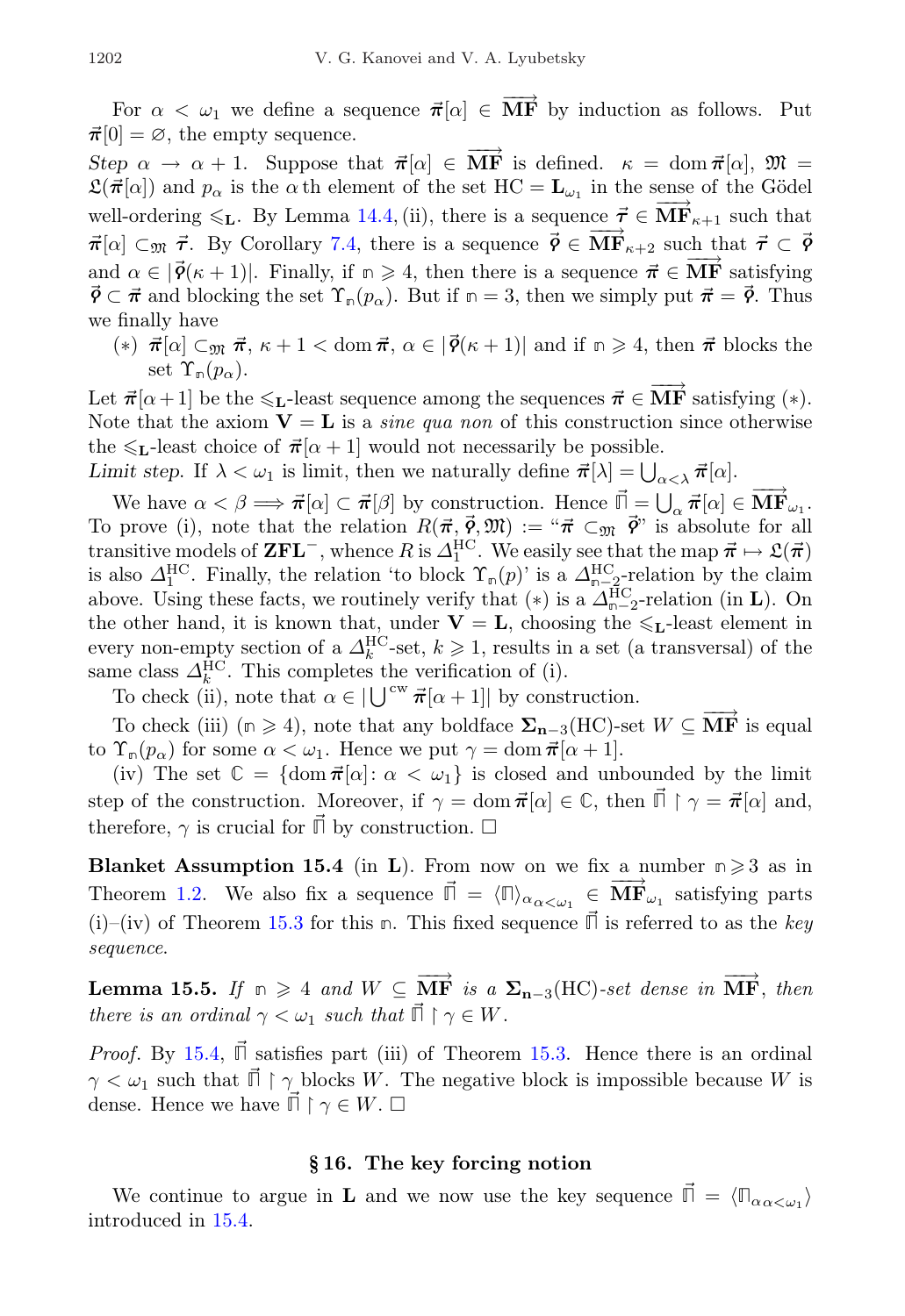**Definition 16.1** (in  $\bf{L}$ ). Define the multiforcings

$$
\begin{aligned}\n\mathbb{\Pi} &= \bigcup_{\alpha < \omega_1}^{\text{cw}} \mathbb{\Pi}_{\alpha} \in \mathbf{MF}, \\
\mathbb{\Pi}_{<\gamma} &= \bigcup_{\alpha < \gamma}^{\text{cw}} \mathbb{\Pi}_{\alpha} \in \mathbf{sMF} \quad \text{for every} \quad \gamma < \omega_1, \\
\mathbb{\Pi}_{\geq \gamma} &= \bigcup_{\gamma \leqslant \alpha < \omega_1}^{\text{cw}} \mathbb{\Pi}_{\alpha} \in \mathbf{MF} \quad \text{for every} \quad \gamma < \omega_1.\n\end{aligned}
$$

We further define  $\mathbb{P} = \mathbf{MT}(\mathbb{I}) = \mathbf{MT}(\mathbb{I})$  and, for all  $\gamma < \omega_1$ ,

$$
\mathbb{P}_{<\gamma} = \mathbf{MT}(\mathbb{F}_{<\gamma}) = \mathbf{MT}(\vec{\mathbb{F}} \restriction \gamma), \qquad \mathbb{P}_{\geqslant \gamma} = \mathbf{MT}(\mathbb{F}_{\geqslant \gamma}) = \mathbf{MT}(\vec{\mathbb{F}} \restriction (\omega_1 \setminus \gamma)).
$$

The set  $P = MT(\Pi)$  will be our key forcing notion.

<span id="page-22-0"></span>Corollary 16.2 (in L, by [15.3,](#page-20-0) (ii)).  $\Box$  is a regular multiforcing and  $|\Box| = \omega_1$ , whence  $\mathbb{P} = \prod_{\xi < \omega_1} \mathbb{P}(\xi)$  (a finite-support product).

If  $\xi < \omega_1$ , then (in accordance with the corollary) let  $\alpha(\xi) < \omega_1$  be the least ordinal  $\alpha$  such that  $\xi \in |\mathbb{T}_{\alpha}|$ . Thus the forcing  $\mathbb{T}_{\alpha}(\xi) \in \mathbf{AF}$  is defined whenever  $\alpha$ satisfies  $\alpha(\xi) \leq \alpha < \omega_1$ . Moreover,  $\langle \mathbb{T}_{\alpha}(\xi) \rangle_{\alpha(\xi) \leq \alpha < \omega_1}$  is a ⊏-increasing sequence of special forcings in **AF**. Note that  $\Pi(\xi) = \bigcup_{\alpha(\xi) \leq \alpha < \omega_1} \Pi_{\alpha}(\xi)$  by construction.

<span id="page-22-2"></span>Corollary 16.3 (in L). The sequence  $\langle \alpha(\xi) \rangle_{\xi \langle \omega_1}$  of ordinals and the sequence  $\langle \mathbb{T}_{\alpha}(\xi) \rangle_{\xi < \omega_1, \alpha(\xi) \leq \alpha < \omega_1}$  of forcings are  $\Delta_{\mathbb{R}-2}^{\text{HC}}$ .

Proof. The following double equivalence holds by construction:

$$
\alpha < \alpha(\xi) \quad \Longleftrightarrow \quad \exists \pi(\pi = \Pi_{\alpha} \land \xi \in \text{dom}\,\pi) \\
 \iff \quad \forall \pi(\pi = \Pi_{\alpha} \Longrightarrow \xi \in \text{dom}\,\pi).
$$

However  $\pi = \mathbb{I}_{\alpha}$  is a  $\Delta_{\mathbb{I}_{-2}}^{\text{HC}}$ -relation by Theorem [15.3,](#page-20-0) (i). It follows that the sequence  $\langle \alpha(\xi) \rangle_{\xi < \omega_1}$  is also  $\tilde{\Delta}_{n-2}^{\text{HC}}$ . The second assertion is similar.  $\Box$ 

Corollary 16.4 (in L, of Lemma [5.2,](#page-7-1) (iv)). If  $\xi < \omega_1$  and  $\alpha(\xi) \leq \alpha < \omega_1$ , then the set  $\Pi_{\alpha}(\xi)$  is pre-dense in  $\Pi(\xi)$  and in  $\Pi$ .

In spite of Corollary [16.2,](#page-22-0) the sets  $|\mathbb{R}_{\leq \gamma}|$  can be quite arbitrary (countable) subsets of  $\omega_1$ . However, we obtain the following corollary.

**Corollary 16.5** (in **L**, of Corollary [16.2\)](#page-22-0). The set  $\mathbb{C}' = {\gamma < \omega_1 : |\mathbb{F}_{\leq \gamma}| = \gamma}$  is closed and unbounded in  $\omega_1$ .

To prove the CCC property, we need the following lemma.

<span id="page-22-1"></span>**Lemma 16.6** (in **L**). If  $X \subseteq \text{HC} = \mathbf{L}_{\omega_1}$ , then the set  $\mathscr{O}_X$  of all ordinals  $\gamma < \omega_1$ such that  $\langle L_{\gamma}; X \cap L_{\gamma} \rangle$  is an elementary submodel of  $\langle L_{\omega_1}; X \rangle$  and  $X \cap L_{\gamma} \in \mathfrak{L}(\vec{\mathbb{H}} \restriction \gamma)$ is stationary and, therefore, unbounded in  $\omega_1$ .

More generally, if  $X_n \subseteq \text{HC}$  for all n, then the set  $\mathscr O$  of all ordinals  $\gamma < \omega_1$ such that  $\langle L_\gamma; \langle X_n \cap L_\gamma \rangle_{n \langle \omega} \rangle$  is an elementary submodel of  $\langle L_{\omega_1}; \langle X_n \rangle_{n \langle \omega} \rangle$  and  $\langle X_n \cap \mathbf{L}_{\gamma} \rangle_{n < \omega} \in \mathfrak{L}(\vec{\mathbb{I}} \restriction \gamma)$  is stationary and, therefore, unbounded in  $\omega_1$ .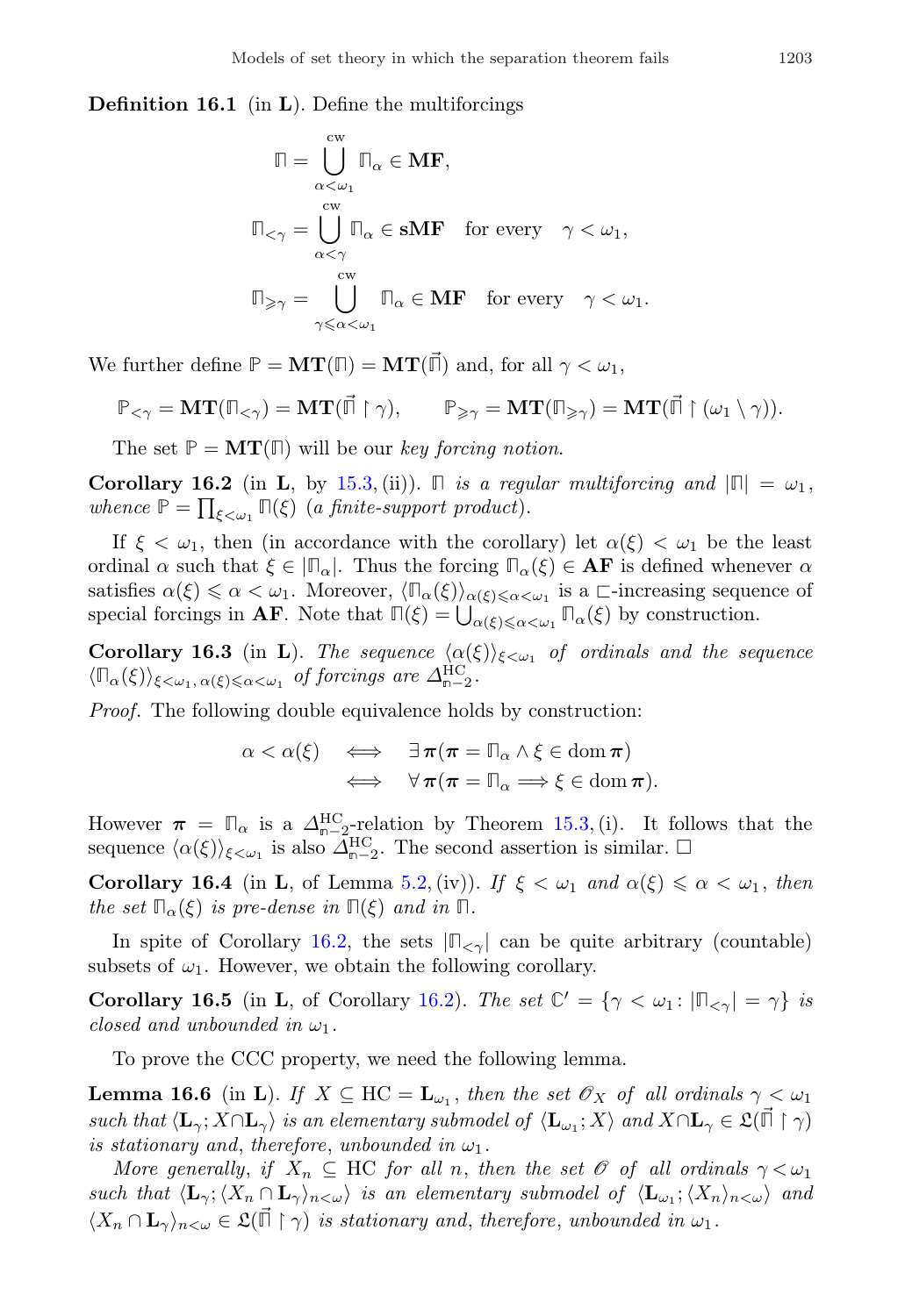*Proof.* Let  $C \subseteq \omega_1$  be a closed unbounded set, M a countable elementary submodel of  $\mathbf{L}_{\omega_2}$  containing C,  $\omega_1$ , X,  $\vec{\mathbb{I}}$  and such that  $M \cap \mathbf{L}_{\omega_1}$  is transitive, and  $\phi: M \xrightarrow{\text{onto}}$  $\mathbf{L}_{\lambda}$  the Mostowski collapse. Put  $\gamma = \phi(\omega_1)$ . Then

$$
\gamma < \lambda < \omega_1, \qquad \phi(X) = X \cap \mathbf{L}_{\gamma}, \qquad \phi(C) = C \cap \gamma, \qquad \phi(\vec{\mathbb{I}}) = \vec{\mathbb{I}} \upharpoonright \gamma
$$

by the choice of M. It follows that  $\langle \mathbf{L}_{\gamma}; X \cap \mathbf{L}_{\gamma}, C \cap \gamma, \vec{\mathbb{I}} \restriction \gamma \rangle$  is an elementary submodel of  $\langle \mathbf{L}_{\omega_1}; X, C, \vec{\mathbb{I}} \rangle$ , whence  $\gamma \in \mathscr{O}_X$ . Moreover,  $\gamma$  is uncountable in  $\mathbf{L}_{\lambda}$ . Hence  $L_{\lambda} \subseteq \mathfrak{L}(\mathbb{I} \restriction \gamma)$ . (See Defintion [14.3](#page-19-0) on the models  $\mathfrak{L}(\vec{\pi}) \models \mathbf{ZFL}^{-}$ .) We conclude that  $X \cap \mathbf{L}_{\gamma} \in \mathfrak{L}(\mathbb{I} \restriction \gamma)$  since  $X \cap \mathbf{L}_{\gamma} \in \mathbf{L}_{\lambda}$  by construction. On the other hand,  $C \cap \gamma$  is unbounded in  $\gamma$  by elementarity. Hence  $\gamma \in C$ , as required.

The second, more general, claim does not differ much.  $\square$ 

<span id="page-23-1"></span>Corollary 16.7 (in L). The forcing **P** satisfies CCC. Therefore **P**-generic extensions of **L** preserve cardinals.

*Proof.* Suppose that  $A \subseteq \mathbb{P} = \mathbf{MT}(\mathbb{F})$  is a maximal antichain. By [15.4](#page-21-1) and Theorem [15.3,](#page-20-0) (iv), there is a closed unbounded set  $\mathbb{C} \subseteq \omega_1$  such that every  $\gamma \in \mathbb{C}$ is a crucial ordinal for  $\vec{\mathbb{II}}$ . By Lemma [16.6,](#page-22-1) there is an ordinal  $\gamma \in \mathbb{C}$  such that  $A' = A \cap \mathbb{P}_{\leq \gamma}$  is a maximal antichain in  $\mathbb{P}_{\leq \gamma} = \mathbf{MT}(\vec{\mathbb{P}} \restriction \gamma)$  and  $A' \in \mathfrak{L}(\vec{\mathbb{P}} \restriction \gamma)$ . It follows that the set  $D(A') = \{p \in \mathbb{P}_{\leq \gamma} : \exists q \in A \ (p \leqslant q)\} \in \mathfrak{L}(\vec{\Pi} \restriction \gamma)$  is open-dense in  $\mathbb{P}_{\leq \gamma}$ .

However,  $\gamma$  is a crucial ordinal for  $\vec{\mathbb{II}}$ . Therefore, by Lemma [14.4,](#page-19-1) (iii), (b), the sets  $D(A')$  and A' remain pre-dense in the whole set  $\mathbb{P} = \mathbf{MT}(\vec{\mathbb{I}})$ . We conclude that  $A = A'$  is countable.  $\square$ 

<span id="page-23-3"></span>**Corollary 16.8** (in **L**). If a set  $D \subseteq \mathbb{P}$  is pre-dense in  $\mathbb{P}$ , then there is an ordinal  $\gamma < \omega_1$  such that  $D \cap \mathbb{P}_{\leq \gamma}$  is pre-dense in  $\mathbb{P}$ .

*Proof.* We can even assume that D is dense. Let  $A \subseteq D$  be a maximal antichain in D. Then A is a maximal antichain in  $\mathbb{P}$  because D is dense. Hence  $A \subseteq \mathbb{P}_{\leq \gamma}$  for some  $\gamma < \omega_1$  by Corollary [16.7.](#page-23-1) But A is pre-dense in  $\mathbb{P}$ .  $\Box$ 

## § 17. The basic generic extension

<span id="page-23-0"></span>We recall that the key sequence  $\vec{\Pi} = \langle \Pi_{\alpha} \rangle_{\alpha \leq \omega_1}$  of small special multiforcings  $\Pi_{\alpha}$ is defined in **L** by [15.4.](#page-21-1) Moreover, the componentwise union  $\mathbb{\Pi} = \bigcup_{\alpha < \omega_1}^{\text{cw}} \mathbb{\Pi}_{\alpha}$  is a multiforcing,  $|\mathbb{I}| = \omega_1$  in **L**, and  $\mathbb{P} = \mathbf{MT}(\mathbb{I}) = \mathbf{MT}(\mathbb{I}) \in \mathbf{L}$  is our key forcing notion, equal to the finite-support product  $\prod_{\xi \leq \omega_1} \Pi(\xi)$  of arboreal forcings  $\Pi(\xi)$ in L. Some properties of **P** were established in § [16,](#page-21-0) including the CCC and the definability of the factors  $\mathbb{I}(\xi)$  in **L**. Our next goal is to show that certain submodels of **P**-generic models prove Theorem [1.2.](#page-2-0)

<span id="page-23-2"></span>*Remark* 17.1. From now on, we typically argue in **L** and in  $\omega_1^{\mathbf{L}}$ -preserving generic extensions of L (this includes, for example, **P**-generic extensions by Corollary [16.7\)](#page-23-1). Thus we always have  $\omega_1^{\mathbf{L}} = \omega_1$ . This enables us to assume that  $|\mathbb{\Pi}| = \omega_1$  (rather than  $\omega_1^{\mathbf{L}}$ ).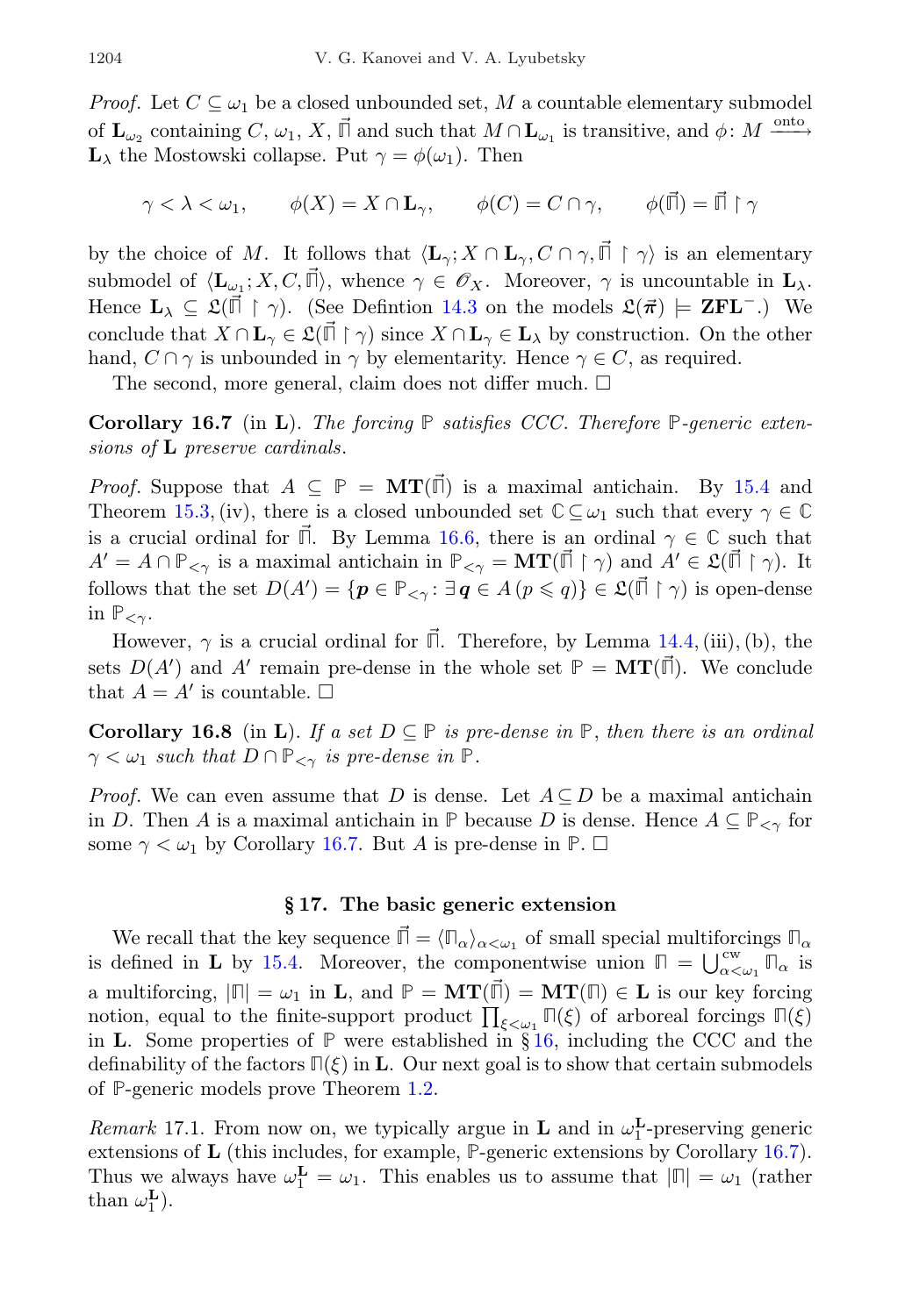**Definition 17.2.** Let  $G \subseteq \mathbb{P}$  be a generic set over the constructible set universe **L**. If  $\xi < \omega_1$ , then following Remark [4.5,](#page-6-5) we

- $-\text{ define } G(\xi) = \{T_{\xi}^{\mathbf{p}} : \mathbf{p} \in G \wedge \xi \in |\mathbf{p}|\} \subseteq \mathbb{P}(\xi);$
- write  $x_{\xi} = x_{\xi}[G] \in 2^{\omega}$  for the only real in  $\bigcap_{T \in G(\xi)}[T]$ ;
- put  $\mathbf{X} = \mathbf{X}[G] = \langle x_{\xi}[G] \rangle_{\xi < \omega_1} = \{ \langle \xi, x_{\xi}[G] \rangle : \xi < \omega_1 \}.$

Thus,  $\mathbb P$  adjoins an array  $\mathbf X[G]$  of reals to **L**, where each  $x_{\xi}[G] \in 2^{\omega} \cap \mathbf L[G]$  is a  $\Pi(\xi)$ -generic real over **L** and we have  $\mathbf{L}[G] = \mathbf{L}[X[G]]$ .

If  $\Delta \subseteq \omega_1$ , then we put  $\mathbb{P} \upharpoonright \Delta = \mathbf{MT}(\mathbb{F} \upharpoonright \Delta) = \{p \in \mathbb{P} : |p| \subseteq \Delta\}.$ 

The following lemma uses the product structure of **P**.

<span id="page-24-1"></span>Lemma 17.3. Suppose that  $\Delta \in \mathbf{L}, \Delta \subseteq \omega_1$ . Then **P** = **MT**(**Π**) is equal to the product  $(\mathbb{P} \restriction \Delta) \times (\mathbb{P} \restriction \Delta')$ , where  $\Delta' = \omega_1 \setminus \Delta$ . If  $G \subseteq \mathbb{P}$  is generic over **L**, then the set  $G \restriction \Delta = \{p \in G : |p| \subseteq \Delta\}$  is  $(\mathbb{P} \restriction \Delta)$ -generic over **L**. If  $\xi < \omega_1$  and  $\xi \notin \Delta$ , then  $x_{\xi}[G] \notin {\bf L}[G \restriction \Delta].$ 

#### § 18. Definability of generic reals

Recall that the factors  $\mathbb{F}(\xi)$  of the forcing notion  $\mathbb{P} = \mathbf{MT}(\mathbb{F}) = \prod_{\xi < \omega_1} \mathbb{F}(\xi)$  are defined by putting  $\Pi(\xi) = \bigcup_{\alpha(\xi) \leq \alpha < \omega_1} \Pi_\alpha(\xi)$ , where  $\alpha(\xi) < \omega_1$ , the sets  $\Pi_\alpha(\xi)$ are countable sets of perfect trees, and their definability in  $L$  is determined by Corollary [16.3.](#page-22-2) We shall freely use the notation introduced in Definition [17.2.](#page-23-2)

**Theorem 18.1.** Assume that  $G \subseteq \mathbb{P}$  is a  $\mathbb{P}$ -generic set over  $\mathbf{L}, \xi < \omega_1$  and  $x \in$  $\mathbf{L}[G] \cap 2^\omega$ . Then the following assertions are equivalent:

- (1)  $x = x_{\xi}[G];$
- $(2)$  x is  $\P(\xi)$ -generic over **L**;
- (3)  $x \in \bigcap_{\alpha(\xi)\leqslant\alpha<\omega_1} \bigcup_{T\in\mathbb{R}} \bigcup_{\alpha(\xi)} [T].$

*Proof.* (1)  $\implies$  (2) is routine; see Remark [4.5.](#page-6-5) To check (2)  $\implies$  (3), we recall that each set  $\mathbb{I}_{\alpha}(\xi)$  is pre-dense in  $\mathbb{I}(\xi)$  by Lemma [5.2,](#page-7-1) (iv). We now prove that (3)  $\implies$  (1). Suppose that  $x \in L[G] \cap 2^{\omega}$  but (1) fails, that is,  $x \neq x_{\xi}[G]$ . By Theorem [12.2,](#page-17-0) (i) there is a  $\mathbb{I}$ -complete small (since  $\mathbb{P} = \mathbf{MT}(\mathbb{I})$  is CCC by [16.7\)](#page-23-1) real name  $c \in L$  such that  $c \subseteq P \times \omega \times 2$ ,  $x = c[G]$  and c is non-principal over  $\Box$ at  $\xi$  in the sense that the set

$$
\boldsymbol{D}_{\boldsymbol{c}}^{\xi}(\mathbb{T}) = \{ \boldsymbol{p} \in \mathbb{P} = \boldsymbol{\mathrm{MT}}(\mathbb{T}) \colon \xi \in |\boldsymbol{p}| \wedge \boldsymbol{p} \text{ directly forces } \boldsymbol{c} \notin [T_{\xi}^{\boldsymbol{p}}] \}
$$

<span id="page-24-0"></span>is open-dense in  $\mathbb{P} = \mathbf{MT}(\mathbb{I})$ . Since **c** is small, there is an ordinal  $\gamma < \omega_1$  such that **c** is a  $\mathbb{R}_{\leq \gamma}$ -complete real name, and we can assume by Corollary [16.8](#page-23-3) that the set  $\mathcal{D}_{kc}^{\xi}(\mathbb{I}) \cap \mathbb{P}_{\leq \gamma}$  is pre-dense in  $\mathbb{P}$  and, therefore, open-dense in  $\mathbb{P}_{\leq \gamma}$ . Then **c** is non-principal over  $\mathbb{R}_{\leq \gamma}$  at  $\xi$ . We can further assume that  $\mathbf{c} \in \mathfrak{L}(\mathbb{R} \restriction \gamma)$ . Finally, we can assume that  $\gamma$  belongs to the set  $\mathbb C$  in Theorem [15.3,](#page-20-0) (iv). In other words,  $\gamma$  is a crucial ordinal for  $\vec{\pi}$ , that is,  $\mathbb{\Pi}_{\leq \gamma} \mathbb{E}_{\mathfrak{L}(\vec{\Pi}|\gamma)} \mathbb{E}_{\gamma}$ . It follows that  $\mathbb{\Pi}_{\leq \gamma} \mathbb{E}_{\mathfrak{L}(\vec{\Pi}|\gamma)} \mathbb{E}_{\geq \gamma}$ by Lemma [14.4,](#page-19-1) (iii). Then we also have  $\mathbb{T}_{\leq \gamma} \subset_{\xi}^{\mathbf{c}} \mathbb{T}_{\geq \gamma}$  by Lemma [13.1,](#page-18-4) (4) since  $c \in \mathfrak{L}(\mathbb{I} \restriction \gamma)$  and c is non-principal. Now Theorem [12.2,](#page-17-0) (ii) with  $\pi = \mathbb{I}_{\leq \gamma}$  and  $\mathbf{P} = \mathbb{F}_{\geq \gamma}$  (note that  $\pi \cup^{\text{cw}} \mathbf{P} = \mathbb{F}$ ) implies that  $x = \mathbf{c}[G] \notin \bigcup_{Q \in \mathbb{F}_{\geq \gamma}(\xi)}[Q]$  and, in particular,  $x \notin \bigcup_{Q \in \Pi_{\gamma}(\xi)} [Q]$ . In other words, (3) fails as well.  $\square$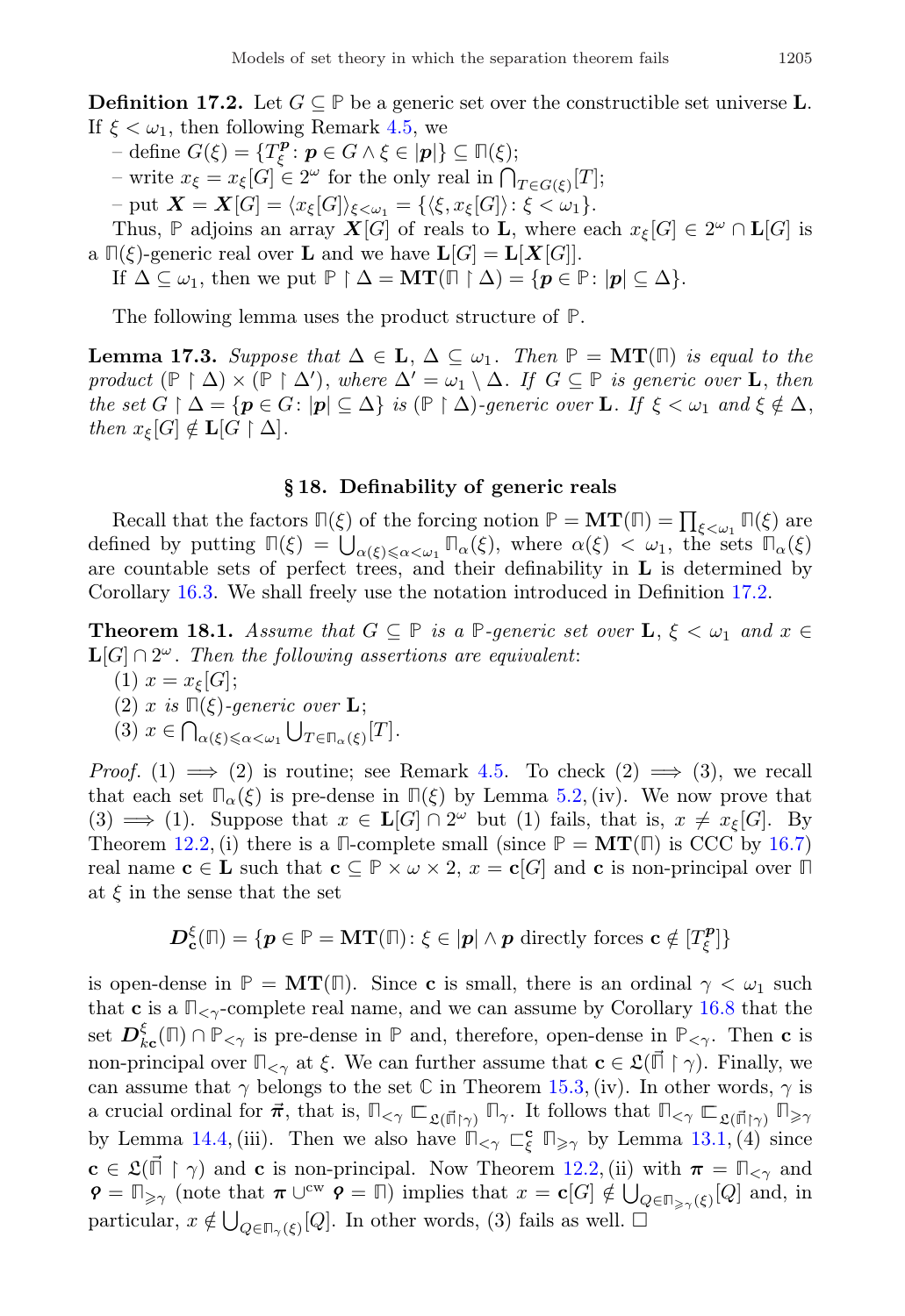**Corollary 18.2.** Assume that  $G \subseteq \mathbb{P}$  is  $\mathbb{P}$ -generic over **L**. Let M be a generic extension of **L** satisfying  $2^{\omega} \cap M \subseteq L[G]$ . Then  $X[G] \cap M$  is a set of definability class  $\Pi_{n-2}^{\text{HC}}$  in M.

We recall that  $X[G]$  was introduced in Definition [17.2.](#page-23-2)

*Proof.* By the theorem, the relation  $\langle \xi, x \rangle \in \mathbf{X}[G]$  is equivalent in M to the assertion

$$
\forall \alpha < \omega_1 \, \exists \, T \in \mathbb{T}_{\alpha}(\xi) \big( \alpha(\xi) \leq \alpha \Longrightarrow x \in [T] \big),
$$

which can be rewritten as

$$
\forall \alpha < \omega_1 \forall \mu < \omega_1 \forall Y \ \exists T \in Y (\mu = \alpha(\xi) \land Y = \Pi_\alpha(\xi) \land \mu \leq \alpha \Longrightarrow x \in [T]).
$$

Here the equality  $\mu = \alpha(\xi)$  is of type  $\Delta_{n-2}^{HC}$  by Corollary [16.3,](#page-22-2) and so is the equality  $Y = \mathbb{D}_{\alpha}(\xi)$ , again by [16.3.](#page-22-2) It follows that the whole relation is of type  $\prod_{n=2}^{HC}$  since the quantifier  $\exists T \in Y$  is bounded.  $\square$ 

<span id="page-25-2"></span>**Corollary 18.3.** If  $G \subseteq \mathbb{P}$  is **P**-generic over **L**, then in **L**[G] there is a 'good'  $\Delta_{\mathfrak{n}}^1$ -well-ordering of  $2^{\omega}$  of length  $\omega_1$ .

Proof. If  $\gamma < \omega_1$ , then let  $\mathbf{X}_{\gamma} = \langle x_{\xi}[G] \rangle_{\xi < \gamma}$ . The equality  $Y = \mathbf{X}_{\gamma}$  is a  $\Pi_{n=2}^{\text{HC}}$ relation in  $\mathbf{L}[G]$  (with arguments  $\gamma$ , Y) by Corollary [18.2.](#page-24-0) If  $x \in 2^{\omega} \cap \mathbf{L}[G]$ , then let  $\gamma(x)$  be the least  $\gamma < \omega_1$  such that  $x \in L[X_\gamma]$ , and let  $\nu(x) < \omega_1$  be the index of x in the canonical well-ordering of  $2^{\omega}$  in  $\mathbf{L}[\mathbf{X}_{\gamma}]$ . We well-order  $2^{\omega} \cap \mathbf{L}[G]$ lexicographically for the triples  $\langle \max{\{\gamma(x), \nu(x)\}}, \gamma(x), \nu(x) \rangle$ . This well-ordering is of class  $\Delta_{n-1}^{\text{HC}}$  by what was said above and, therefore, of class  $\Delta_n^1$ . One can also easily verify the 'goodness' (that is, the set of all coded proper initial segments has to be  $\Sigma^1_{\mathbb{D}}$ ).  $\square$ 

### § 19. The non-separation model

<span id="page-25-0"></span>The model for Theorem [1.2](#page-2-0) will be defined on the basis of a **P**-generic extension  $\mathbf{L}[G]$  of  $\mathbf{L}$ . More precisely, it will be of the form  $\mathbf{L}[G \restriction \Delta]$ , where  $\Delta \subseteq \omega_1^{\mathbf{L}}$  will itself be a generic set over  $\mathbf{L}[G]$ .

Put  $\mathbb{Q} = \{1, 2, 3\}^{\omega_1^L} \cap \mathbf{L}$  with *countable* support, that is, a typical element of  $\mathbb{Q}$ is a partial function  $q \in \mathbf{L}$  from  $\omega_1^{\mathbf{L}}$  to the 3-element set  $\{1, 2, 3\}$  such that the domain dom  $q \subseteq \omega_1^{\mathbf{L}}$  is countable in **L**, that is, just bounded in  $\omega_1^{\mathbf{L}}$ . (The choice of the 3-element set {1, 2, 3} will be explained below; see Definition [19.3.](#page-26-1)) We order **Q** oppositely to inclusion, that is, we put  $q \leq q'$  (q is stronger) if and only if  $q' \subseteq q$ . Thus  $\mathbb{Q} \in \mathbf{L}$  and, inside **L**,  $\mathbb{Q}$  is equal to the countable-support product  $\{1, 2, 3\}^{\omega_1}$ . Accordingly, a  $\mathbb{Q}$ -generic object is a  $\mathbb{Q}$ -generic map  $H: \omega_1^{\mathbf{L}} \to \{1, 2, 3\}.$ 

Recall that **P** is a CCC forcing in L by Corollary [16.7.](#page-23-1)

<span id="page-25-1"></span>**Lemma 19.1.** P remains CCC in any Q-generic extension  $\mathbf{L}[H]$  of  $\mathbf{L}$ . Therefore  $\mathbb{P} \times \mathbb{Q}$  preserves cardinals over **L**.

*Proof.* Assume the opposite: some  $q' \in \mathbb{Q}$  forces C to be an uncountable antichain in  $\mathbb{P}$ , where C is a Q-name. Note that  $\mathbb{Q}$  is *countably complete* in **L**. This means that if  $q_0 \geq q_1 \geq q_2 \geq \cdots$  is a sequence in  $\mathbb{Q}$ , then there is a condition  $q = \bigcup_k q_k \in \mathbb{Q}$ ;  $q \leq q_k$ ,  $\forall k$ . Therefore, arguing in **L**, we can define by induction a decreasing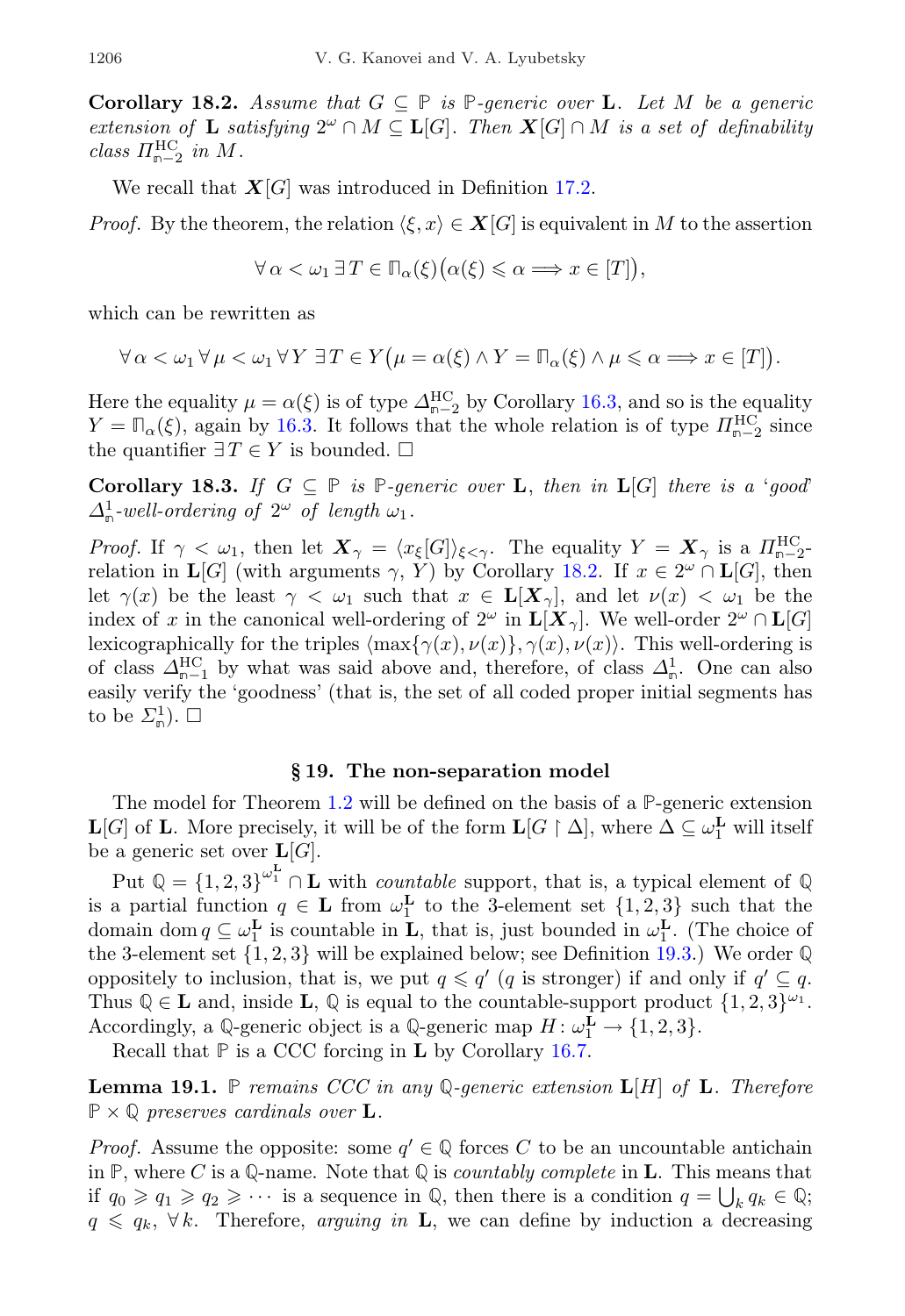sequence  $\langle q_{\xi_{\xi\langle\omega_1\rangle}}\rangle$  in  $\mathbb Q$  and a sequence of pairwise-incompatible conditions  $p_{\xi} \in \mathbb P$ such that  $q_0 \leq q'$  and each  $q_\xi$  forces that  $p_\xi \in C$ . But then  $A = \{p_\xi : \xi < \omega_1\} \in \mathbf{L}$ is an uncountable antichain in  $\mathbb{P}$ , a contradiction.  $\Box$ 

<span id="page-26-3"></span>**Lemma 19.2.** Suppose that the set  $G \times H$  is  $\mathbb{P} \times \mathbb{Q}$ -generic over **L**. Then the following assertions hold.

(i)  $2^{\omega} \cap \mathbf{L}[G, H] \subseteq \mathbf{L}[G]$ . Therefore,  $\omega_1^{\mathbf{L}} = \omega_1^{\mathbf{L}[G]} = \omega_1^{\mathbf{L}[G, H]}$ . (ii) If  $\Delta \in \mathbf{L}, \Delta \subseteq \omega_1^{\mathbf{L}},$  then  $\mathbf{L}[G \restriction \Delta, H] \cap 2^{\omega} \subseteq \mathbf{L}[G \restriction \Delta].$ (iii) If  $\Delta \in \mathbf{L}[H], \Delta \subseteq \omega_1^{\mathbf{L}}$  and  $\xi < \omega_1^{\mathbf{L}}$ , then  $x_{\xi}[G] \in \mathbf{L}[G \restriction \Delta]$  is equivalent to  $\xi \in \Delta$ .

*Proof.* Note that  $\mathbb{Q}$  may not be countably complete in  $\mathbf{L}[G]$ . Hence the most elementary way to prove (ii) does not work. However, regard  $\mathbf{L}[G, H]$  as a P-generic extension  $\mathbf{L}[H][G]$  of  $\mathbf{L}[H]$ . Suppose that  $x \in 2^{\omega} \cap \mathbf{L}[H][G]$ . Since  $\mathbb{P} = \mathbf{MT}(\mathbb{I})$ is CCC in L[H] by Lemma [19.1,](#page-25-1) Lemma [12.1](#page-17-2) yields a small **Π**-complete real name  $c \in L[H]$  such that  $c \subseteq P \times \omega \times 2$  and  $x = c[G]$ . In view of its smallness, c is effectively coded by a real. Hence we have  $\mathbf{c} \in \mathbf{L}$  because  $\mathbf{L}[H] \cap 2^{\omega} = \mathbf{L} \cap 2^{\omega}$ . Thus  $x = \mathbf{c}[G] \in \mathbf{L}[G].$ 

The proof of (ii) is similar.

(iii) In the non-trivial direction, suppose that  $\xi \notin \Delta$ . Consider the set  $\Delta' =$  $\omega_1^{\mathbf{L}} \setminus {\{\xi\}} \in \mathbf{L}$ . It is clear that  $G \restriction \Delta \in \mathbf{L}[G \restriction \Delta', H]$  and, therefore, any real in  $2^{\omega} \cap$  $\mathbf{L}[G \restriction \Delta]$  belongs to  $\mathbf{L}[G \restriction \Delta']$  by (ii). But  $x_{\xi}[G] \notin \mathbf{L}[G \restriction \Delta']$  by Lemma [17.3.](#page-24-1)  $\square$ 

Recall that if  $\nu \in \mathbf{Ord}$ , then the ordinal product  $2\nu$  is regarded as the ordered sum of  $\nu$  copies of the ordinal  $2 = \{0, 1\}$ . (In contrast to  $\nu 2 = \nu + \nu$ .) Thus if  $\nu = \lambda + m$ , where  $\lambda$  is a limit ordinal or 0 and  $m < \omega$ , then  $2\nu = \lambda + 2m$  and  $2\nu + 1 = \lambda + 2m + 1$  while  $\langle \nu, i \rangle \mapsto 2\nu + i$  is a bijection of  $\omega_1 \times 2$  onto  $\omega_1$ .

<span id="page-26-1"></span>**Definition 19.3.** If  $H: \omega_1^{\mathbf{L}} \to \{1, 2, 3\}$ , then we define the sets

$$
\mathbb{1}_H = \{2\nu: H(2\nu) = 1\}, \qquad 2_H = \{2\nu: H(2\nu) = 2\}, \qquad 3_H = \{2\nu: H(2\nu) = 3\},
$$
  

$$
4_H = \{2\nu + 1: H(2\nu + 1) = 1\}, \qquad 5_H = \{2\nu + 1: H(2\nu + 1) = 2\},
$$

and  $\mathbb{6}_H = \{2\nu + 1: H(2\nu + 1) = 3\}$ , and further

$$
\Delta_H = \{ 4\nu : 2\nu \in 1_H \cup 3_H \} \cup \{ 4\nu + 1 : 2\nu \in 2_H \cup 3_H \}
$$
  

$$
\cup \{ 4\nu + 2 : 2\nu + 1 \in 4_H \} \cup \{ 4\nu + 3 : 2\nu + 1 \in 5_H \}.
$$

Note that the relation  $\mathbf{L}[G \restriction \Delta_H] \subseteq \mathbf{L}[G]$  is not necessarily true since the set  $\Delta_H$ does not necessarily belong to  $\mathbf{L}[G]$ , but we have  $\mathbf{L}[G \restriction \Delta_H] \subseteq \mathbf{L}[G][H]$ , of course.

#### § 20. The non-separation theorem: the HC-version

<span id="page-26-0"></span>We now prove the following version of Theorem [1.2](#page-2-0) for HC-definability.

<span id="page-26-2"></span>**Theorem 20.1.** Let  $G \subseteq \mathbb{P}$  be a  $\mathbb{P}$ -generic set over **L** and let  $H: \omega_1^{\mathbf{L}} \to \{1, 2, 3\}$ be a Q-generic function over  $\mathbf{L}[G]$ . Then it is true in  $\mathbf{L}[G \restriction \Delta_H]$  that

(i)  $\mathbb{1}_H$ ,  $\mathbb{2}_H$  are disjoint  $\Pi_{n-1}^{\text{HC}}$ -sets not separable by disjoint  $\Sigma_{n-1}(\text{HC})$ -sets;

(ii)  $4_H$ ,  $5_H$  are disjoint  $\Sigma_{n-1}^{\text{HC}}$ -sets not separable by disjoint  $\Pi_{n-1}(\text{HC})$ -sets.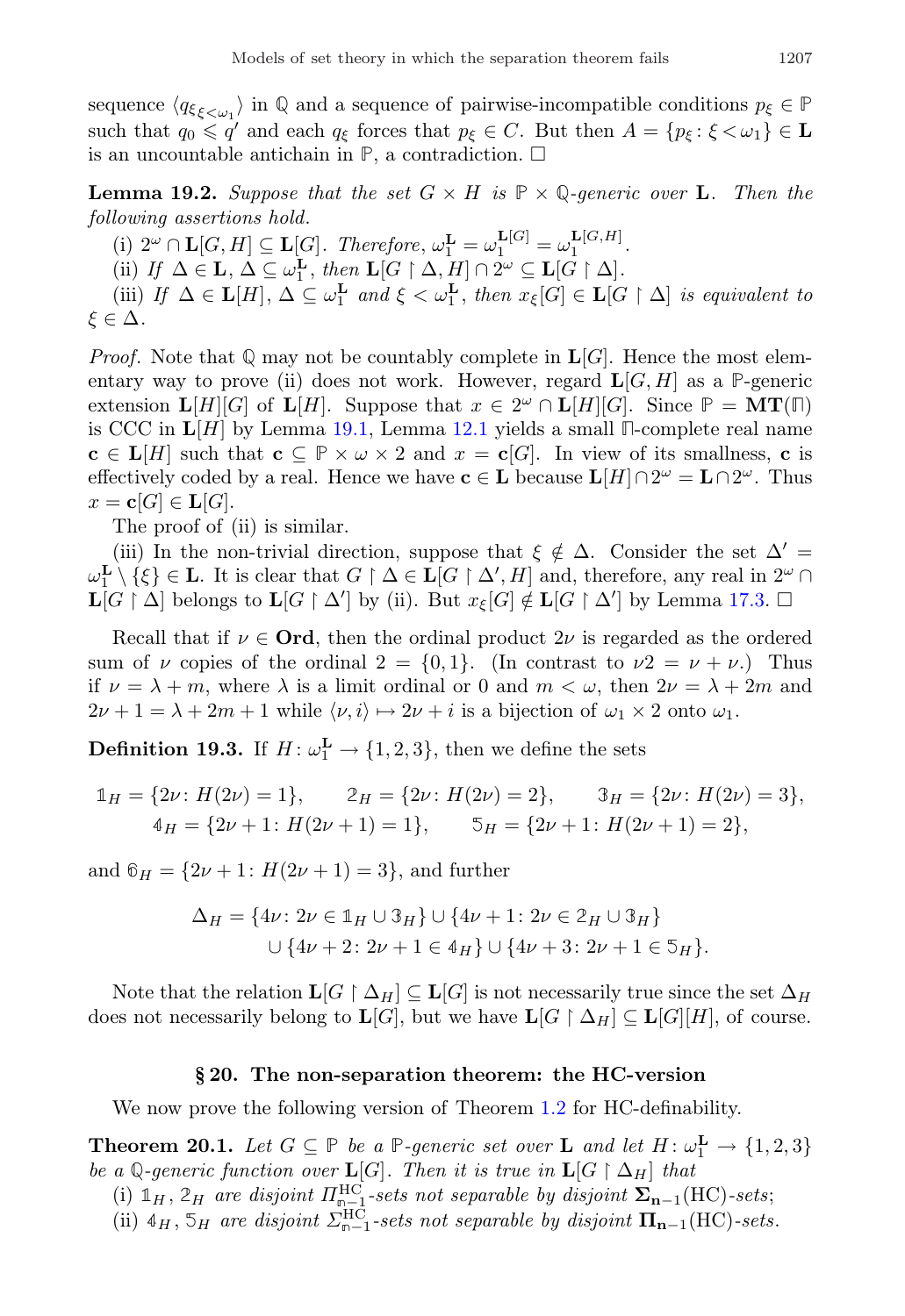The proof of Theorem [20.1](#page-26-2) in this section includes a reference to the following theorem, whose separate lengthy proof occupies the remainder of the paper.

<span id="page-27-1"></span>**Theorem 20.2** (to be proved in §[26\)](#page-34-0). Assume that  $X \in L$ ,  $X \subseteq \omega_1^L$  is unbounded in  $\omega_{1}^{\mathbf{L}}$ , and  $G \subseteq \mathbb{P}$  is a  $\mathbb{P}$ -generic set over **L**. Then  $\mathbf{L}[G \upharpoonright X] \cap 2^{\omega}$  is an elementary submodel of  $\mathbf{L}[G] \cap 2^{\omega}$  with respect to all  $\Sigma_{n-1}^1$ -formulae with parameters in  $2^{\omega} \cap$  $\mathbf{L}[G \restriction X].$ 

<span id="page-27-0"></span>**Corollary 20.3.** Under the hypotheses of Theorem [20.1,](#page-26-2)  $HC^{L[G|\Delta_H]}$  is an elementary submodel of HC<sup>L[G]</sup> with respect to all  $\Sigma_{n-2}$ -formulae.

Note that  $HC^{\mathbf{L}[G|\Delta_H]} \subseteq \mathrm{HC}^{\mathbf{L}[G]}$  by Lemma [19.2](#page-26-3) while  $\mathbf{L}[G \restriction \Delta_H] \nsubseteq \mathbf{L}[G]$ .

Proof (of Corollary [20.3\)](#page-27-0). We have  $\omega_1^{\mathbf{L}} = \omega_1^{\mathbf{L}[G]} = \omega_1^{\mathbf{L}[G]\Delta_H}$  and  $\Delta_H \cap \lambda \in \mathbf{L}$  for all  $\lambda < \omega_1^{\mathbf{L}}$  by Lemma [19.2.](#page-26-3) We now use Theorem [20.2](#page-27-1) with  $\Sigma_{n-2}^{\text{HC}}$ -definability instead of  $\Sigma_{n-1}^1$ -definability.  $\square$ 

*Proof* (of Theorem [20.1\)](#page-26-2). (i) To check that  $\mathbb{1}_H$  is a  $\Pi_{n-1}^{\text{HC}}$ -set in  $\mathbf{L}[G \restriction \Delta_H]$ , it suffices to prove the equality

$$
\mathbb{1}_H = \{2\nu < \omega_1 \colon \neg \exists x \ (\langle 4\nu + 1, x \rangle \in \mathbf{X})\}
$$

in  $\mathbf{L}[G \upharpoonright \Delta_H]$ , where  $\mathbf{X} = \mathbf{X}[G] \cap \mathbf{L}[G \upharpoonright \Delta_H]$  is a  $\Pi_{\mathfrak{m}-2}^{\text{HC}}$ -set in  $\mathbf{L}[G \upharpoonright \Delta_H]$  by Corollary [18.2.](#page-24-0) (For  $2_H$  it would be  $\langle 4\nu, x \rangle \in X$  in the displayed formula.)

Assuming first that  $\nu < \omega_1^{\mathbf{L}}, \xi = 4\nu + 1, x \in \mathbf{L}[G \restriction \Delta_H] \cap 2^{\omega}$  and  $\langle \xi, x \rangle \in \mathbf{X}$ , we claim that  $2\nu \notin \mathbb{1}_H$ . Indeed,  $x = x_{\xi}[G]$  by definition and  $\xi \in \Delta_H$  by Lemma [19.2,](#page-26-3)(iii). But then  $2\nu \in 2_H \cup 3_H$  and, therefore,  $2\nu \notin 1_H$ , as required.

To prove the converse, suppose that  $2\nu \notin 1$ <sub>H</sub>, whence  $2\nu \in 2_H \cup 3_H$ . Then  $\xi = 4\nu + 1 \in \Delta_H$  and, therefore,  $x = x_{\xi} \in L[G \restriction \Delta_H]$  and  $\langle \xi, x \rangle = \langle 4\nu + 1, x \rangle \in \mathbf{X}$ , as required.

To prove the non-separability, assume the opposite: the sets  $\mathbb{1}_H$ ,  $\mathbb{2}_H$  are separated by disjoint  $\Sigma_{n-1}(HC)$ -sets  $A, B \subseteq \omega_1 = \omega_1^L$  in  $L[G \restriction \Delta_H]$ . The sets  $A, B$  are defined in  $HC^{\mathbf{L}[G[\Delta_H]}$  by the  $\Sigma_{\mathfrak{n}-1}$ -formulae  $\varphi(a,\xi), \psi(a,\xi)$  respectively with a real parameter  $a \in \mathbf{L}[G \restriction \Delta_H] \cap 2^\omega$ . Hence  $a \in \mathbf{L}[G]$  by Lemma [19.2.](#page-26-3) Let  $\lambda < \omega_1^{\mathbf{L}}$  be a limit ordinal such that  $a \in L[G \restriction \Delta_{H\lambda}]$ , where  $\Delta_{H\lambda} = \Delta_H \cap \lambda \in L$ .

If  $K: \omega_1^{\mathbf{L}} \to \{1, 2, 3\}$  (for example,  $K = H$ ), then we put

$$
A_K^* = \{ \xi < \omega_1^{\mathbf{L}} : \varphi(a, \xi)^{\text{HC}^{\mathbf{L}[G \restriction \Delta_K]}} \}, \qquad B_K^* = \{ \xi < \omega_1^{\mathbf{L}} : \psi(a, \xi)^{\text{HC}^{\mathbf{L}[G \restriction \Delta_K]}} \}.
$$
 (\*)

By definition,  $\mathbb{1}_H \subseteq A = A_H^*$ ,  $\mathbb{2}_H \subseteq B = B_H^*$  and  $A_H^* \cap B_H^* = \emptyset$ . We fix a condition  $q_0 \in \mathbb{Q}$  which is compatible with H (this simply means that  $q_0 \subset H$ ) and forces the properties mentioned of the sets A, B, so that

(†) if  $K: \omega_1^{\mathbf{L}} \to \{1,2,3\}$  is a Q-generic map over  $\mathbf{L}[G]$  compatible with  $q_0$ , then  $1K \subseteq A_K^*$ ,  $2K \subseteq B_K^*$  and  $A_K^* \cap B_K^* = \emptyset$ .

We can assume that dom  $q_0 \subseteq \lambda$ , otherwise simply increase  $\lambda$ .

Take any ordinal  $\nu_0, \ \lambda \leq \nu_0 < \omega_1$ . Consider maps  $H_1, H_2, H_3: \omega_1^{\mathbf{L}} \to \{1, 2, 3\}$ which are generic over  $\mathbf{L}[G]$ , compatible with  $q_0$  and satisfy  $H_i(2\nu_0) = i$ ,  $i = 1, 2, 3$ , and  $H_1(\alpha) = H_2(\alpha) = H_3(\alpha)$  for all  $\alpha \neq 2\nu_0$ . Then  $\Delta_{H_3} = \Delta_{H_1} \cup \{4\nu_0 + 1\}$  by Definition [19.3.](#page-26-1) Hence  $\mathbf{L}[G \restriction \Delta_{H_1}] \subseteq \mathbf{L}[G \restriction \Delta_{H_3}]$ . It follows that  $A_{H_1}^* \subseteq A_{H_3}^*$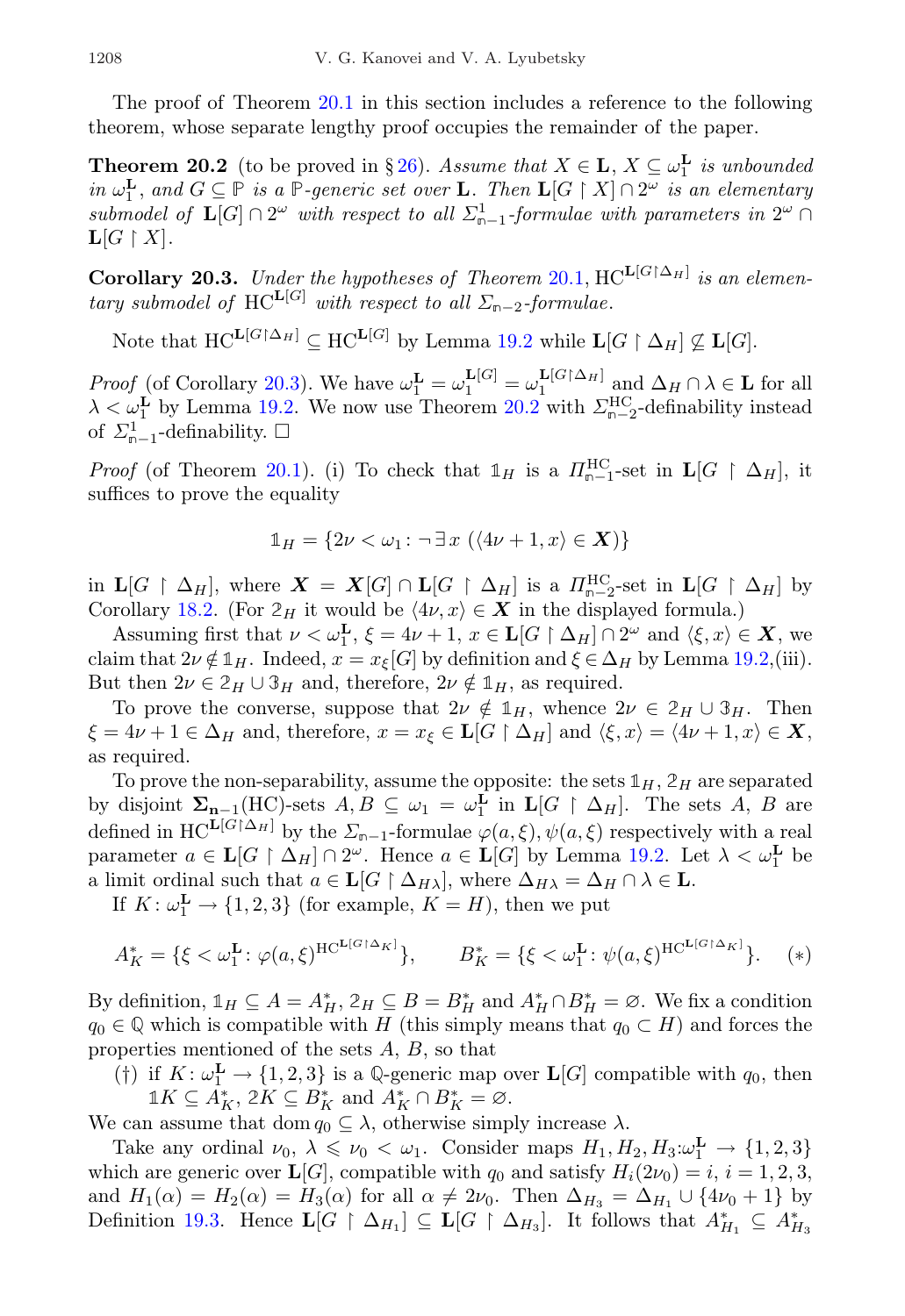by Corollary [20.3.](#page-27-0) Therefore  $1H_1 \subseteq A_{H_1}^* \subseteq A_{H_3}^*$  by (†). We conclude that  $2\nu_0 \in$  $A_{H_3}^*$  because  $2\nu_0 \in \mathbb{1}H_1$  by the choice of  $H_1$ .

A similar argument with  $H_2$  yields that  $2\nu_0 \in B_{H_3}^*$ . Thus,  $A_{H_3}^* \cap B_{H_3}^* \neq \emptyset$ , contrary to (†). This contradiction completes the proof of (i).

The proof of (ii) is similar.  $\square$ 

#### § 21. The main theorem modulo Theorem [20.2](#page-27-1)

Proof (of Theorem [1.2\)](#page-2-0). (i) We work under the hypotheses of Theorem [20.1.](#page-26-2) To define a non-separable pair of  $\prod_{n=1}^{1}$ -sets in  $\mathbf{L}[G \restriction \Delta_H]$ , we consider the  $\prod_{1}^{1}$ -set  $\mathbf{WO} \subseteq$  $2^{\omega}$  of codes of countable ordinals and, for any  $w \in WO$ , let  $|w| < \omega_1$  be the ordinal encoded by w. Since  $\omega_1^{\mathbf{L}} = \omega_1$  by Corollary [16.7,](#page-23-1) for every  $\xi < \omega_1$  there is a code  $w \in \mathbf{WO} \cap \mathbf{L}$  with  $|w| = \xi$ . We write  $w_{\xi}$  for the  $\leq \xi$ -least of them and put  $X = \{w_{\xi} : \xi \in \mathbb{1}_H\}$  and  $Y = \{w_{\xi} : \xi \in \mathbb{2}_H\}.$ 

The sets  $X, Y \subseteq \mathbf{WO} \cap \mathbf{L}$  are  $\Pi_{n-1}^{\text{HC}}$  in  $\mathbf{L}[G \restriction \Delta_H]$  together with  $\mathbb{1}_H$ ,  $\mathbb{2}_H$  (hence they are  $\Pi_n^1$  and  $X \cap Y = \emptyset$ . Assume the opposite: in  $\mathbf{L}[G \restriction \Delta_H], X', Y' \subseteq 2^\omega$ are disjoint sets in  $\Sigma^1_{\mathfrak{n}}$  (and hence in  $\Sigma_{\mathbf{n}-1}(\mathrm{HC})$ ) such that  $X \subseteq X'$  and  $Y \subseteq Y'$ . Then, in  $\mathbf{L}[G \restriction \Delta_H],$ 

$$
A = \{ \xi < \omega_1^{\mathbf{L}} \colon w_{\xi} \in X' \} \quad \text{and} \quad B = \{ \xi < \omega_1^{\mathbf{L}} \colon w_{\xi} \in Y' \}
$$

are disjoint  $\Sigma_{n-1}(HC)$ -sets and we have  $\mathbb{1}_H \subseteq A$  and  $\mathbb{2}_H \subseteq B$  by construction, contrary to Theorem  $20.1$ . This contradiction completes the proof of (i). The proof of (ii) is similar.  $\square$ 

### § 22. An auxiliary forcing relation

<span id="page-28-0"></span>We now begin the lengthy proof of Theorem [20.2.](#page-27-1) It uses an auxiliary forcing relation which is not explicitly connected with any particular forcing notion. In particular, it is not connected with the key forcing **P**.

<span id="page-28-1"></span>**Blanket Assumption 22.1.** We assume that  $n \geq 4$  because if  $n = 3$ , then Theorem [20.2](#page-27-1) holds by Schoenfield absoluteness.

We work in **L**. Consider the second-order arithmetic language with variables  $k, l, m, n, \ldots$  of type 0 over  $\omega$  and variables  $a, b, x, y, \ldots$  of type 1 over  $2^{\omega}$  whose atomic formulae are of the form  $x(n) = i$ . Let  $\mathscr L$  be the extension of this language allowing the substitution of variables of type 0 (resp. 1) by positive integers (resp. *small real names*  $\mathbf{c} \in \mathbf{L}$ ; see Definition [9.1\)](#page-13-1).

We define natural classes  $\mathscr{L}\Sigma^1_n$ ,  $\mathscr{L}\Pi^1_n$   $(n \geq 1)$  of  $\mathscr{L}$ -formulae. Let  $\mathscr{L}(\Sigma\Pi)^1_1$  be the closure of  $\mathscr{L}\Sigma_1^1\cup\mathscr{L}\Pi_1^1$  under  $\neg$ ,  $\wedge$ ,  $\vee$  and quantifiers over  $\omega$ . If  $\varphi$  is a formula in  $\mathscr{L}\Sigma^1_n$  (resp.  $\mathscr{L}\Pi^1_n$ ), then let  $\varphi^-$  be the result of the canonical transformation of  $\neg \varphi$  to  $\mathscr{L}\Pi_n^1$ -form (resp.  $\mathscr{L}\Sigma_n^1$ -form).

We now define a relation  $p$  forc $\vec{\pi} \varphi$  between multitrees  $p \in \mathbf{MT}$ , sequences  $\vec{\pi} \in$  $\overrightarrow{MF}$  and closed formulae  $\varphi$  in  $\mathscr{L}(\Sigma H)^1_1$  or  $\mathscr{L}\Sigma^1_n \cup \mathscr{L}H^1_n$ ,  $n \geq 2$ , which suitably approximates the true **P**-forcing relation. The definition is by induction on the complexity of  $\varphi$ .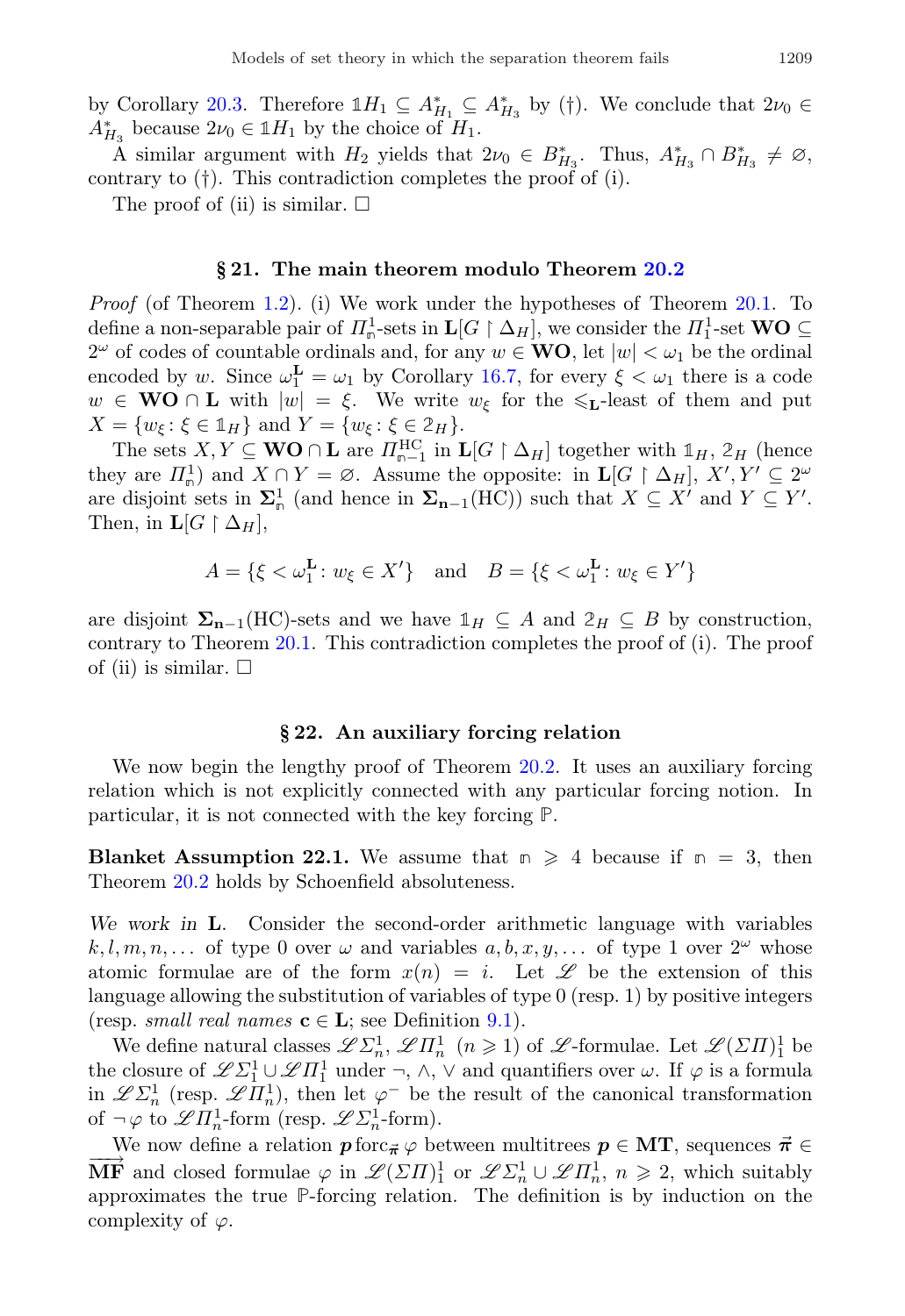1<sup>o</sup>. Suppose that  $\vec{\pi} \in \overrightarrow{MF}$ ,  $p \in MT$  (not necessarily  $p \in MT(\vec{\pi})$ ) and  $\varphi$  is a closed  $\mathscr{L}(\varSigma \varPi)^1_1$ -formula. We define  $\bm{p}$  forc $_{\vec{\boldsymbol{\pi}}}\varphi$  if and only if there are a CTM  $\mathfrak{M}\models$ **ZFL<sup>-</sup>** (see Definition [14.3](#page-19-0) about **ZFL<sup>-</sup>)**, an ordinal  $\vartheta$  < dom  $\vec{\pi}$  and a multitree  $p_0 \in \mathbf{MT}(\vec{\pi} \restriction \vartheta)$  such that

- (1)  $p \leqslant p_0$  (meaning:  $p_0$  is weaker),
- (2) M contains  $\vec{\pi} \restriction \vartheta$  (then it also contains  $MT(\vec{\pi} \restriction \vartheta)$  and  $p_0$ ),
- (3) every name **c** in  $\varphi$  belongs to  $\mathfrak{M}$  and is  $\vec{\pi} \restriction \vartheta$ -complete,
- (4)  $\vec{\pi} \restriction \vartheta \subset_{\mathfrak{M}} \vec{\pi}$  and, therefore,  $\vec{\pi} \restriction \vartheta \subset_{\{\mathbf{c}\}} \vec{\pi}$  for any name c in  $\varphi$ , and
- (5)  $p_0 \,\mathrm{MT}(\vec{\pi} \restriction \vartheta)$ -forces  $\varphi[\underline{G}]$  over  $\mathfrak{M}$  in the ordinary sense.<sup>[10](#page-29-0)</sup>

2°. If  $\varphi(x)$  is an  $\mathscr{L}\Pi_n^1$ -formula,  $n \geq 1$ , then we define  $p$  forc $\vec{\pi} \exists x \varphi(x)$  if and only if there is a small real name **c** such that  $p$  forc $_{\vec{\pi}} \varphi(\mathbf{c})$ .

3°. If  $\vec{\pi} \in \overline{\textbf{MF}}$ ,  $p \in \textbf{MT}$  and  $\varphi$  is a closed  $\mathscr{L}\Pi_n^1$ -formula,  $n \geq 2$ , then we define  $p$  forc $\vec{\pi} \varphi$  if and only if we cannot find a sequence  $\vec{\tau} \in \overline{\mathbf{MF}}$  and a multitree  $p' \in \text{MT}(\vec{\tau})$  such that  $\vec{\pi} \subseteq \vec{\tau}, p' \leqslant p$  and  $p'$  forc $_{\vec{\tau}} \varphi^{-}$ .

<span id="page-29-1"></span>Remark 22.2. The condition ' $p_0 \,\mathrm{MT}(\vec{\pi} \restriction \vartheta)$ -forces  $\varphi[\underline{G}]$  over  $\mathfrak{M}'$  in 1° is independent of the choice of the CTM M containing  $\vec{\pi} \restriction \vartheta$  and  $\varphi$ . Indeed, if  $\varphi$  is an  $\mathscr{L}(\Sigma \Pi)$ <sub>1</sub>-formula, then all transitive models agree on the formula  $\varphi[G]$  by Mostowski's absoluteness theorem ([\[20\]](#page-37-11), Theorem 25.4).

<span id="page-29-2"></span>**Lemma 22.3.** Assume that sequences  $\vec{\pi} \subseteq \vec{p}$  belong to  $\overrightarrow{MF}$ ,  $q, p \in MT$ ,  $q \leq p$ and  $\varphi$  is an  $\mathscr{L}$ -formula. Then  $\mathbf{p}$  forc $\vec{\mathbf{r}} \varphi$  implies  $\mathbf{q}$  forc $\vec{\mathbf{q}} \varphi$ .

*Proof.* Suppose that  $\varphi$  is an  $\mathscr{L}(\Sigma \Pi)$ <sup>1</sup>-formula and  $\mathbf{p}$  forc<sub> $\vec{\pi}$ </sub>  $\varphi$  is given by  $\mathfrak{M}$ ,  $\vartheta$ ,  $\mathbf{p}_0$ as in 1<sup>o</sup>. Then the same  $\mathfrak{M}, \vartheta, p_0$  give  $q$  forc $_{\vec{\varphi}} \varphi$ .

The induction step  $\exists$ , as in  $2^{\circ}$ , is elementary.

We now consider the induction step  $\forall$  as in 3°. Suppose that  $\varphi$  is a closed  $\mathscr{L}\Pi_n^1$ -formula,  $n \geq 2$ , and  $p$  forc<sub> $\vec{\tau} \varphi$ </sub>. Assume that  $q$  forc $\vec{\phi} \varphi$  fails. Then, by 3<sup>°</sup>, we can find a sequence  $\vec{\rho}' \in \overline{\mathbf{MF}}$  and a multitree  $q' \in \mathbf{MT}(\vec{\rho}')$  such that  $\vec{\rho} \subseteq \vec{\rho}',$  $q' \leqslant q$  and  $q'$  forc $\bar{\varphi} \circ \varphi^-$ . But then  $\bar{\pi} \subseteq \bar{\varphi}'$  and  $q' \leqslant p$ . Hence  $p$  forc $\bar{\pi} \varphi$  fails by  $3^\circ$ .  $\square$ 

**Definition 22.4.** Let K be one of the classes  $\mathscr{L}(\Sigma \Pi)^1_1$ ,  $\mathscr{L} \Sigma^1_n$ ,  $\mathscr{L} \Pi^1_n$   $(n \geq 2)$ . Then **FORC**[K] is the set of all triples  $\langle \vec{\pi}, p, \varphi \rangle$  such that  $p$  forc $\vec{\pi} \varphi$ .

Thus,  $\textbf{FORC}[K]$  is a subset of HC.

<span id="page-29-3"></span>**Lemma 22.5** (definability, in **L**). **FORC** $[\mathscr{L}(\Sigma \Pi)]_1^1 \in \Delta_1^{\text{HC}}$ . If  $n \geq 2$ , then  $\mathbf{FORC}[\mathscr{L} \varSigma_n^1]$  belongs to  $\varSigma_{n-1}^{\mathrm{HC}}$  and  $\mathbf{FORC}[\mathscr{L} \varPi_n^1]$  belongs to  $\varPi_{n-1}^{\mathrm{HC}}$ .

*Proof.* Relations such as  $\vec{\pi} \in \overrightarrow{MF}$ , 'to be a formula in  $\mathscr{L}(\Sigma H)_{1}^{1}$ ,  $\mathscr{L}\Sigma_{n}^{1}$ ,  $\mathscr{L}H_{n}^{1}$ '  $p \in \text{MT}(\vec{\rho})$ , forcing over a CTM, and so on are definable in HC by bounded formulae. Hence they are  $\Delta_1^{\text{HC}}$ . Moreover, the model  $\mathfrak{M}$  can be tied by both  $\exists$  and  $\forall$  in 1<sup>o</sup>; see Remark [22.2.](#page-29-1) This wraps up the  $\Delta_1^{\text{HC}}$ -estimation for  $\mathscr{L}(\Sigma \Pi)^1$ .

The inductive step by  $2^{\circ}$  is quite simple.

We now consider the inductive step by  $3^{\circ}$ . Assume that  $n \geq 2$  and it is already known that  $\textbf{FORC}[\mathscr{L} \Sigma_n^1] \in \Sigma_{n-1}^{\text{HC}}$ . However,  $\langle \vec{\pi}, p, \varphi \rangle \in \textbf{FORC}[\mathscr{L} \Pi_n^1]$  if and only

<span id="page-29-0"></span><sup>&</sup>lt;sup>10</sup>Item 1<sup>o</sup> not only requires  $\varphi[\underline{G}]$  to be forced but also suitably seals this status by  $\vec{\pi} \restriction \vartheta \subset_{\mathfrak{M}} \vec{\pi}$ . This will help us to prove the consistency of forc in Lemma [22.7.](#page-30-0)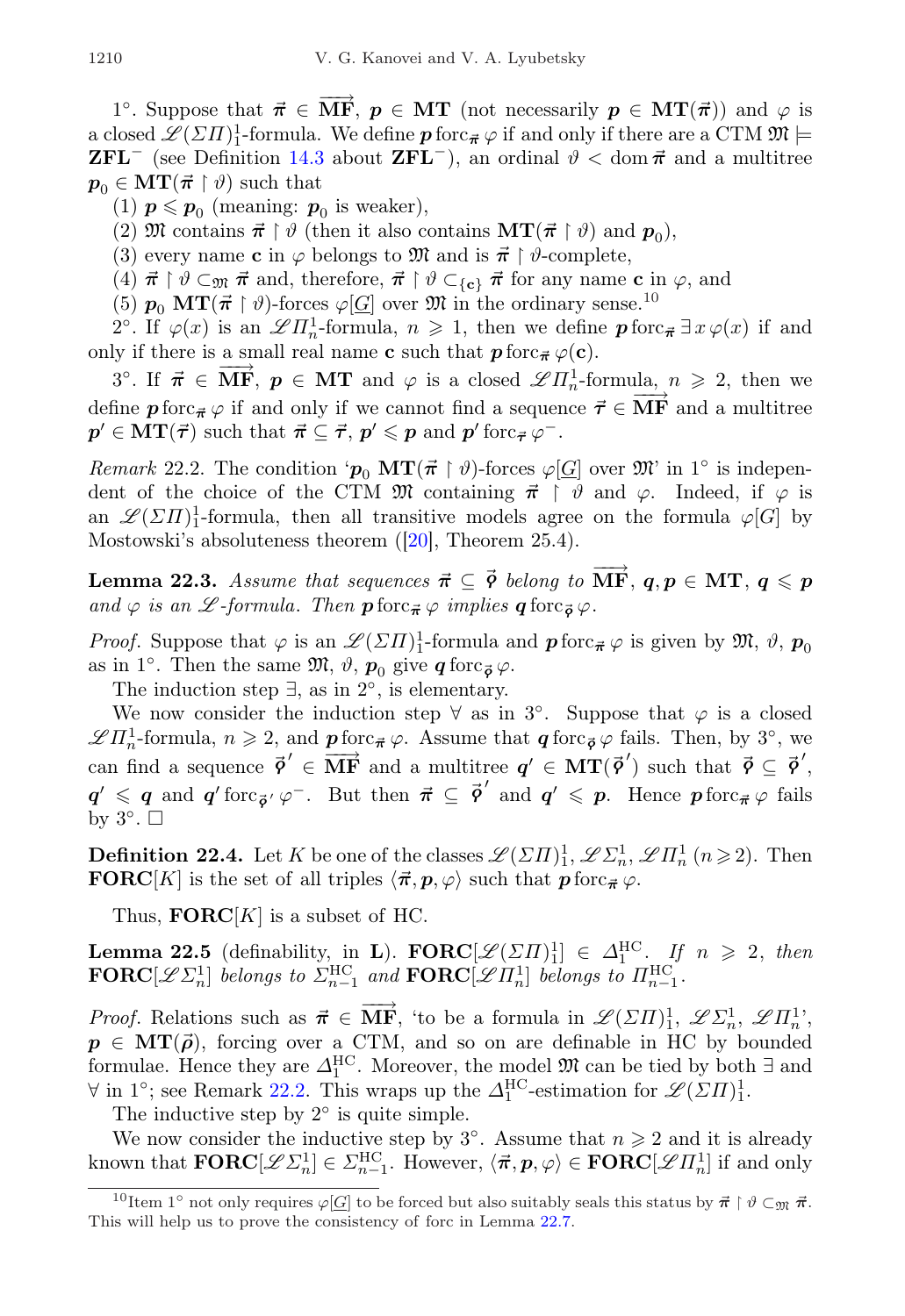if  $\vec{\pi} \in \overrightarrow{MF}$ ,  $p \in MT$ ,  $\varphi$  is a closed  $\mathscr{L} \Pi_n^1$ -formula and, by 3°, there is no triple  $\langle \vec{\tau}, p', \psi \rangle \in \textbf{FORC}[\mathscr{L} \Sigma_n^1]$  such that  $\vec{\tau} \in \overline{\textbf{MF}}, \ \vec{\pi} \subseteq \vec{\tau}, p' \in \textbf{MT}(\vec{\tau}), p' \leq p$  and  $\psi$ is  $\varphi^-$ . We easily get the required  $\Pi_{n-1}^{\text{HC}}$ -estimate for  $\textbf{FORC}[\mathscr{L}\Pi_n^1]$ .  $\Box$ 

<span id="page-30-1"></span>**Lemma 22.6** (in **L**). Suppose that  $\vec{\pi} \in \overrightarrow{MF}$ ,  $p \in MT(\vec{\pi})$  and  $\varphi$  is an  $\mathscr{L}(\Sigma H)^1$ . formula.

(i) If  $\vec{\pi} \subseteq \vec{\rho} \in \overrightarrow{\text{MF}} \cup \overrightarrow{\text{MF}}_{\omega_1}$ ,  $\mathfrak{N} \models \textbf{ZFL}^-$  is a TM containing  $\vec{\rho}$  and  $\varphi$ , and **p** forc<sub> $\vec{\pi} \varphi$ , then **p** MT( $\vec{\varphi}$ )-forces  $\varphi$ [ $G$ ] over  $\mathfrak{N}$  in the ordinary sense.</sub>

(ii) If  $\mathfrak{N} \models \mathbf{ZFL}^-$  is a TM containing  $\vec{\pi}$ , each name c in  $\varphi$  belongs to  $\mathfrak{N}$  and is  $\vec{\pi}$ -complete and  $p$  MT( $\vec{\rho}$ )-forces  $\varphi[\underline{G}]$  over  $\Re$ , then there is  $a \vec{\rho} \in \overline{\text{MF}}$  such that  $\vec{\pi} \subset_{\mathfrak{N}} \vec{\varphi}$  and  $p$  forc<sub> $\vec{\varphi}$ </sub>.

*Proof.* (i) By definition, there are an ordinal  $\vartheta < \text{dom } \vec{\pi}$ , a multitree  $p_0 \in \text{MT}(\vec{\pi} \restriction \vartheta)$ and a CTM  $\mathfrak{M} \models$  **ZFL**<sup>-</sup> containing  $\vec{\pi} \restriction \vartheta$  such that  $p \leqslant p_0$ , each name **c** in  $\varphi$ belongs to M and is  $\vec{\pi} \restriction \vartheta$ -complete,  $\vec{\pi} \restriction \vartheta \subset_{\mathfrak{M}} \vec{\pi}$  and  $p_0 \mathbf{MT}(\vec{\pi} \restriction \vartheta)$ -forces  $\varphi[\underline{G}]$ over  $\mathfrak{M}$ . There is no loss of generality in assuming that  $\mathfrak{M} \subseteq \mathfrak{N}$ . (Otherwise  $\mathfrak{N} \subseteq \mathfrak{M}$ and we replace  $\mathfrak{N}$  by  $\mathfrak{M}$ .)

We now suppose that  $G \subseteq \mathbf{MT}(\vec{\rho})$  is an  $\mathbf{MT}(\vec{\rho})$ -generic set over  $\mathfrak{N}$  and  $p \in G$ . Then also  $p_0 \in G$ . We have to prove that  $\varphi[G]$  is true in  $\mathfrak{N}[G]$ .

We claim that the set  $G' = G \cap \mathbf{MT}(\vec{\pi} \restriction \vartheta)$  is  $\mathbf{MT}(\vec{\pi} \restriction \vartheta)$ -generic over  $\mathfrak{M}$ . Indeed, suppose that  $D \in \mathfrak{M}$  and  $D \subseteq \mathbf{MT}(\vec{\pi} \restriction \vartheta)$  is open-dense in  $\mathbf{MT}(\vec{\pi} \restriction \vartheta)$ . Since  $\vec{\pi} \restriction \vartheta \subset_{\mathfrak{M}} \vec{\varrho}, \, D$  is pre-dense in  $\text{MT}(\vec{\varrho})$  by Lemma [14.4,](#page-19-1) (iii), (b). Hence  $G \cap D \neq \emptyset$  by the choice of G. It follows that  $G' \cap D \neq \emptyset$ .

Now if **c** is a name in  $\varphi$ , then **c**  $\in \mathfrak{M}$  and **c** is  $\vec{\pi} \restriction \vartheta$ -complete. By the above, it follows that  $\mathbf{c}[G'] \in 2^{\omega}$  is defined. Hence  $\mathbf{c}[G] = \mathbf{c}[G']$  because  $G' \subseteq G$ . Thus  $\varphi[G]$  coincides with  $\varphi[G']$ . We also note that  $p_0 \in G'$ . We conclude that  $\varphi[G']$ holds in  $\mathfrak{M}[G']$  because  $p_0$  forces  $\varphi[\underline{G}]$  over  $\mathfrak{M}$ . Then the same formula  $\varphi[G]$  holds in  $\mathfrak{N}[G]$  by Mostowski absoluteness.

(ii) Lemma [14.4,](#page-19-1) (ii) yields the existence of a  $\vec{\gamma} \in \overrightarrow{MF}$  such that  $\vec{\pi} \subset_{\mathfrak{N}} \vec{\gamma}$ .

<span id="page-30-0"></span>**Lemma 22.7** (in L). Suppose that  $\vec{\pi} \in \overrightarrow{MF}$ ,  $p \in MT(\vec{\pi})$  and  $\varphi$  is a formula in  $\mathscr{L}(\Sigma\Pi)^1_1$  or  $\mathscr{L}\Sigma^1_n$ ,  $n\geqslant 2$ . Then the relations  $\boldsymbol{p}$  forc<sub> $\vec{\pi} \varphi$ </sub> and  $\boldsymbol{p}$  forc<sub> $\vec{\pi} \varphi^-$ </sub> cannot hold simultaneously.

*Proof.* Suppose that  $\varphi \in \mathscr{L}(\Sigma \Pi)^1_1$ . If we simultaneously have  $\mathbf{p}$  forc<sub> $\vec{\pi} \varphi$ </sub> and  $p\,\mathrm{forc}_{\vec{\pi}}\,\varphi^-$ , then Lemma [22.6](#page-30-1) yields that  $p\,$  MT( $\vec{\pi}$ )-forces both  $\varphi[\underline{G}]$  and  $\varphi^-[\underline{G}]$ over a sufficiently large CTM  $\mathfrak{M}$ , a contradiction. If  $\varphi \in \mathscr{L}\Sigma_n^1, n \geq 2$ , then the result follows from  $3^{\circ}$ .  $\square$ 

### § 23. Tail invariance

Invariance theorems are very typical for all kinds of forcing. We prove two major invariance theorems for the auxiliary forcing. The first shows the tail invariance. The second  $(\S 24)$  $(\S 24)$  explores the permutation invariance.

Suppose that  $\vec{\pi} = \langle \pi_{\alpha_{\alpha} < \lambda} \rangle \in \overrightarrow{MF}$  and  $\gamma < \lambda = \text{dom } \vec{\pi}$ . Then the  $\gamma$ -tail  $\vec{\pi} \restriction_{\geq \gamma}$  is defined as the restriction  $\vec{\pi} \restriction [\gamma, \lambda)$  to the half-open ordinal interval  $[\gamma, \lambda) = {\alpha : \gamma \leq \pi}$  $\alpha < \lambda$ . Then the set  $\mathbf{MT}(\vec{\pi}\vert_{\geqslant \gamma}) = \bigcup_{\gamma \leqslant \alpha < \lambda}^{\mathsf{cw}} \vec{\pi}(\alpha)$  is open-dense in  $\mathbf{MT}(\vec{\pi})$  by Lemma [14.4,](#page-19-1) (iii), (a). Therefore it can be expected that if  $\vec{\gamma}$  is another sequence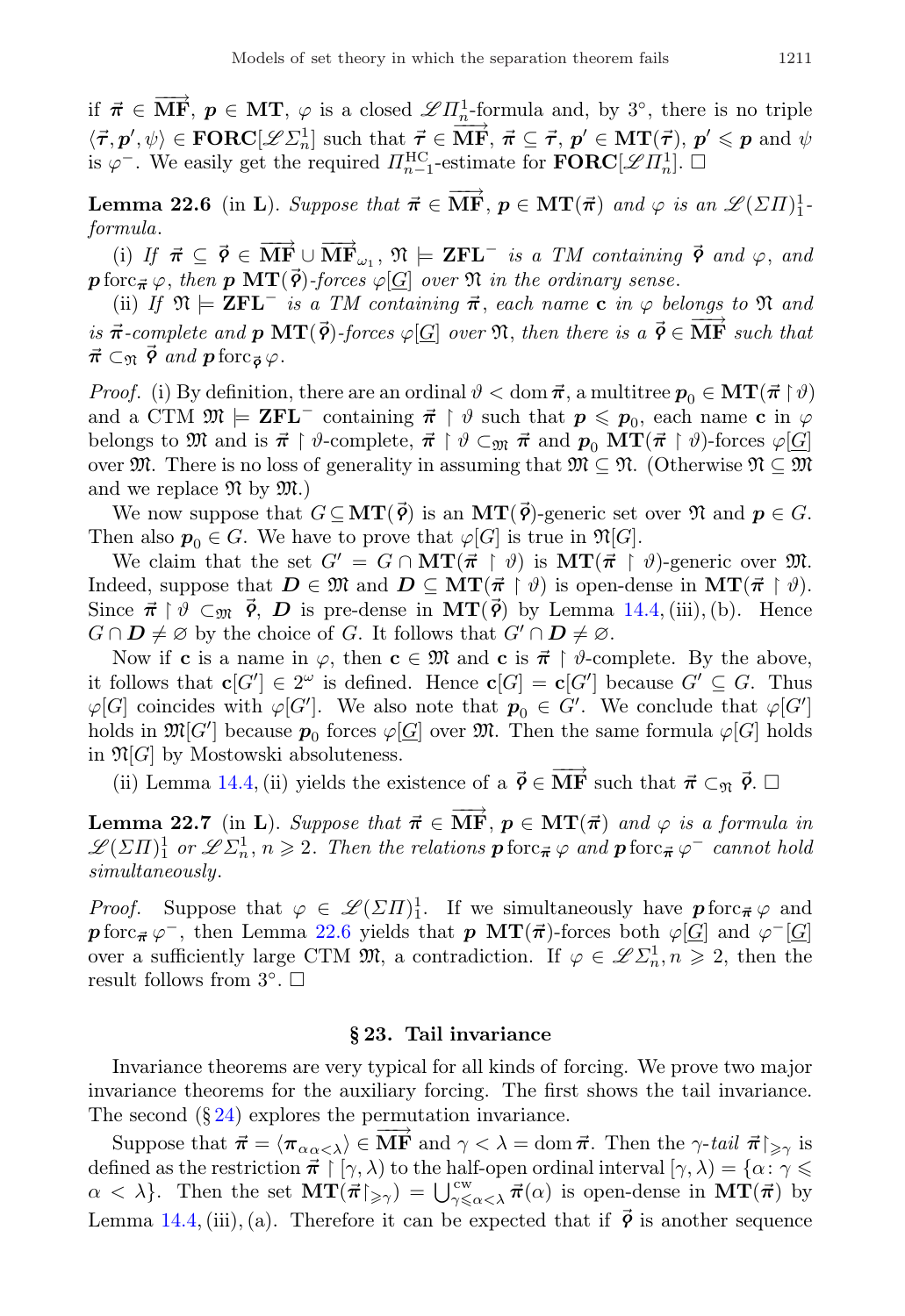of the same length  $\lambda = \text{dom}(\vec{\rho})$  and  $\vec{\rho}|_{\geq \gamma} = \vec{\pi}|_{\geq \gamma}$ , then the relation forc<sub> $\vec{\pi}$ </sub> coincides with forc $_{\vec{\mathsf{p}}}$ . This turns out to be (almost) the case.

<span id="page-31-1"></span>Theorem 23.1. Assume that  $\vec{\pi}, \vec{\rho}$  are sequences in  $\overrightarrow{MF}, \gamma < \lambda = \text{dom } \vec{\pi} = \text{dom } \vec{\rho}$ ,  $\vec{\varphi}|_{\geq \gamma} = \vec{\pi}|_{\geq \gamma}, \ p \in \text{MT}, \ n \geq 2 \ \text{and } \varphi \text{ is a formula in } \mathscr{L}\Pi_n^1 \cup \mathscr{L}\Sigma_{n+1}^1.$  Then  $\mathbf{p}$  forc $\vec{\pi} \varphi$  if and only if  $\mathbf{p}$  forc $\vec{\sigma} \varphi$ .

*Proof.* Part 1. The  $\mathscr{L}\Pi_2^1$  Case. Let  $\psi(x)$  be an  $\mathscr{L}\Sigma_1^1$ -formula. Suppose that p forc<sub> $\bar{\varphi}$ </sub>  $\forall x \psi(x)$  fails. Hence there are  $\bar{\varphi}' \in \overline{\mathbf{MF}}$  and  $q \in \mathbf{MT}(\bar{\varphi}')$  such that  $\bar{\varphi} \subseteq \bar{\varphi}'$ ,  $q \leqslant p$  and  $q$  forc $\bar{\varphi}$   $\exists x \psi^-(x)$ . We can assume that  $q \in \mathbf{MT}(\bar{\varphi}')_{\geqslant \gamma}$ ). By definition  $2^{\circ}$  (§ [22\)](#page-28-0), there is a small real name **c** such that **q** forc<sub>**o**'</sub>  $\psi$ <sup>-</sup>(**c**). By definition 1<sup>°</sup>, there is an ordinal  $\vartheta < \lambda' = \text{dom } \vec{\phi}'$  such that every name  $c'$  in the formula  $\psi^-(c)$ , including  $\mathbf{c}' = \mathbf{c}$ , is  $\vec{\phi}' \restriction \vartheta$ -complete and, therefore,  $\vec{\phi}'$ -complete by Lemma [14.2.](#page-19-2)

We define a sequence  $\vec{\pi}'$  such that dom  $\vec{\pi}' = \lambda'$ ,  $\vec{\pi} \subseteq \vec{\pi}'$  and  $\vec{\pi}'|_{\geq \lambda} = \vec{\phi}'|_{\geq \lambda}$ . Then  $\vec{\pi}'|_{\geqslant \gamma} = \vec{\varphi}'|_{\geqslant \gamma}$ . Hence  $q \in \text{MT}(\vec{\pi}') \geqslant \text{MT}(\vec{\pi}')$ .

Consider any CTM  $\mathfrak{N} \models \mathbf{ZFL}^-$  containing  $\psi$ , c,  $\vec{\pi}'$ ,  $\vec{\varrho}'$ . Then  $q \, \text{MT}(\vec{\varrho}')$ -forces  $\psi^-(\mathbf{c})[\underline{G}]$  over  $\mathfrak N$  by Lemma [22.6.](#page-30-1) However, the forcing notions  $\mathbf{MT}(\vec{\pi}')$ ,  $\mathbf{MT}(\vec{\phi}')$ contain one and the same dense set  $\mathbf{MT}(\vec{\pi}')_{\geq \gamma} = \mathbf{MT}(\vec{\phi}')_{\geq \gamma}$ . Therefore, each name **c**' in the formula  $\psi^-(c)$ , including **c**' = **c**, is  $\vec{\pi}'$ -complete since it is  $\vec{\phi}'$ -complete, and q also  $MT(\vec{\pi}')$ -forces  $\psi^{-}(c)[\underline{G}]$  over  $\mathfrak{N}$ . Hence, by Lemma [22.6,](#page-30-1) (ii) there is a sequence  $\vec{\tau} \in \overline{\mathbf{MF}}$  such that  $\vec{\pi}' \subseteq \vec{\tau}$  and  $q$  forc $\vec{\tau} \psi^-(c)$ . But then  $q \text{ for } c_{\vec{\tau}} \exists x \psi^-(x) \text{ and, therefore, } p \text{ for } c_{\vec{\tau}} \forall x \psi(x) \text{ fails, as required.}$ 

Part 2. The step  $\mathscr{L}\Pi_n^1 \to \mathscr{L}\Sigma_{n+1}^1$ ,  $n \geq 2$ . Let  $\varphi(x)$  be an  $\mathscr{L}\Pi_n^1$ -formula. Assume that  $p$  forc $\vec{\pi} \exists x \varphi(x)$ . By definition (see 2<sup>°</sup> in § [22\)](#page-28-0) there is a small real name c such that  $p$  forc $\pi \varphi(c)$ . Then we have  $p$  forc $\bar{\varphi}(c)$  by the inductive hypothesis. Thus  $p \operatorname{forc}_{\vec{o}} \exists x \psi(x)$ .

Part 3. The step  $\mathscr{L} \Sigma_n^1 \to \mathscr{L} \Pi_n^1$ ,  $n \geq 3$ . Suppose that  $\varphi$  is an  $\mathscr{L} \Pi_n^1$ -formula and  $p$  forc<sub> $\vec{\phi}$ </sub>  $\varphi$  fails. By definition  $3^{\circ}$  (§ [22\)](#page-28-0) one can find a sequence  $\vec{\phi}' \in \overline{\mathbf{MF}}$  and a multitree  $p' \in \mathbf{MT}(\vec{\rho}')$  such that  $\vec{\rho} \subseteq \vec{\rho}', p' \leqslant p$  and  $p'$  forc $_{\vec{\rho}} \circ \varphi^-$ . By Lemma [14.4,](#page-19-1) (ii), (a), there is a multitree  $r \in \mathbf{MT}(\vec{\mathcal{P}}'|_{\geq \gamma})$ ,  $r \leq p'$ . Then  $r \leq p$  and r forc  $\vec{\rho}'$ ,  $\vec{\rho}$  - Define a sequence  $\vec{\pi}' \in \overline{\mathbf{MF}}$  by putting dom  $\vec{\pi}' = \lambda' = \text{dom } \vec{\rho}', \vec{\pi} \subseteq \vec{\pi}'$ and  $\vec{\pi}'|_{\geqslant \lambda} = \vec{\varphi}'|_{\geqslant \lambda}$ . Then  $r \in \mathrm{MT}(\vec{\pi}'|_{\geqslant \gamma})$ ,  $r \leqslant p$  and also  $r$  forc $_{\vec{\pi}'} \varphi^-$  by the inductive hypothesis. We conclude that  $p$  forc $_{\vec{\pi}} \varphi$  also fails.  $\square$ 

### § 24. Permutations

<span id="page-31-0"></span>Continuing to work in **L**, we write PERM for the set of all bijections  $h: \omega_1 \longrightarrow^{\text{onto}}$  $\omega_1$  such that  $h = h^{-1}$  and the non-identity domain  $\text{NID}(h) = \{\xi : h(\xi) \neq \xi\}$  is at most countable. The elements of PERM are called permutations.

Suppose that  $h \in PERM$ . We extend the action of  $h$  as follows.

- If p is a multitree, then hp is a multitree,  $|h p| = h'' p = \{h(\xi) : \xi \in |p|\}$ and  $(hp)(h(\xi)) = p(\xi)$  whenever  $\xi \in |p|$ . In other words, hp coincides with the superposition  $p \circ (h^{-1})$ .

– If  $\pi \in \mathbf{MT}$  is a multiforcing, then so is  $\mathbf{h} \cdot \pi = \pi \circ (\mathbf{h}^{-1})$ ,  $|\mathbf{h} \cdot \pi| = \mathbf{h}'' \pi$  and  $(h \cdot \pi)(h(\xi)) = \pi(\xi)$  whenever  $\xi \in |\pi|$ .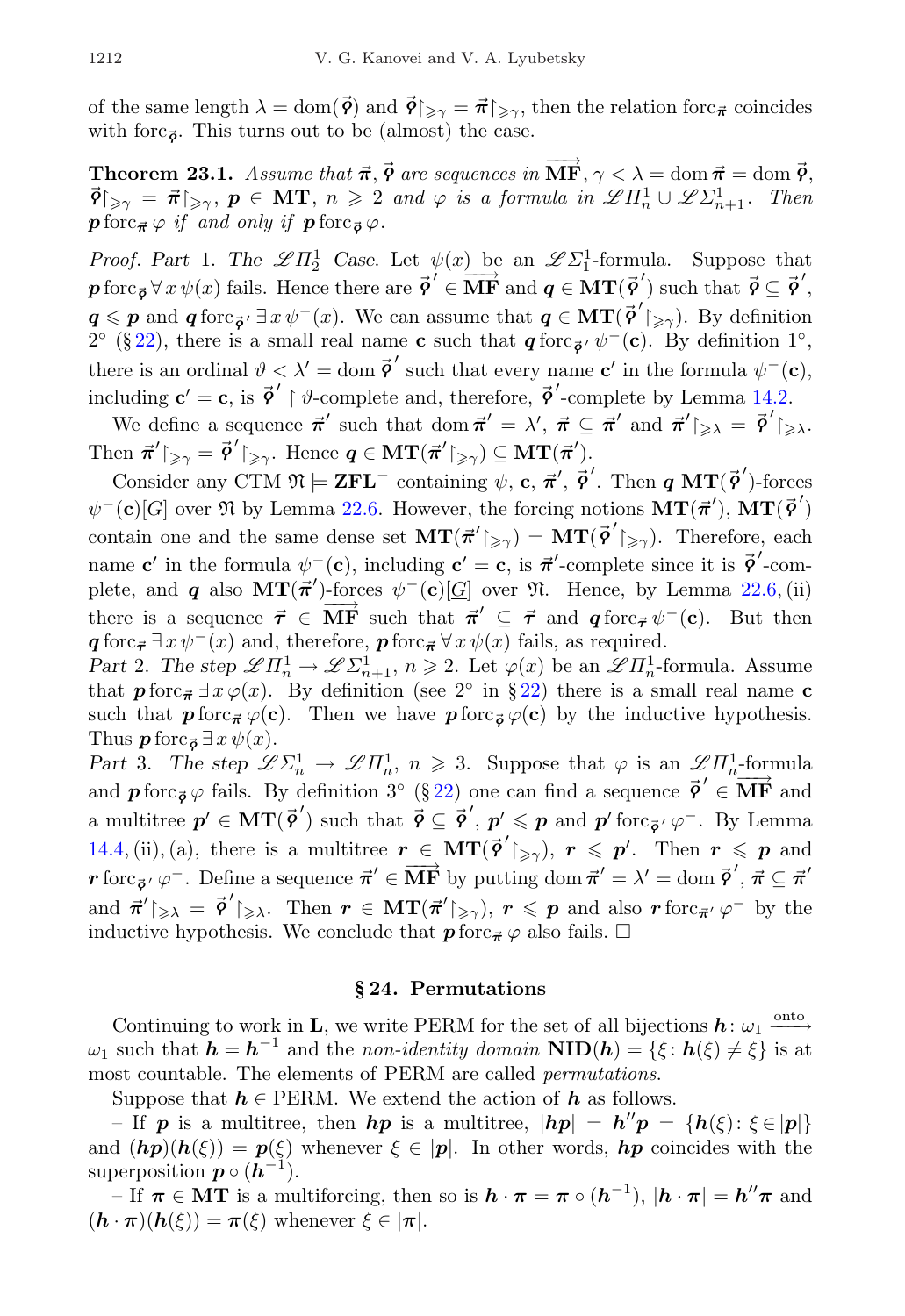– If  $\mathbf{c} \subseteq \mathbf{MT} \times (\omega \times \omega)$  is a real name, then we put  $\mathbf{hc} = \{ \langle \mathbf{hp}, n, i \rangle : \langle \mathbf{p}, n, i \rangle \in \mathbf{c} \}.$ It is clear that  $h$ c is also a real name.

– If  $\vec{\pi} = \langle \pi_{\alpha \alpha \langle \kappa \rangle} \in \overrightarrow{MF}$ , then  $h\vec{\pi} = \langle h \cdot \pi_{\alpha \alpha \langle \kappa \rangle} \rangle$  is still a sequence in  $\overrightarrow{MF}$ .

– If  $\varphi := \varphi(c_1, \ldots, c_n)$  is an  $\mathscr{L}$ -formula (with all names explicitly indicated), then  $h\varphi$  is  $\varphi(h\mathbf{c}_1,\ldots,h\mathbf{c}_n)$ .

Many of the notions and relations defined above are clearly PERM-invariant. For example,  $p \in \mathbf{MT}(\pi) \iff hp \in \mathbf{MT}(h \cdot \pi)$ ,  $\pi \sqsubset \varphi \iff h \cdot \pi \sqsubset h \cdot \varphi$ , and so on. The invariance also holds for the relation forc.

<span id="page-32-1"></span>**Theorem 24.1.** Assume that  $\vec{\pi} \in \overrightarrow{MF}$ ,  $p \in MT(\vec{\pi})$ ,  $h \in PERM$ ,  $n \geq 2$  and  $\varphi$ belongs to  $\mathscr{L}\Pi_n^1 \cup \mathscr{L}\Sigma_{n+1}^1$ . Then  $p$  forc $\vec{\pi} \varphi$  if and only if  $(hp)$  forc $h\vec{\pi}(h\varphi)$ .

*Proof.* Put 
$$
\vec{\rho} = h\vec{\pi}, q = hp
$$
.

Part 1. The  $\mathscr{L}\Pi_2^1$  Case. Assume that  $\varphi(x)$  is an  $\mathscr{L}\Sigma_1^1$ -formula,  $\psi(x) := h\varphi(x)$ and  $\boldsymbol{q}$  forc<sub> $\phi$ </sub>  $\forall x \psi(x)$  fails. By definition  $(1^{\circ}, 2^{\circ}$  in § [22\)](#page-28-0), we can find a sequence  $\vec{\rho}' \in \overline{\mathbf{MF}}$ , a multitree  $\mathbf{q}' \in \mathbf{MT}(\vec{\rho}')$  and a small real name **d** such that  $\vec{\rho} \subset \vec{\rho}',$  $q' \leq q$  and  $q'$  forc<sub> $\vec{\sigma}'$ </sub>  $\psi^{-}(d)$ . Then the sequence  $\vec{\pi}' = h \vec{\rho}'$  satisfies  $\vec{\pi} \subset \vec{\pi}'$ , the multitree  $p' = hq'$  belongs to  $MT(\vec{\pi}')$ ,  $p' \leqslant p$  and  $c = hd$  is a small real name. However, we cannot now claim that  $p'$  forc $_{\vec{\pi}'} \varphi^-(c)$  since the existence of  $\mathfrak{M}$  and  $\vartheta$ as in 1<sup>°</sup> of § [22](#page-28-0) is not necessarily preserved by the action of  $h^{-1}$  or h.

To circumvent this difficulty, suppose that  $\mathfrak{M} \models \mathbf{ZFL}^-$  is a CTM containing  $\vec{\pi}'$ ,  $\vec{\rho}', h, c, d$  and (all names in)  $\varphi, \psi$ . Then  $q'$   $MT(\vec{\rho}')$ -forces  $\psi^{-}(d)[\underline{G}]$  over  $\mathfrak{M}$  by Lemma [22.6,](#page-30-1) (i). It follows that  $p'$   $MT(\vec{\pi}')$ -forces  $\varphi^{-}(c)[\underline{G}]$  over  $\widehat{M}$  by standard theorems of forcing. Lemma [22.6,](#page-30-1) (ii) yields a sequence  $\vec{\tau} \in \overrightarrow{MF}$  with  $\vec{\pi}' \subset \vec{\tau}$  such theorems that  $p'$  forc $\vec{\tau} \varphi^-(c)$  and, therefore,  $p'$  forc $\vec{\tau} \exists x \varphi^-(x)$  by 2°. However,  $\vec{\pi} \subset \vec{\pi}' \subset \vec{\tau}$ and  $p' \leqslant p$ . Therefore  $p$  forc<sub> $\vec{\pi} \forall x \varphi(x)$  fails by  $3^{\circ}$ , as required.</sub>

Part 2. The step  $\mathscr{L}\Pi_n^1 \to \mathscr{L}\Sigma_{n+1}^1$ ,  $n \geqslant 2$ . Let  $\varphi(x)$  be a formula in  $\mathscr{L}\Pi_n^1$ . We put  $\psi(x) := \mathbf{h}\varphi(x)$  and assume that  $\mathbf{p}$  forc $\vec{\pi} \exists x \varphi(x)$ . By definition (see 2° in § [22\)](#page-28-0), there is a small real name c such that  $p$  forc $_{\vec{\tau}} \varphi(c)$ . Then we have  $q$  forc<sub> $\vec{\sigma} \psi(d)$ </sub> by the inductive hypothesis, where  $\mathbf{d} = \mathbf{h}\mathbf{c}$  is a small real name. Thus  $\mathbf{q}$  forc<sub> $\vec{\phi}} \exists x \psi(x)$ .</sub> Part 3. The step  $\mathscr{L}\Sigma_n^1 \to \mathscr{L}\Pi_n^1$ ,  $n \geq 3$ . Let  $\varphi(x)$  be a formula in  $\mathscr{L}\Pi_n^1$ . Assume that  $q \text{ for } c_{\vec{\phi}} \psi$  fails, where  $q = h p$ ,  $\vec{\phi} = h \vec{\pi}$  and  $\psi$  is  $h \varphi$  as above. By 3<sup>°</sup> there are a sequence  $\vec{\phi}' \in \overline{\text{MF}}$  and a multitree  $q' \in \text{MT}(\vec{\phi}')$  such that  $\vec{\phi} \subseteq \vec{\phi}', q' \leq q$  and  $\boldsymbol{q}'$  forc $\vec{\mathfrak{q}}$ ,  $\psi^-$ . We now put  $\boldsymbol{p}' = \boldsymbol{h}^{-1}\boldsymbol{q}'$  and  $\vec{\pi}' = \boldsymbol{h}^{-1}\vec{\mathfrak{p}}'$ , so that  $\boldsymbol{p}' \leqslant \boldsymbol{p}$  and  $\vec{\pi} \subseteq \vec{\pi}'$ . We have  $p'$  forc<sub> $\vec{\pi}'$ </sub>  $\varphi^-$  by the inductive hypothesis. We conclude that  $p$  forc $\vec{\pi} \varphi$  fails, as required. □

#### § 25. Forcing inside the key sequence

Theorem [25.3](#page-33-0) below shows that the forcing relation forc $\vec{\pi}$ , when considered with countable initial segments  $\vec{\pi} = \vec{\Pi} \restriction \alpha$  of the key sequence  $\vec{\Pi}$ , coincides with the true **P**-forcing relation up to level **n** − 1.

We work in **L**. Recall that the number **n** and the key sequence  $\vec{\Pi} = \langle \Pi_{\alpha} \rangle_{\alpha \leq \omega_1} \in$  $\overrightarrow{MF}_{\omega_1}$  (which satisfies parts (i)–(iv) of Theorem [15.3\)](#page-20-0) were introduced in [15.4,](#page-21-1) and  $\mathbb{P} = \mathbf{MT}(\vec{\mathbb{p}})$  is our forcing notion. In addition,  $\mathbb{p} \geq 4$  by [22.1.](#page-28-1)

<span id="page-32-0"></span>**Definition 25.1.** For brevity, we write  $p$  forc $_{\alpha\varphi}$  instead of  $p$  forc $_{\vec{\Pi}|_{\alpha}} \varphi$ . Let  $p$  forc  $\varphi$ mean that  $\mathbf{p}$  forc $_{\alpha\varphi}$  for some  $\alpha < \omega_1$ .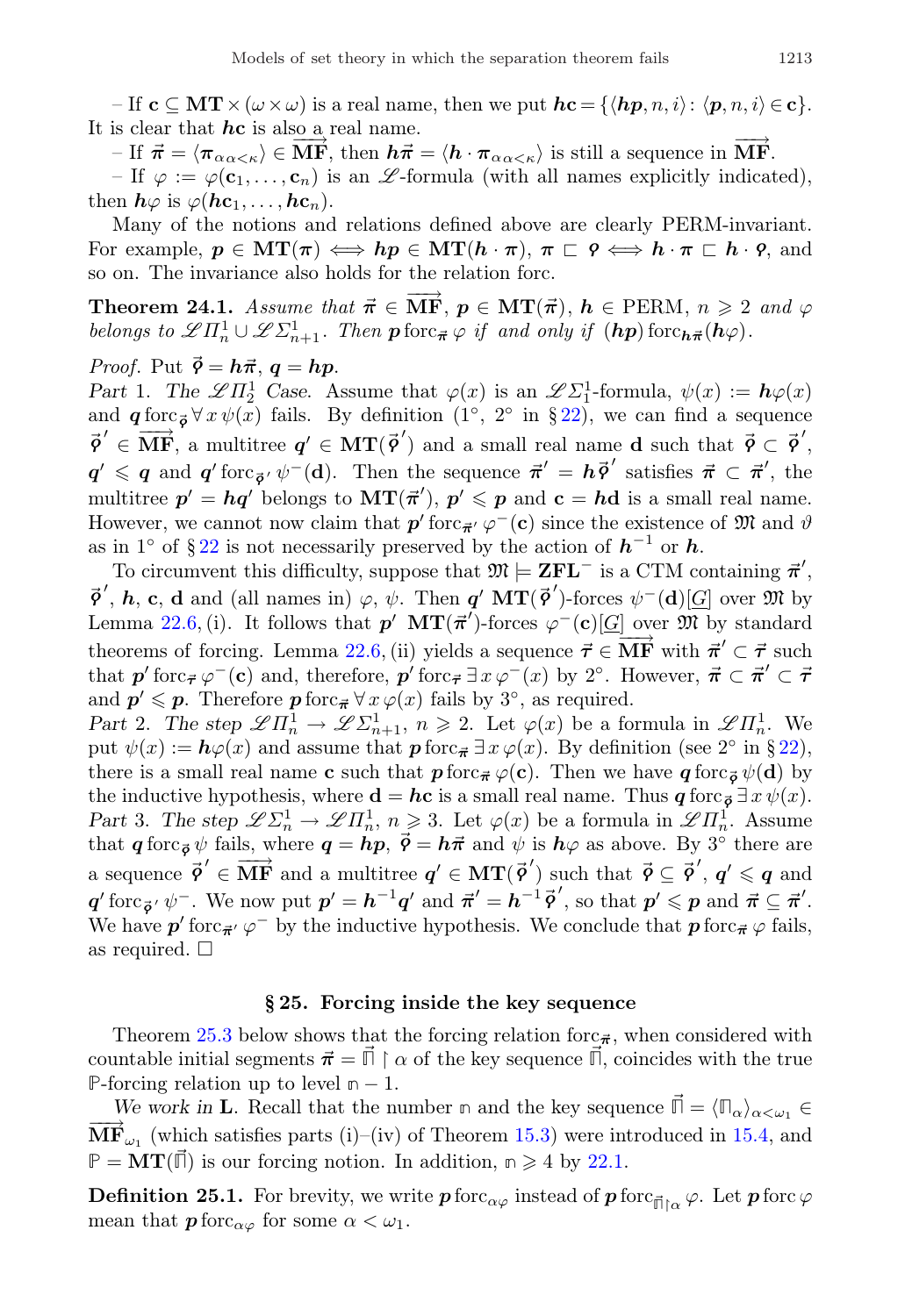**Lemma 25.2** (in L). Assume that  $p \in \mathbb{P}$ ,  $\alpha < \omega_1$  and p forc<sub> $\alpha\varphi$ </sub>. Then the following assertions hold.

(i) If  $\alpha \leq \beta < \omega_1, q \in \mathbb{P}_{\leq \beta} = \mathbf{MT}(\vec{\mathbb{p}} \restriction \beta)$  and  $q \leq p$ , then  $q \text{ for } c_{\beta \varphi}$ .

(ii) If  $q \in \mathbb{P}$  and  $q \leq p$ , then  $q$  forc<sub>βω</sub> for some  $\beta$ ,  $\alpha \leq \beta \leq \omega_1$ .

(iii) If  $q \in \mathbb{P}$  and  $q$  forc  $\varphi^-$ , then p, q are sad.

(iv) Therefore, first, if  $p, q \in \mathbb{P}$ ,  $q \leq p$  and  $p$  forc  $\varphi$ , then  $q$  forc  $\varphi$  and, second,  $\boldsymbol{p}$  forc  $\varphi$  and  $\boldsymbol{p}$  forc  $\varphi^-$  cannot hold simultaneously.

*Proof.* To prove (i), apply Lemma [22.3.](#page-29-2) To prove (ii), pick a  $\beta$  with  $\alpha < \beta < \omega_1$  and  $a \boldsymbol{q} \in \mathbf{MT}(\mathbb{I} \restriction \beta)$  and apply (i). To prove (iii), note that **p**, **q** are incompatible in  $\mathbb{P}$ since otherwise (i) gives rise to a contradiction. But incompatibility in  $\mathbb{P}$  implies being sad by Corollary [4.3.](#page-6-2)  $\Box$ 

<span id="page-33-0"></span>**Theorem 25.3.** If  $\varphi$  is a closed  $\mathscr{L}$ -formula in

$$
\mathscr{L}(\varSigma \varPi)^1_1 \cup \mathscr{L} \varSigma^1_2 \cup \mathscr{L} \varPi^1_2 \cup \cdots \cup \mathscr{L} \varSigma^1_{\mathbf{n}-2} \cup \mathscr{L} \varPi^1_{\mathbf{n}-2} \cup \mathscr{L} \varSigma^1_{\mathbf{n}-1}
$$

and  $p \in \mathbb{P}$ , then  $p \in \text{Process } \varphi[G]$  over **L** in the ordinary sense if and only if  $p$  forc  $\varphi$ .

Proof. Let ⊩ denote the ordinary **P**-forcing relation over L.

Part 1.  $\varphi$  is a formula in  $\mathscr{L}(\Sigma \Pi)^1$ . If **p** forc  $\varphi$ , then **p** forc  $\overline{\mathfrak{g}}_{\vert \gamma}$   $\varphi$  for some  $\gamma < \omega_1$ , and then  $p \Vdash \varphi[G]$  by Lemma [22.6,](#page-30-1) (i) with  $\vec{\varphi} = \vec{\Gamma}$  and  $\mathfrak{N} = \mathbf{L}$ .

We now suppose that  $p \Vdash \varphi[\underline{G}]$ . There is an ordinal  $\gamma_0 < \omega_1$  such that  $p \in \mathbb{P}_{\gamma_0}$  $\mathbf{MT}(\vec{\mathbb{F}} \restriction \gamma_0)$  and all the names in  $\varphi$  belong to  $\mathfrak{L}(\vec{\mathbb{F}} \restriction \gamma_0)$ . (We recall Definition [14.3](#page-19-0)) on models  $\mathfrak{L}(x) \models \mathbf{ZFL}^{-}$ .) Let U be the set of all sequences  $\vec{\pi} \in \overline{\mathbf{MF}}$  such that  $\gamma_0 < \text{dom } \vec{\pi}$  and there is an ordinal  $\vartheta, \gamma_0 < \vartheta < \text{dom } \vec{\pi}$ , such that  $\vec{\pi} \restriction \vartheta \subset_{\mathfrak{L}(\vec{\pi} \restriction \vartheta)} \vec{\pi}$ . Then U is dense in  $\overrightarrow{MF}$  by Lemma [14.4,](#page-19-1) (ii) and belongs to  $\Delta_1(HC)$ . Therefore by Corollary [15.5](#page-21-2) there is an ordinal  $\gamma < \omega_1$  such that  $\vec{\pi} = \vec{\Pi} \restriction \gamma \in U$ . Let  $\vartheta$  be the ordinal that shows this, that is,  $\gamma_0 < \vartheta < \gamma = \text{dom } \vec{\pi}$  and  $\vec{\pi} \restriction \vartheta \subset_{\mathfrak{L}(\vec{\pi} \restriction \vartheta)} \vec{\pi}$ . We claim that **p** MT( $\vec{\pi}$   $\upharpoonright \vartheta$ )-forces  $\varphi$ [*G*] over  $\mathfrak{L}(\vec{\pi} \upharpoonright \vartheta)$  in the ordinary sense. Then, by definition,  $\mathbf{p}$  forc $\neq \varphi$ , and we are done.

To prove the claim, assume the opposite. Then there is a multitree  $q \in \mathbf{MT}(\mathbb{F} \upharpoonright \vartheta)$ with  $q \leqslant p$  that  $MT(\vec{\pi} \restriction \vartheta)$ -forces  $\neg \varphi[G]$  over  $\mathfrak{L}(\vec{\pi} \restriction \vartheta)$ . It follows by definition (see 1<sup>o</sup> in §[22\)](#page-28-0) that  $q \text{ for } c_{\vec{\pi}} \neg \varphi$ , whence  $q \text{ for } \neg \varphi$  and, therefore,  $q \Vdash \neg \varphi[G]$  (see above). This contradicts  $p \Vdash \varphi[G]$ .

Part 2. The step  $\mathscr{L}\Pi_n^1 \to \mathscr{L}\Sigma_{n+1}^1$   $(n \geq 1)$ . Consider an  $\mathscr{L}\Pi_n^1$ -formula  $\varphi(x)$ . Assume that  $p$  forc  $\exists x \varphi(x)$ . By definition, there is a small real name c such that **p** forc  $\varphi(\mathbf{c})$ . By the inductive hypothesis,  $p \Vdash \varphi(c)[\underline{G}]$ , whence  $p \Vdash \exists x \varphi(x)[\underline{G}]$ . Conversely, suppose that  $p \Vdash \exists x \varphi(x)[\underline{G}]$ . Since  $\mathbb P$  is a CCC forcing, there is a small real name c (in L) such that  $p \Vdash \varphi(c)[G]$ . Then p forc  $\varphi(c)$  by the inductive hypothesis. Hence  $\mathbf{p}$  forc  $\exists x \varphi(x)$ .

Part 3. The step  $\mathscr{L} \Sigma_n^1 \to \mathscr{L} \Pi_n^1$   $(2 \leq n \leq n-2)$ . Assume that  $\varphi$  is a closed  $\mathscr{L}\Sigma_n^1$ -formula and  $p$  forc  $\varphi^-$ . By Lemma [25.2,](#page-32-0) (iv) there is no multitree  $q \in \mathbb{P}$  with  $q \leqslant p$  such that  $q$  forc  $\varphi$ . Hence  $p \Vdash \varphi^-$  by the inductive hypothesis.

Conversely, suppose that  $p \Vdash \varphi^-$ . There is an ordinal  $\gamma_0 < \omega_1$  such that  $p \in$  $\mathbb{P}_{\gamma_0} = \mathbf{MT}(\vec{\mathbb{I}} \restriction \gamma_0)$  and  $\varphi$  belongs to  $\mathfrak{L}(\vec{\mathbb{I}} \restriction \gamma_0)$ . Consider the set U of all sequences  $\vec{\pi} \in \overline{\text{MF}}$  such that dom  $\vec{\pi} > \gamma_0$  and there is a multitree  $q \in \text{MT}(\vec{\pi})$  satisfying  $q \leq p$ and  $q \text{ for } c_{\vec{\pi}} \varphi$ . We have  $U \in \Sigma_{n-1}(\text{HC})$  (with parameters  $\varphi, p_0$ ) by Lemma [22.5.](#page-29-3)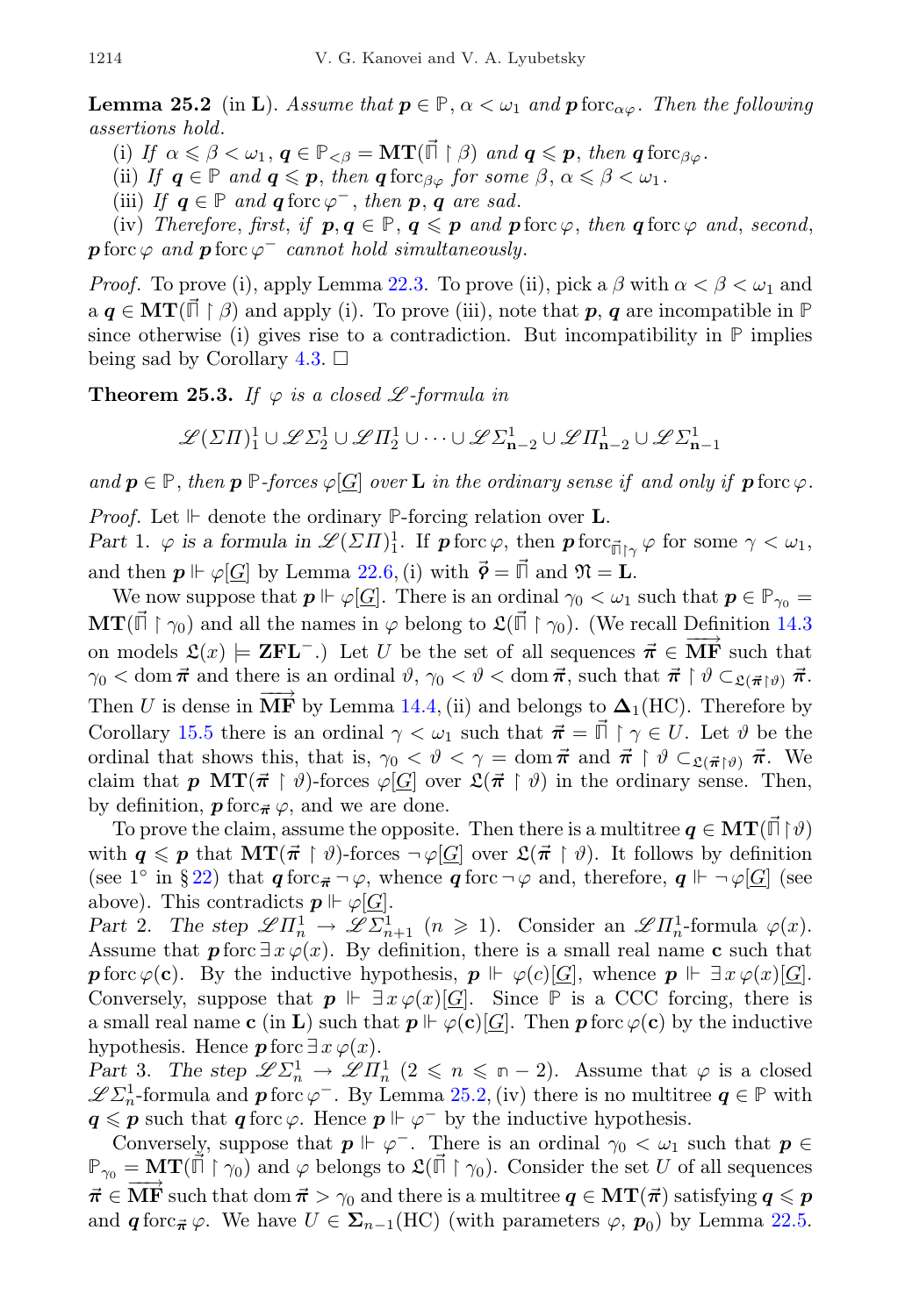Hence  $U \in \Sigma_{n-3}(\text{HC})$ , where  $n \geq 4$  by [22.1.](#page-28-1) Therefore, by [15.4](#page-21-1) (and part (iii) of Theorem [15.3\)](#page-20-0), there is an ordinal  $\gamma < \omega_1$  such that  $\vec{\Pi} \restriction \gamma$  blocks U.

Case 1.  $\vec{\Pi} \restriction \gamma \in U$ . Let  $q \in \mathbf{MT}(\vec{\pi})$  be the multitree that shows this. In particular,  $q \leqslant p$  and  $\gamma > \gamma_0$ . We have  $q \in \text{MT}(\vec{\mathbb{H}} \restriction \gamma)$ ,  $q \leqslant p$  and  $q$  forc $\mathbb{F}_{\vec{\mathbb{H}} \restriction \gamma}$   $\varphi$ . Thus  $q \Vdash \varphi[\underline{G}]$ by the inductive hypothesis, contrary to the choice of  $p$ . Therefore Case 1 does not occur.

Case 2. No sequence in U extends  $\overrightarrow{II} \upharpoonright \gamma$ . We can assume that  $\gamma > \gamma_0$ . (If not, replace  $\gamma$  by  $\gamma_0 + 1$ .) Then we claim that  $\mathbf{p}$  forc<sub> $\gamma$ </sub>  $\varphi^-$ . Indeed, otherwise by 3<sup>°</sup> we can find a sequence  $\vec{\pi} \in \overline{\textbf{MF}}$  and a multitree  $q \in \textbf{MT}(\vec{\pi})$  such that  $\vec{\Pi} \restriction \gamma \subseteq \vec{\pi}$ ,  $q \leqslant p$  and  $q$  forc<sub> $\vec{\sigma} \varphi$ . But then  $\vec{\pi}$  belongs to U. On the other hand,  $\vec{\Pi} \restriction \gamma \subseteq \vec{\pi}$ </sub> contrary to the assumption of Case 2. Thus,  $p$  forc  $\varphi^-$ , as required.  $\Box$ 

## § 26. A theorem on elementary equivalence

<span id="page-34-0"></span>*Proof* (of Theorem [20.2\)](#page-27-1). Assume the opposite. Then one can find a  $\Pi_{n-2}^1$ -formula  $\varphi(r,x)$  with just one parameter  $r \in 2^{\omega} \cap L[G \restriction X]$  and a real  $x_0 \in 2^{\omega} \cap L[G]$  such that  $\varphi(r, x_0)$  is true in  $\mathbf{L}[G]$  but there is no  $x \in 2^{\omega} \cap \mathbf{L}[G \upharpoonright X]$  such that  $\varphi(r, x)$  is true in  $\mathbf{L}[G]$ . By an appropriate version of Lemma [12.1,](#page-17-2) we have  $r = \mathbf{c}_0[G]$ , where  $c_0 \subseteq MT(\Pi \upharpoonright X) \times \omega \times 2$  is a small  $(\Pi \upharpoonright X)$ -complete real name. (See §[17](#page-23-0) for notation.) Moreover, there is a small  $\mathbb{\Pi}$ -complete real name  $\mathbf{c} \subseteq \mathbb{P} \times \omega \times 2$  such that  $x_0 = \mathbf{c} | \mathcal{G} |$ .

By Theorem [25.3](#page-33-0) there is a multitree  $p_0 \in G$  such that

(1)  $p_0$  **P**-forces ' $\varphi(\mathbf{c}_0[\underline{G}], \mathbf{c}[\underline{G}]) \wedge \neg \exists x \in \mathbf{L}[\underline{G} \restriction X] \varphi(\mathbf{c}_0[\underline{G}], x)$ ' over **L**;

(2)  $p_0$  forc  $\varphi(\mathbf{c}_0, \mathbf{c})$ , that is,  $p_0$  forc  $\overline{\mathbb{F}}_{\vert \gamma_0}$   $\varphi(\mathbf{c}_0, \mathbf{c})$ , where  $\gamma_0 < \omega_1$ , and we can assume that  $p_0 \in \mathbf{MT}(\overrightarrow{\Pi} \restriction \gamma_0)$  as well.

Since c, c<sub>0</sub> are small names, there is an ordinal  $\delta < \omega_1$  such that

(3)  $|\mathbf{c}_0| \subseteq \delta \cap X$ ,  $|\mathbf{c}| \subseteq \delta$  and  $|\mathbf{p}_0| \subseteq \delta$ .

Since  $|\vec{\mathbb{I}}| = \omega_1$  by Corollary [16.2,](#page-22-0) we can enlarge  $\gamma_0$  (if necessary) to guarantee that (4)  $\delta \subseteq |\vec{\Pi}| \gamma_0$ , that is, if  $\eta < \delta$ , then  $\eta \in |\Pi_{\alpha'}|$  for some  $\alpha' = \alpha'(\eta) < \gamma_0$ .

Our aim is to deduce a contradiction. We put  $D = \delta \setminus X$ .

Let U be the set of all sequences  $\vec{\pi} \in \overline{\mathbf{MF}}$  such that  $\vec{\Pi} \restriction \gamma_0 \subset \vec{\pi}$ , whence  $p_0 \in \mathbf{MT}(\vec{\pi})$  by (2), and there are  $\zeta < \text{dom } \vec{\pi}$  and  $h \in \text{PERM}$  such that

(A)  $\textbf{NID}(\textbf{h}) \cap (\delta \cap X) = \varnothing$  and  $\textbf{h}$  maps D onto a set  $R \subseteq X \setminus \delta$ ;

(B)  $\gamma_0 \leq \zeta < \text{dom } \vec{\pi}$  and  $(\hbar \vec{\pi})|_{\geq \zeta} = \vec{\pi}|_{\geq \zeta}$ , that is,  $h(\vec{\pi}(\alpha)) = \vec{\pi}(\alpha)$  whenever  $\zeta \leqslant \alpha < \operatorname{dom} \vec{\pi}$ .

Routine estimations show that U is a  $\Sigma_1(HC)$ -set (with [parameters  $\vec{\Pi} \restriction \gamma_0, \delta$ ). Hence it is a  $\Sigma_{n-3}$ (HC)-set because  $n \geq 4$  by [22.1.](#page-28-1) Therefore, by [15.4,](#page-21-1) there is an ordinal  $\gamma < \omega_1$  such that  $\mathbb{I} \restriction \gamma$  blocks U.

Case 1.  $\mathbb{I} \restriction \gamma \in U$ , so that  $(A)$ ,  $(B)$  hold for  $\vec{\pi} = \mathbb{I} \restriction \gamma$  in terms of some  $\zeta \in [\gamma_0, \gamma)$ and  $h \in \text{PERM}$ . In particular, by (B),  $h(\Pi_{\alpha}) = \Pi_{\alpha}$  whenever  $\zeta \leq \alpha < \gamma$ . We have  $p_0$  forc<sub> $\vec{\theta}$ [ $\gamma \varphi(\mathbf{c}_0, \mathbf{c})$  by (2) and Lemma [22.3.](#page-29-2) Put  $\mathbf{c}' = h\mathbf{c}$ ,  $p'_0 = h p_0$ . Note</sub> that  $h\mathbf{c}_0 = \mathbf{c}_0$  since  $|\mathbf{c}_0| \cap \textbf{NID}(h) = \emptyset$  by (A). Theorem [24.1](#page-32-1) now yields that  $p'_0$  forc<sub>h·( $\vec{\mathfrak{m}}_{\restriction \gamma}$ )  $\varphi(\mathbf{c}_0, \mathbf{c}')$ . Hence we have  $p'_0$  forc<sub> $\vec{\mathfrak{m}}_{\restriction \gamma}$ </sub>  $\varphi(\mathbf{c}_0, \mathbf{c}')$  by (B) and Theorem [23.1.](#page-31-1)</sub> But the common domain  $|p_0| \cap |p'_0|$  is disjoint from  $NID(h)$  in view of (A) since  $|p_0| \subseteq \delta$ . It follows that  $p_0, p'_0$  are compatible, so  $p = p_0 \cup p'_0 \in \mathbf{MT}$  (not  $\text{lecessarily} \in \mathbf{MT}(\vec{\mathbb{H}} \restriction \gamma) \text{) and } \mathbf{p} \leqslant \mathbf{p}'_0, \text{ whence } \mathbf{p} \text{ for } c_{\vec{\mathbb{H}} \restriction \gamma} \varphi(\mathbf{c}_0, \mathbf{c}')$ .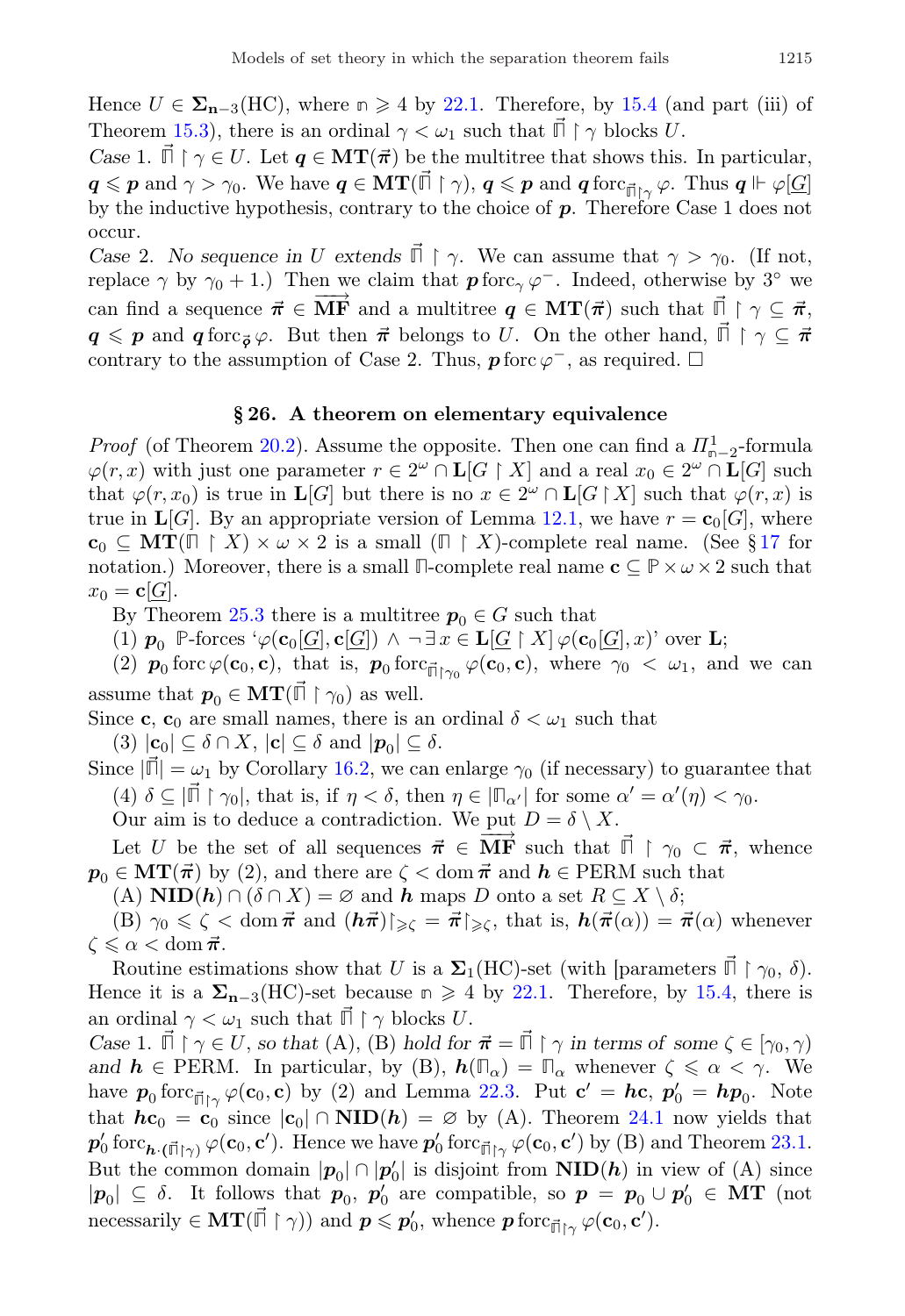Unfortunately, Theorem [25.3](#page-33-0) is not immediately applicable here to conclude that **p P**-forces  $\varphi(c_0[\underline{G}], c'[\underline{G}])$  over **L**. This is because **p** may not belong to **P**. We need a further argument. Recall that  $p_0 \in \mathbf{MT}(\vec{\mathbb{H}} \restriction \gamma_0)$ , whence  $p'_0 \in \mathbf{MT}(\mathbf{h} \cdot \mathbf{M})$  $(\vec{\mathbb{I}} \restriction \gamma_0)$ ). Since  $\zeta > \gamma_0$ , there is a multitree  $\mathbf{q}_0 \in \mathbf{MT}(\mathbf{h} \cdot \mathbb{I}_{\zeta})$  satisfying  $|\mathbf{q}_0| = |\mathbf{p}_0'|$ and  $\mathbf{q}_0 \leqslant \mathbf{p}'_0$ . Then  $\mathbf{q}_0$  forc<sub> $\mathbf{p}'_1 \gamma \varphi(\mathbf{c}_0, \mathbf{c}')$  (because  $\mathbf{p}'_0$  forc<sub> $\mathbf{p}'_1 \gamma \varphi(\mathbf{c}_0, \mathbf{c}')$ ) and  $\mathbf{q}_0 \in$ </sub></sub>  $\mathbf{MT}(\mathbb{Z}_\zeta)$  since  $\mathbf{h} \cdot \mathbb{Z}_\zeta = \mathbb{Z}_\zeta$ . Thus,  $\mathbf{q}_0 \in \mathbf{MT}(\vec{\mathbb{Z}} \restriction \gamma)$ . Moreover,  $\mathbf{q}_0$  is compatible with  $p_0$  in  $MT(\vec{\mathbb{I}} \restriction \gamma)$  because  $|q_0| = |p'_0|$  and  $q_0 \leqslant p'_0$ , and  $p'_0$  coincides with  $p_0$ on the common domain  $|\mathbf{p}_0| \cap |\mathbf{p}_0'| = \delta \cap X$ . Thus there is a  $\mathbf{q} \in \mathbf{MT}(\vec{\mathbb{I}} \restriction \gamma)$  with  $q \leqslant p_0, q \leqslant q_0$ . Then  $q \text{ for } q_{\text{min}} \not\downarrow (c_0, c')$  and we conclude that

(5)  $q$  P-forces  $\varphi(\mathbf{c}_0[\underline{G}], \mathbf{c}'[\underline{G}])$  over **L** 

by Theorem [25.3.](#page-33-0) However,  $|c'| \subseteq (\delta \cap X) \cup R \subseteq X$  by construction, whence  $\mathbf{c}'[\underline{G}] \in \mathbf{L}[\underline{G} \restriction X]$  is forced. Thus  $q \stackrel{\mathbb{P} \text{-} \text{forces}}{=} \exists x \in \mathbf{L}[\underline{G} \restriction X] \varphi(\mathbf{c}_0[\underline{G}], x)$  over  $\mathbf{L}$ by (5), contrary to (1). This contradiction settles Case 1.

Case 2. No sequence in U extends  $\overrightarrow{\Pi} \upharpoonright \gamma$ . We can assume that  $\gamma > \gamma_0$ . (Otherwise replace  $\gamma$  by  $\gamma_0 + 1$ .) Pick any set  $R \subseteq X \setminus \delta$  satisfying

$$
\operatorname{card} R = \operatorname{card} D \quad \text{and} \quad R \cap \left( \bigcup_{\alpha < \gamma} |\mathbb{F}_\alpha| \right) = \varnothing.
$$

Since  $D \subseteq \delta$ , we have  $D \cap R = \varnothing$  and there is a permutation  $h \in \text{PERM}, h: D \xrightarrow{\text{onto}}$ R, satisfying  $\text{NID}(h) = D \cup R$ . Hence (A) holds.

Pick any ordinal  $\lambda, \gamma < \lambda < \omega_1$ . Our plan is to modify  $\vec{\pi} = \vec{\mathbb{I}} \restriction \lambda$  in order to fulfill (B) with  $\zeta = \gamma$ . The modification replaces the R-part of  $\Box \upharpoonright \lambda$  above  $\gamma$  by an h-copy of its D-part. To perform this in detail, we recall that  $\vec{\Pi} \restriction \lambda = \langle \Pi_{\alpha_{\alpha} < \lambda} \rangle$ , where each  $\Pi_{\alpha}$  is a small special multiforcing whose domain  $d_{\alpha} = |\Pi_{\alpha}| \subseteq \omega_1$  is countable. If  $\alpha < \gamma$ , then we put  $\pi_{\alpha} = \Pi_{\alpha}$ . Suppose that  $\gamma \leq \alpha < \lambda$ . Then  $D \subseteq |\mathbb{F}_{\alpha}|$  by (4). On the basis of  $\mathbb{F}_{\alpha}$ , we define a new multiforcing  $\pi_{\alpha}$  with the following properties.

(a)  $|\pi_{\alpha}| = d_{\alpha} \cup R$ . Note that  $D \subseteq d_{\alpha} = |\Pi_{\alpha}| \subseteq |\pi_{\alpha}|$  in this case because  $D \subseteq \delta \subseteq |\vec{\mathbb{F}} \upharpoonright \gamma|$  by (4) (since  $\gamma_0 \leq \gamma$ ).

(b) If  $\xi \in d_{\alpha} \setminus R$ , then  $\pi_{\alpha}(\xi) = \Pi_{\alpha}(\xi)$ .

(c) If  $\xi \in D$ , that is,  $h(\xi) = \eta \in R$ , then  $\pi_{\alpha}(\eta) = \mathbb{T}_{\alpha}(\xi)$ .

We claim that  $\vec{\pi} = \langle \pi_{\alpha \alpha < \lambda} \rangle \in \vec{\mathbf{MF}}$ , that is, if  $\alpha < \beta < \lambda$ , then  $\pi_{\alpha} \sqsubset \pi_{\beta}$ . In other words, if  $\eta \in |\pi_{\alpha}|$ , then  $\pi_{\alpha}(\eta) \sqsubset \pi_{\beta}(\eta)$ .

If  $\eta \notin R$ , then  $\pi_{\alpha}(\eta) = \mathbb{I}_{\alpha}(\eta)$  by construction. It remains to check that  $\pi_{\alpha}(\eta) \sqsubset$  $\pi_{\beta}(\eta)$  whenever  $\alpha < \beta < \lambda$ ,  $\eta = h(\xi) \in R \cap |\pi_{\alpha}|$  and  $\xi \in D$ . If now  $\alpha < \gamma$ , then  $R \cap |\pi_\alpha| = \varnothing$  by the choice of R. Hence it remains to consider the case when  $\gamma \leq \alpha$ . Then  $\xi, \eta \in |\pi_{\alpha}|$  by construction and we have  $\pi_{\alpha}(\eta) = \Pi_{\alpha}(\xi)$  and  $\pi_{\beta}(\eta) = \Pi_{\beta}(\xi)$ . Therefore  $\pi_{\alpha}(\xi) \sqsubset \pi_{\beta}(\xi)$ , as required.

We claim that the sequence  $\vec{\pi} = \langle \pi_{\alpha \alpha < \lambda} \rangle$  satisfies  $\vec{\Pi} \restriction \gamma \subseteq \vec{\pi}$  and (A), (B). Indeed,  $\vec{\parallel} \restriction \gamma \subseteq \vec{\pi}$  since  $\gamma \geq \gamma_0$ . (A) holds by construction. We now show that (B) holds with  $\zeta = \gamma$ , that is, if  $\gamma \leq \alpha < \lambda$ , then  $\mathbf{h} \cdot \pi_{\alpha} = \pi_{\alpha}$ . Indeed,  $D \cup R \subseteq |\pi_{\alpha}|$ by (a) and, therefore,  $\mathbf{h} \cdot \boldsymbol{\pi}_{\alpha} = \boldsymbol{\pi}_{\alpha}$  by (b), (c).

Thus,  $\vec{\pi} \in U$  and  $\vec{\Pi} \restriction \gamma \subset \vec{\pi}$ . But this contradicts the assumptions of Case 2.

Either of the two cases leads to a contradiction. This completes the proof of Theorem [20.2.](#page-27-1) Thus Theorem [1.2](#page-2-0) is also proved.  $\square$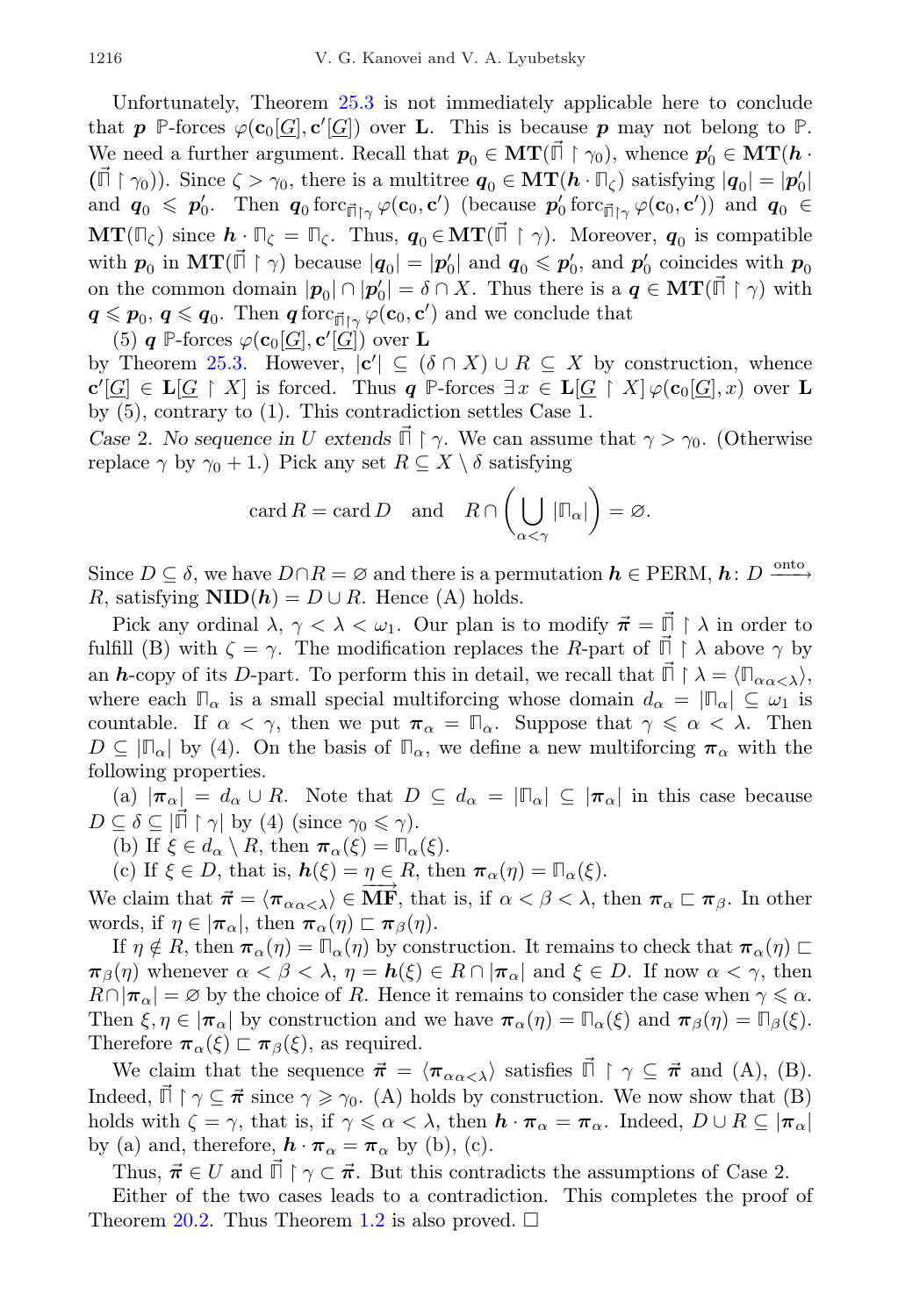#### § 27. Remarks and problems

One may ask what happens with the separation theorem at other projective levels  $m \neq n$  in the model of §[19.](#page-25-0) For higher levels, it turns out that in the model L[G  $\upharpoonright \Delta_H$ ] of Theorem [20.1](#page-26-2) there is a 'good'  $\Delta_{n+1}^1$ -well-ordering of the reals, of length  $\omega_1$ . (The gaps in  $\Delta_H$  do not enable us to perform the well-ordering construction of Corollary [18.3](#page-25-2) at level **n**!) It follows by a standard argument that the separation theorem holds for  $\mathbf{\Pi}_{m}^{1}$  and fails for  $\mathbf{\Sigma}_{m}^{1}$  for all  $m > \mathbb{n}$  in the model  $\mathbf{L}[G \restriction \Delta_H]$ . Concerning the levels  $3 \leqslant m < \mathbb{n}$ , we conjecture that separation holds for  $\mathbf{\Pi}^1_m$  and fails for  $\mathbf{\Sigma}^1_m$  in  $\mathbf{L}[G \restriction \Delta_H]$ , but this problem is open.

Let  $\mathbb{P}_n$  be the forcing notion  $\mathbb{P}$  defined in § [16](#page-21-0) for a given  $n \geq 3$ . Using a certain *amalgamation* of all  $\mathbb{P}_n$ ,  $n \geq 3$ , which is defined by a rather sophisticated product-like construction originally used in [\[18\]](#page-37-9), part 1, and [\[40\]](#page-38-7), one can construct a generic extension of L in which the separation theorem fails simultaneously for all the classes  $\Sigma_{\mathbb{n}}^1$ ,  $\Pi_{\mathbb{n}}^1$ ,  $\mathbb{n} \geq 3$ .

Finally, there is the interesting and perhaps very difficult problem of constructing a generic extension of L in which the separation theorem holds for a given class  $\Sigma_n^{\overline{1}}$ ,  $n \geq 3$ , beginning with  $\Sigma_3^{\overline{1}}$  for example. This problem has been open since the early years of forcing; see [\[16\]](#page-37-7), Problem 3029. In this regard, we mention a recent preprint by Hoffelner [\[41\]](#page-38-8) with interesting results.

The authors are grateful to the anonymous referee for valuable remarks and suggestions, which contributed significantly to improving the quality of the publication.

### Bibliography

- <span id="page-36-0"></span>[1] N. Lusin, *Leçons sur les ensembles analytiques et leurs applications*, Collection de [monographies sur la theorie des fonctions, Gauthier-Villars, Paris 1930;](https://zbmath.org/?q=an:56.0085.01) [Russian](https://zbmath.org/?q=an:0051.29101) [transl., GITTL, Moscow 1953.](https://zbmath.org/?q=an:0051.29101)
- <span id="page-36-1"></span>[2] [P. S. Novikov, "On the consistency of some propositions of the descriptive](http://mi.mathnet.ru/eng/tm1121) [theory of sets", Collection of papers dedicated to Academician Ivan Matveevich](http://mi.mathnet.ru/eng/tm1121) [Vinogradov on his 60th birthday, Trudy Mat. Inst. Steklova, vol. 38, Acad. Sci.](http://mi.mathnet.ru/eng/tm1121) [of the USSR, Moscow 1951, pp. 279–316;](http://mi.mathnet.ru/eng/tm1121) [English transl., Amer. Math. Soc.](https://doi.org/10.1090/trans2/029/02) [Transl. Ser. 2, vol. 29, Amer. Math. Soc., Providence, RI 1963, pp. 51–89.](https://doi.org/10.1090/trans2/029/02)
- <span id="page-36-2"></span>[3] [V. G. Kanovei and V. A. Lyubetskii, "On some classical problems of descriptive set](https://doi.org/10.4213/rm666) theory", Uspekhi Mat. Nauk 58[:5\(353\) \(2003\), 3–88;](https://doi.org/10.4213/rm666) [English transl.,](https://doi.org/10.1070/RM2003v058n05ABEH000666) Russian Math. Surveys 5 [\(2003\), 839–927.](https://doi.org/10.1070/RM2003v058n05ABEH000666)
- <span id="page-36-3"></span>[4] Ya. N. Moschovakis, Descriptive set theory[, Stud. Logic Found. Math., vol. 100,](https://zbmath.org/?q=an:0433.03025) [North-Holland, Amsterdam–New York 1980.](https://zbmath.org/?q=an:0433.03025)
- <span id="page-36-4"></span>[5] A. S. Kechris, Classical descriptive set theory[, Grad. Texts in Math., vol. 156,](https://doi.org/10.1007/978-1-4612-4190-4) [Springer-Verlag, New York 1995.](https://doi.org/10.1007/978-1-4612-4190-4)
- <span id="page-36-5"></span>[6] [N. Lusin, "Sur les ensembles analytiques",](https://doi.org/10.4064/fm-10-1-1-95) Fund. Math. 10 (1927), 1–95; Russian transl., Collected papers, vol. II: Descriptive set theory, Acad. Sci. of the USSR, Moscow 1958, pp. 380–459.
- <span id="page-36-6"></span>[7] [P. Novikoff, "Sur les fonctions implicites mesurables B",](https://doi.org/10.4064/fm-17-1-8-25) Fund. Math. 17 (1931), [8–25.](https://doi.org/10.4064/fm-17-1-8-25)
- <span id="page-36-7"></span>[8] P. Novikoff, "Sur la séparabilité des ensembles projectifs de seconde classe", Fund. *Math.* **25** [\(1935\), 459–466.](https://doi.org/10.4064/fm-25-1-459-466)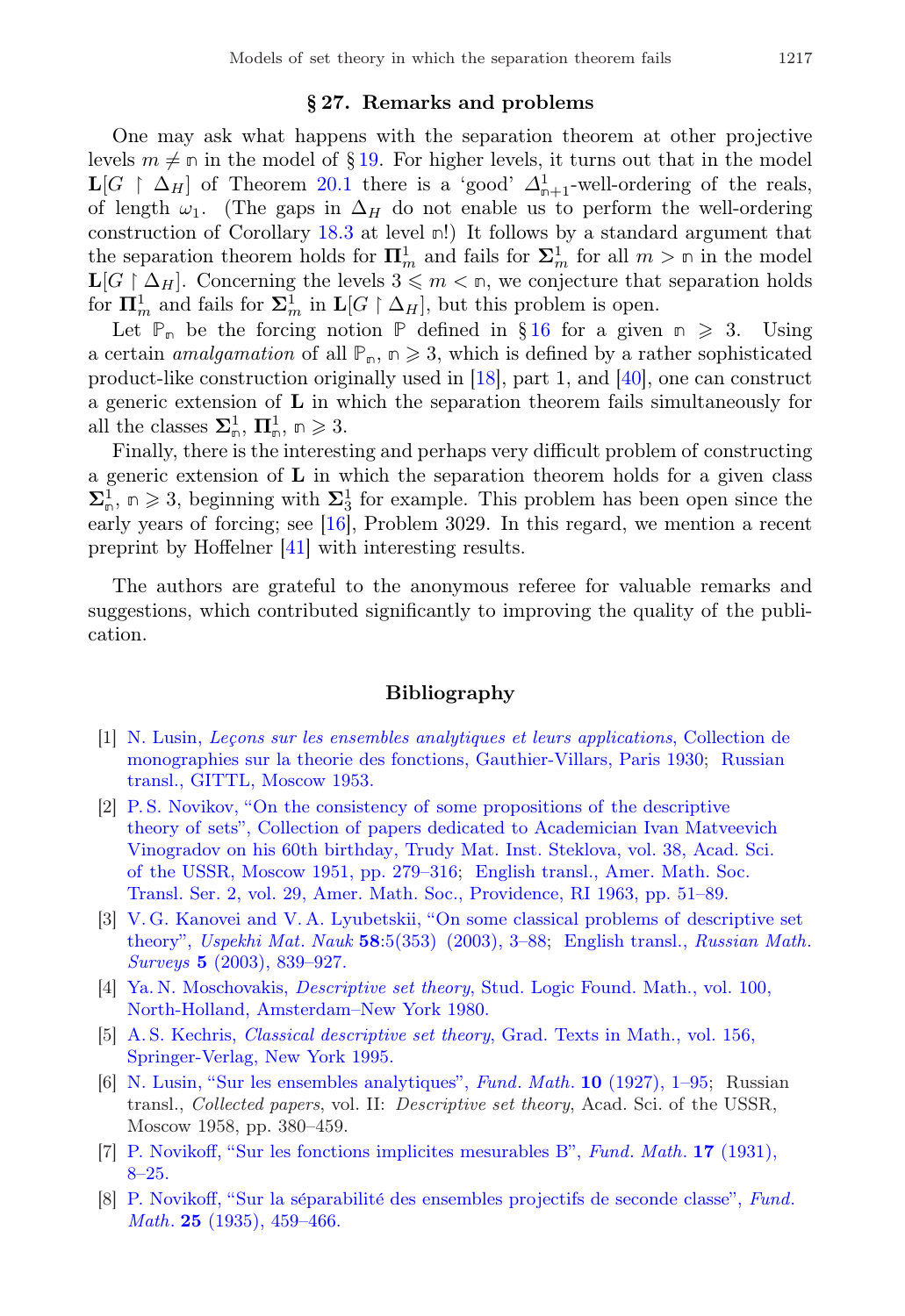- <span id="page-37-0"></span>[9] C. Kuratowski, "Sur les théorèmes de séparation dans la théorie des ensembles", Fund. Math. 26 [\(1936\), 183–191.](https://doi.org/10.4064/fm-26-1-183-191)
- <span id="page-37-1"></span>[10] [J.W. Addison, "Some consequences of the axiom of constructibility",](https://doi.org/10.4064/fm-46-3-337-357) Fund. Math. 46 [\(1959\), 337–357.](https://doi.org/10.4064/fm-46-3-337-357)
- <span id="page-37-2"></span>[11] [J.W. Addison and Y. N. Moschovakis, "Some consequences of the axiom of](https://doi.org/10.1073/pnas.59.3.708) [definable determinateness",](https://doi.org/10.1073/pnas.59.3.708) Proc. Nat. Acad. Sci. U.S.A. 59:3 (1968), 708–712.
- <span id="page-37-3"></span>[12] [D. A. Martin, "The axiom of determinateness and reduction principles in the](https://doi.org/10.1090/S0002-9904-1968-11995-0) [analytical hierarchy",](https://doi.org/10.1090/S0002-9904-1968-11995-0) Bull. Amer. Math. Soc. 74 (1968), 687–689.
- <span id="page-37-4"></span>[13] [J. R. Steel, "Determinateness and the separation property",](https://doi.org/10.2307/2273254) J. Symb. Log. 46:1 [\(1981\), 41–44.](https://doi.org/10.2307/2273254)
- <span id="page-37-5"></span>[14] J. R. Steel, [The core model iterability problem](https://doi.org/10.1017/9781316716892), Lecture Notes Logic, vol. 8, [Springer-Verlag, Berlin 1996.](https://doi.org/10.1017/9781316716892)
- <span id="page-37-6"></span>[15] [K. Hauser and R.-D. Schindler, "Projective uniformization revisited",](https://doi.org/10.1016/S0168-0072(99)00038-X) Ann. Pure Appl. Logic 103[:1-3 \(2000\), 109–153.](https://doi.org/10.1016/S0168-0072(99)00038-X)
- <span id="page-37-7"></span>[16] [A. R. D. Mathias, "Surrealist landscape with figures \(a survey of recent results in](https://doi.org/10.1007/BF02025889) set theory)", Period. Math. Hungar. 10[:2-3 \(1979\), 109–175.](https://doi.org/10.1007/BF02025889)
- <span id="page-37-8"></span>[17] [R. B. Jensen and R. M. Solovay, "Some applications of almost disjoint sets",](https://zbmath.org/?q=an:0222.02077) [Mathematical logic and foundations of set theory](https://zbmath.org/?q=an:0222.02077) (Jerusalem 1968), North-Holland, [Amsterdam 1970, pp. 84–104.](https://zbmath.org/?q=an:0222.02077)
- <span id="page-37-9"></span>[18] L. Harrington, The constructible reals can be (almost) anything, Handwritten notes, in four parts, 1974, [http://logic-library.berkeley.edu/catalog/detail/2135.](http://logic-library.berkeley.edu/catalog/detail/2135)
- <span id="page-37-10"></span>[19] [R. Jensen, "Definable sets of minimal degree",](https://zbmath.org/?q=an:0245.02055) Mathematical logic and foundations of set theory [\(Jerusalem 1968\), North-Holland, Amsterdam 1970, pp. 122–128.](https://zbmath.org/?q=an:0245.02055)
- <span id="page-37-11"></span>[20] T. Jech, Set theory[, 3rd millennium ed., rev. and exp., Springer Monogr. Math.,](https://doi.org/10.1007/3-540-44761-X) [Springer-Verlag, Berlin 2003.](https://doi.org/10.1007/3-540-44761-X)
- <span id="page-37-12"></span>[21] [A. Enayat, "On the Leibniz–Mycielski axiom in set theory",](https://doi.org/10.4064/fm181-3-2) Fund. Math. 181:3 [\(2004\), 215–231.](https://doi.org/10.4064/fm181-3-2)
- <span id="page-37-13"></span>[22] [V. Kanovei and V. Lyubetsky, "A definable](https://doi.org/10.1007/s00153-015-0436-9)  $E_0$ -class containing no definable elements", Arch. Math. Logic 54[:5-6 \(2015\), 711–723.](https://doi.org/10.1007/s00153-015-0436-9)
- <span id="page-37-14"></span>[23] [V. G. Kanovei and V. A. Lyubetsky, "A countable definable set containing no](https://doi.org/10.4213/mzm10842) [definable elements",](https://doi.org/10.4213/mzm10842) Mat. Zametki 102:3 (2017), 369–382; [English transl.,](https://doi.org/10.1134/S0001434617090048) Math. Notes 102[:3 \(2017\), 338–349.](https://doi.org/10.1134/S0001434617090048)
- <span id="page-37-15"></span>[24] [M. Golshani, V. Kanovei and V. Lyubetsky, "A Groszek–Laver pair of](https://doi.org/10.1002/malq.201500020) undistinguishable  $E_0$ -classes", MLQ Math. Log. Q. 63:1-2 (2017), 19-31.
- <span id="page-37-16"></span>[25] [V. Kanovei and V. Lyubetsky, "Counterexamples to countable-section](https://doi.org/10.1016/j.apal.2015.12.002)  $\Pi_2^1$ uniformization and  $\Pi_3^1$  separation", Ann. Pure Appl. Logic 167:3 (2016), 262-283.
- <span id="page-37-17"></span>[26] [V. G. Kanovei and V. A. Lyubetsky, "Non-uniformizable sets of second projective](https://doi.org/10.4213/im8521) [level with countable cross-sections in the form of Vitali classes",](https://doi.org/10.4213/im8521) Izv. Ross. Akad. Nauk Ser. Mat. 82[:1 \(2018\), 65–96;](https://doi.org/10.4213/im8521) English transl., Izv. Math. 82[:1 \(2018\), 61–90.](https://doi.org/10.1070/IM8521)
- <span id="page-37-18"></span>[27] [S.-D. Friedman, V. Gitman and V. Kanovei, "A model of second-order arithmetic](https://doi.org/10.1142/S0219061318500137) [satisfying AC but not DC",](https://doi.org/10.1142/S0219061318500137) *J. Math. Log.* **19**:1 (2019), 1850013.
- <span id="page-37-19"></span>[28] [A. Enayat and V. Kanovei, "An unpublished theorem of Solovay on OD partitions](https://doi.org/10.1142/S0219061321500148) [of reals into two non-OD parts, revisited",](https://doi.org/10.1142/S0219061321500148) J. Math. Log., 2020, 1–22, Publ. online.
- <span id="page-37-20"></span>[29] V. G. Kanoveĭ, "On the nonemptiness of classes in axiomatic set theory", Izv. Akad. Nauk SSSR Ser. Mat. 42[:3 \(1978\), 550–579;](http://mi.mathnet.ru/eng/im1779) [English transl.,](https://doi.org/10.1070/IM1978v012n03ABEH001997) Math. USSR-Izv. 12:3 [\(1978\), 507–535.](https://doi.org/10.1070/IM1978v012n03ABEH001997)
- <span id="page-37-21"></span>[30] [V. Kanovei and V. Lyubetsky, "Definable](https://doi.org/10.1016/j.apal.2018.04.006)  $E_0$ -classes at arbitrary projective levels", Ann. Pure Appl. Logic 169[:9 \(2018\), 851–871.](https://doi.org/10.1016/j.apal.2018.04.006)
- <span id="page-37-22"></span>[31] [V. Kanovei and V. Lyubetsky, "Definable minimal collapse functions at arbitrary](https://doi.org/10.1017/jsl.2018.77) projective levels", J. Symb. Log. 84[:1 \(2019\), 266–289.](https://doi.org/10.1017/jsl.2018.77)